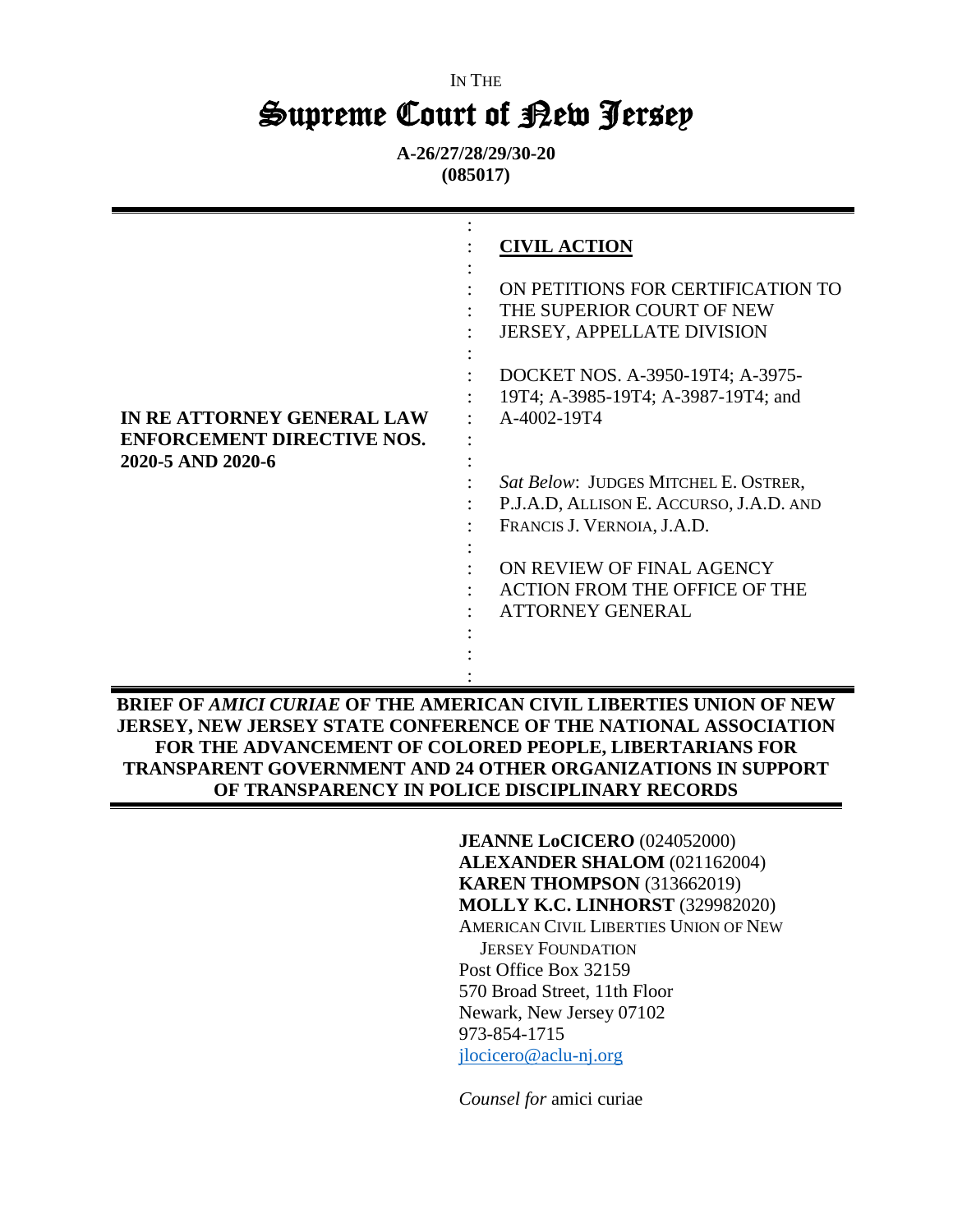#### **TABLE OF CONTENTS**

| <b>ARGUMENT</b>                                                                                                                                                                         |
|-----------------------------------------------------------------------------------------------------------------------------------------------------------------------------------------|
| I. NEW JERSEY COMMUNITIES, LIKE COMMUNITIES AROUND THE<br>COUNTRY, RECOGNIZE THAT POLICE ACCOUNTABILITY<br>REQUIRES TRANSPARENCY OF POLICE DISCIPLINE.  6                               |
| A. Complaints made against other regulated<br>professionals are public records in New Jersey;<br>the public requires more transparency for police                                       |
| B. The murder of George Floyd has redoubled the<br>long-standing efforts of New Jersey advocates to<br>make police discipline records public as a<br>prerequisite for meaningful police |
| C. The murder of George Floyd has caused many<br>Americans, including the law enforcement<br>executives, to reexamine long-held beliefs                                                 |
| TRANSPARENCY IN POLICE DISCIPLINE PROMOTES PUBLIC<br>II.                                                                                                                                |
| A. Discipline records, including historical<br>records, provide the public with critical<br>information about both officers and departments29                                           |
| B. Although police unions resist it, transparency<br>promotes confidence in police, which in turn<br>promotes community trust in law enforcement                                        |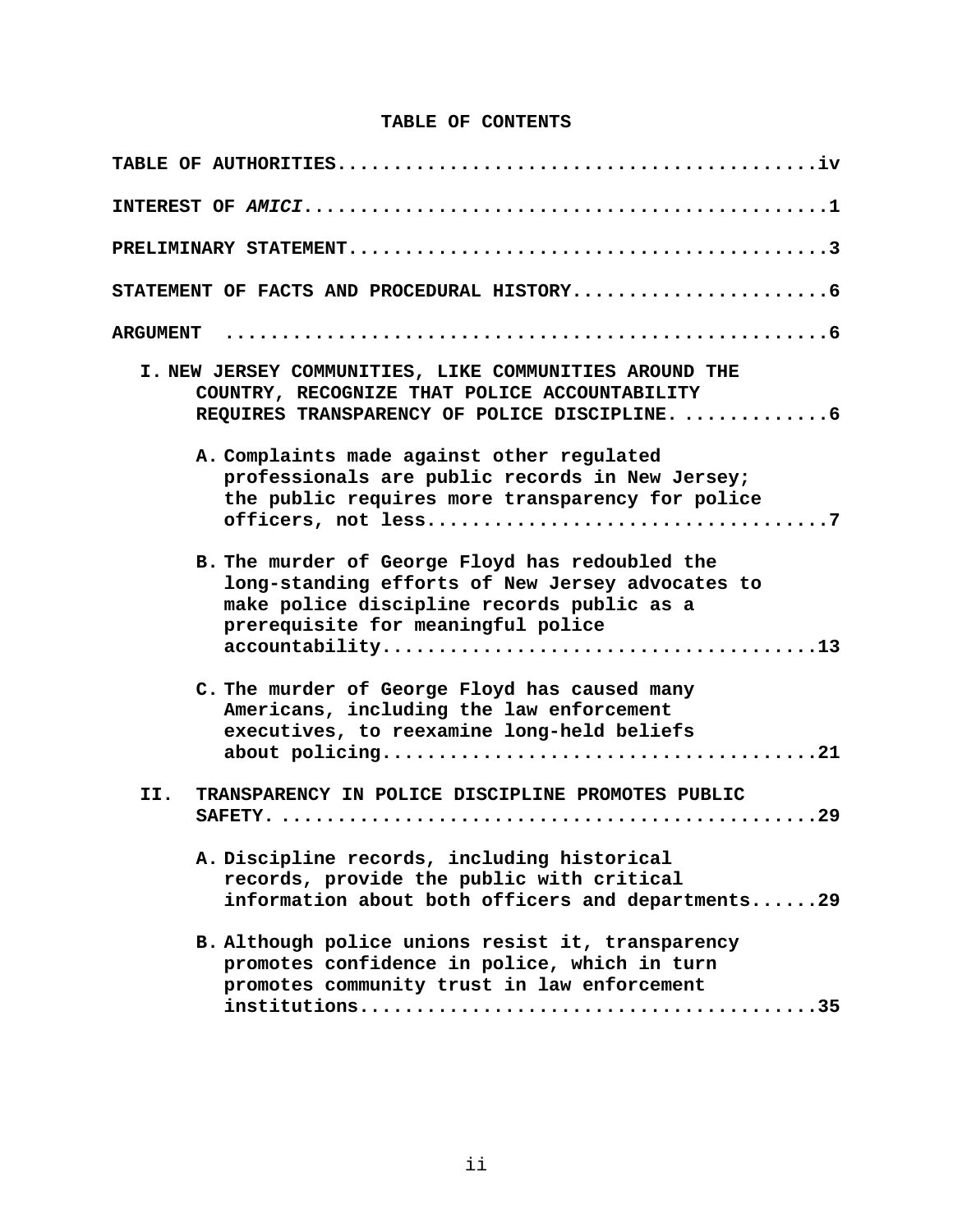| C. Other states have successfully made police<br>discipline records public without inviting the<br>negative consequences about which the police |
|-------------------------------------------------------------------------------------------------------------------------------------------------|
|                                                                                                                                                 |
| D. The Public Interest in Disclosure of Police                                                                                                  |
| Misconduct Records Outweighs Any Purported                                                                                                      |
|                                                                                                                                                 |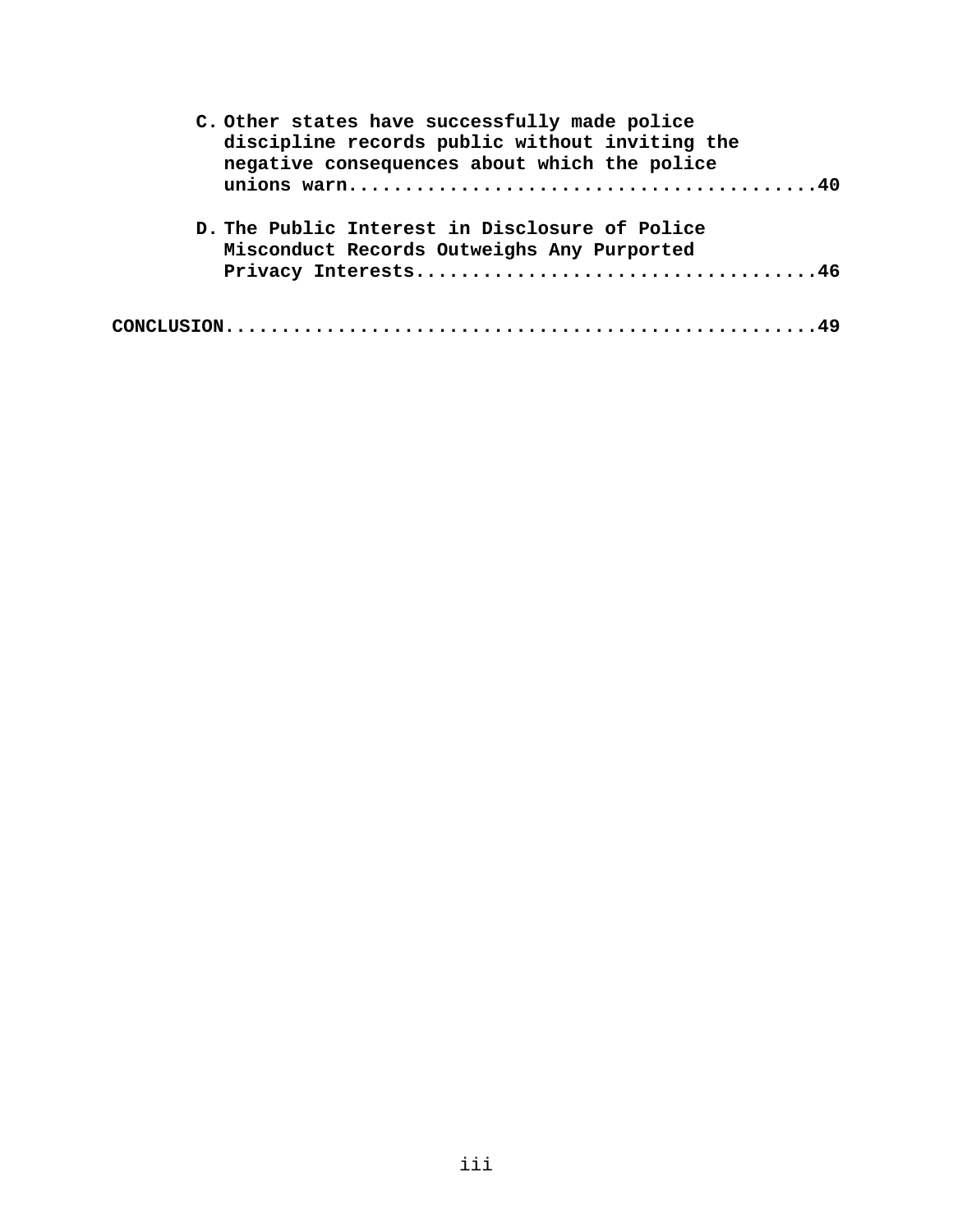### **TABLE OF AUTHORITIES**

# **Cases**

| Am. Civil Liberties Union of Oregon, Inc. v. City of<br>Eugene, 380 P.3d 281 (Or. 2016)13                                                                                                                      |
|----------------------------------------------------------------------------------------------------------------------------------------------------------------------------------------------------------------|
| Bellevue John Does 1-11 v. Bellevue Sch. Dist. No. 405                                                                                                                                                         |
| Buckley v. Valeo, 424 U.S. 1 (1976)40                                                                                                                                                                          |
| Cutler v. Dorn, 196 N.J. 419 (2008)18                                                                                                                                                                          |
| Fair Share Hous. Ctr., Inc. v. N.J. State League of<br>Municipalities, 207 N.J. 489 (2011)35                                                                                                                   |
| In re Att'y Gen. Law Enf't Directive Nos. 2020-5 & 2020-                                                                                                                                                       |
| In re Carter, 191 N.J. 474 (2007)11                                                                                                                                                                            |
| In re Emmons, 63 N.J. Super. 136 (App. Div. 1960)12                                                                                                                                                            |
| In re Hinds, 90 N.J. 604 (1982)11                                                                                                                                                                              |
| In re Phillips, 117 N.J. 567 (1990)11-12                                                                                                                                                                       |
| Libertarians for Transparent Gov't v. N. J. State Police,<br>2019 N.J. Super. Unpub. LEXIS 1156 (App. Div., May<br>20, 2019), certif. granted. 239 N.J. 518 (2019),<br>appeal dismissed, 243 N.J. 515 (2020)19 |
| Morgan v. City of Federal Way, 166 Wn.2d 747 (Wash. 2009)43                                                                                                                                                    |
| Paff v. Ocean Cnty. Prosecutor's Off., 235 N.J. 1 (2018) 40                                                                                                                                                    |
| Perkins v. Freedom of Info. Comm'n, 228 Conn. 158 (Conn.                                                                                                                                                       |
| R.M. v. Supreme Court of N.J., 185 N.J. 208 (2005)9-10                                                                                                                                                         |
| Rivera v. Union Cnty. Prosecutor's Off., 2020 N.J. Super.<br>Unpub. LEXIS 1192 (App. Div. June 19, 2020)19                                                                                                     |
| State ex rel. Dispatch Printing Co. v. City of Columbus,<br>90 Ohio St. 3d 39 (Ohio 2000)45                                                                                                                    |
| State v. Soto, 324 N.J. Super. 66 (Law Div. 1996)14                                                                                                                                                            |
| Twp. of Moorestown v. Armstrong, 89 N.J. Super. 560 (App.<br>Div. 1965), certif. denied, 47 N.J. 80 (1966)11                                                                                                   |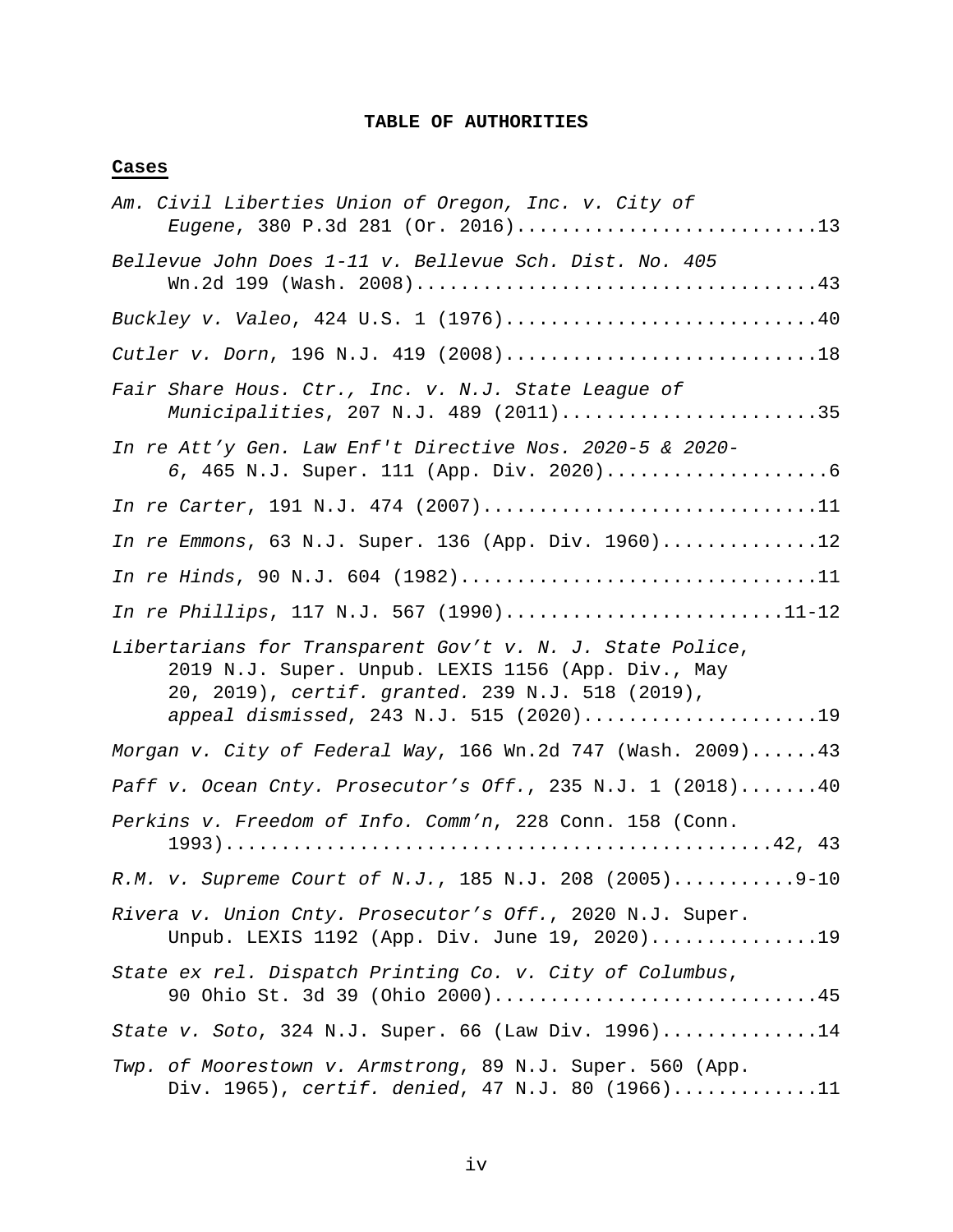| Welsh v. City & Cty. of San Francisco, 887 F. Supp. 1293 |  |
|----------------------------------------------------------|--|
|                                                          |  |
| Worcester Telegram & Gazette Corp. v. Chief of Police of |  |
| Worcester, 787 N.E.2d 602 (Mass. Ct. App. 2003)38        |  |

# **Rules, Statutes, and Regulations**

| Ariz. Rev. Stat. § 38-1109(A)42      |
|--------------------------------------|
| Ariz. Rev. Stat. § 38-1109(B)42      |
|                                      |
|                                      |
|                                      |
| Conn. Gen. Stat. § 1-210(b)(2)42     |
|                                      |
| Ga. Code Ann. § 50-18-72(a)(8)44     |
| Maine Rev. Stat. § 503(1)(B)(5)44    |
| Maine Rev. Stat. § 2702(1)(B)(5)44   |
|                                      |
|                                      |
|                                      |
| N.D. Cent. Code, § 44-04-18.1(6)44   |
| Rev. Code Wash. (ARCW) § 42.56.05043 |
| $R$ .                                |
| $1:20-4(a)10$<br>$R$ .               |
| $1:36-319$<br>$R$ .                  |
|                                      |
| Utah Code Ann. 63G-2-301(3)(o)(i)45  |
| Utah Code Ann. 63G-2-301(3)(o)(ii)45 |
|                                      |
|                                      |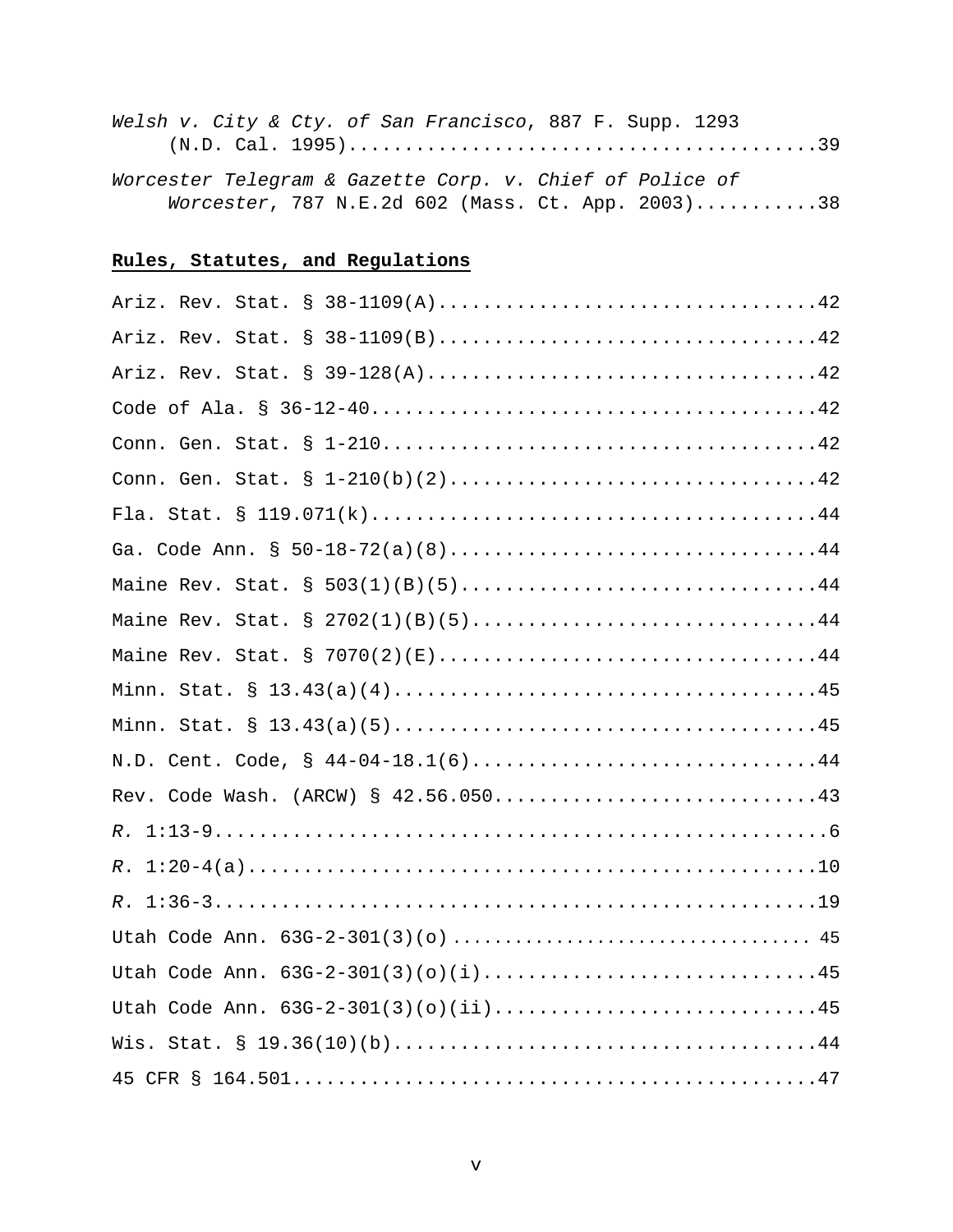# **Other Authorities**

| ACLU-NJ, The Crisis Inside Police Internal Affairs, (June<br>2009), available at https://www.aclu-<br>$nj.org/files/3013/1540/4573/060409IA2.pdf$ 16                                                                                                                           |
|--------------------------------------------------------------------------------------------------------------------------------------------------------------------------------------------------------------------------------------------------------------------------------|
| Alabama Attorney General Opinion 96-00003 (1996), available<br>at https://www.alabamaag.gov/Documents/opin/96-                                                                                                                                                                 |
| Nancy Armour, Noose in Bubba Wallace's garage strengthens<br>resolve to fight racism, USA Today (June 22, 2020),<br>https://www.usatoday.com/story/sports/columnist/nancy-<br>armour/2020/06/22/noose-bubba-wallaces-garage-<br>strengthens-resolve-fight-racism/3234107001/25 |
| Asbury Park Press, Lawyer discipline: Supreme Court opens<br>ethics process to public, July 20, 199413                                                                                                                                                                         |
| Associated Press, Minneapolis cop who knelt on George<br>Floyd's neck charged with murder, NJ.com (May 29,<br>2020), https://www.nj.com/crime/2020/05/minneapolis-<br>cop-who-knelt-on-george-floyds-neck-charged-with-                                                        |
| Tyrone Beason, 'Something is not right.' George Floyd<br>protests push white Americans to think about their<br>privilege, L.A. Times (June 28, 2020),<br>https://www.latimes.com/politics/story/2020-06-<br>28/white-voters-racism-reckoning-george-floyd-killing25            |
| Mark Berman & Tom Jackman, After a summer of protest,<br>Americans voted for policing and criminal justice<br>changes, Wash. Post (Nov. 14, 2020),<br>https://www.washingtonpost.com/national/criminal-<br>justice-election/2020/11/13/20186380-25d6-11eb-8672-                |
| Sergio Bichao, Central Jersey police uphold just 1% of<br>force complaints, My Central Jersey (Aug. 10, 2014),<br>https://www.mycentraljersey.com/story/news/2014/08/10/<br>nj-use-of-force-internal-affairs-                                                                  |
|                                                                                                                                                                                                                                                                                |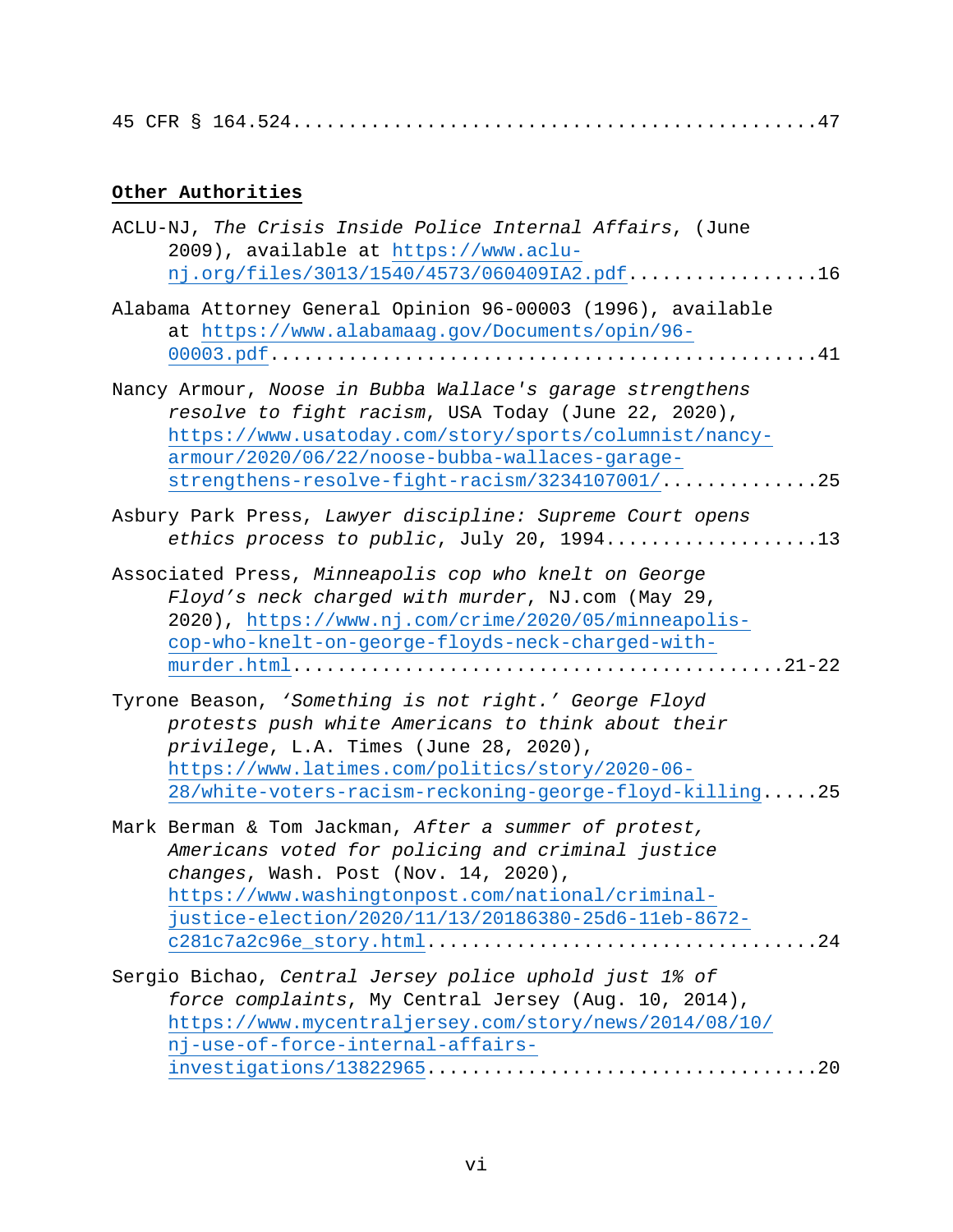| Katharine J. Bies, Let the Sunshine In: Illuminating the<br>Powerful Role Police Unions Play in Shielding Officer<br>Misconduct, 28 Stan. L & Pol'y Rev. 109 (2017)39                               |
|-----------------------------------------------------------------------------------------------------------------------------------------------------------------------------------------------------|
| Louis Brandeis, What Publicity Can Do, in Other People's<br>Money and How the Bankers Use It (National Home<br>Library Foundation ed. 1933)40                                                       |
| Rukmini Callimachi, 9 Departments and Multiple Infractions<br>for One New Jersey Police Officer, N.Y. Times (June<br>$24, 2020$ ,<br>https://www.nytimes.com/2020/06/24/nyregion/new-               |
| Congressional Research Service, Public Trust and Law<br>Enforcement: A Discussion for Policymakers (Dec. 13,<br>2018), available at<br>https://fas.org/sgp/crs/misc/R43904.pdf36                    |
| Cynthia H. Conti-Cook, A New Balance: Weighing Harms of<br>Hiding Police Misconduct Information From the Public,<br>22 CUNY L. Rev. 148 (Winter 2019)39-40                                          |
| Paul D'Auria, Could Jersey City get a police oversight<br>board?, The Jersey Journal (May 31, 2020),<br>https://www.nj.com/hudson/2020/05/could-jersey-city-<br>get-a-police-oversight-board.html24 |
| Stefanie Dazio, Police across US speak out against<br>Minneapolis custody death, Associated Press (May 29,<br>$2020$ ),<br>https://apnews.com/1fdb3e251898e1ca6285053304dfe8cf26                    |
| Jeffrey Fagan, Legitimacy and Criminal Justice, 6 OHIO ST. J.                                                                                                                                       |
| Richard Fausset, What We Know About the Shooting Death of<br>Ahmaud Arbery, N.Y. Times (June 24, 2020),<br>https://www.nytimes.com/article/ahmaud-arbery-                                           |
| Luis Ferre-Sadurni & Jesse McKinnley, N.Y. State Moves to<br>Check Police Conduct, N.Y. Times (June 13, 2020),<br>https://www.nytimes.com/2020/06/12/nyregion/50a-<br>repeal-police-floyd.html27-28 |
| Jacey Fortin, Jeff Sessions Limited Consent Decrees. What                                                                                                                                           |

*About the Police Departments Already Under Reform?*,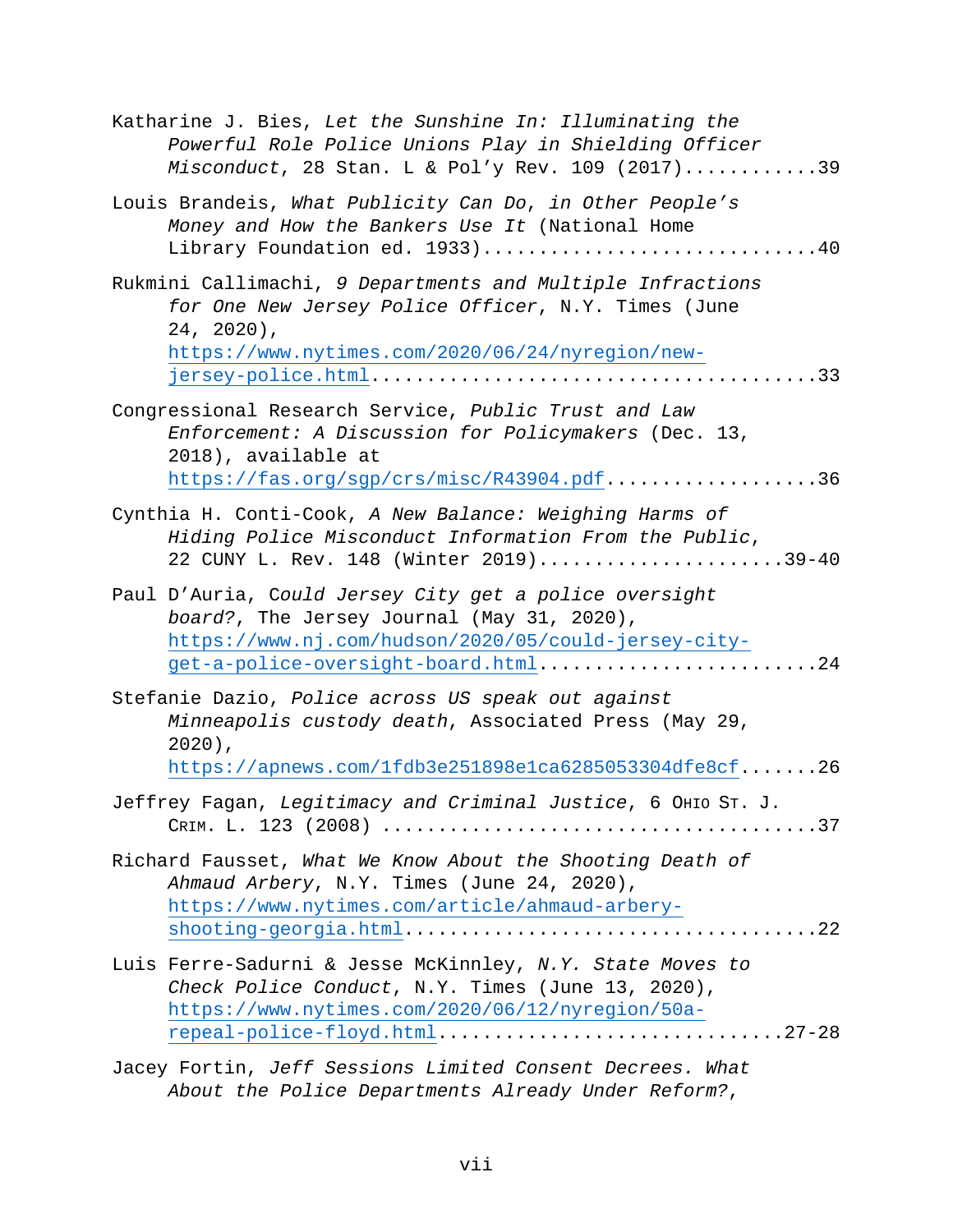N.Y. Times (Nov. 15, 2018), [https://www.nytimes.com/2018/11/15/us/sessions](https://www.nytimes.com/2018/11/15/us/sessions-consent-decrees-police.html)[consent-decrees-police.html.](https://www.nytimes.com/2018/11/15/us/sessions-consent-decrees-police.html)..............................18 Edgardo Garcia, William Scott & Michel Moore, *After George Floyd Protests, Police Chiefs Say, "We Hear You"*, The Mercury News (June 21, 2020), [https://www.mercurynews.com/2020/06/21/opinion-after](https://www.mercurynews.com/2020/06/21/opinion-after-george-floyd-protests-police-chiefs-say-we-hear-you/)[george-floyd-protests-police-chiefs-say-we-hear-you/.](https://www.mercurynews.com/2020/06/21/opinion-after-george-floyd-protests-police-chiefs-say-we-hear-you/).....26 Roger L. Goldman & Steven Puro, *Revocation of Police Officer Certification: A Viable Remedy for Police Misconduct?*, 45 St. Louis Univ. L. J. 541 (2001).........34 Richard Hall, *'Say her name': Breonna Taylor and the underreported scourge of police violence against black women*, The Independent (June 5, 2020), [https://www.independent.co.uk/news/world/americas/breo](https://www.independent.co.uk/news/world/americas/breonna-taylor-birthday-george-floyd-protests-louisville-a9551946.html) [nna-taylor-birthday-george-floyd-protests-louisville](https://www.independent.co.uk/news/world/americas/breonna-taylor-birthday-george-floyd-protests-louisville-a9551946.html)[a9551946.html.](https://www.independent.co.uk/news/world/americas/breonna-taylor-birthday-george-floyd-protests-louisville-a9551946.html)............................................22 Mark E. Hopkins, Note, *Open Attorney Discipline: New Jersey Supreme Court's Decision to Make Attorney Disciplinary Procedures Public - What it Means to Attorneys and to the Public*, 27 Rutgers L. J. 757 (1996)...................10

International Association of Chiefs of Police, *Building Trust Between the Police and the Citizens They Serve* (Jan. 2014), available at [https://www.theiacp.org/sites/default/files/2018-](https://www.theiacp.org/sites/default/files/2018-07/BuildingTrust.pdf) [07/BuildingTrust.pdf.](https://www.theiacp.org/sites/default/files/2018-07/BuildingTrust.pdf)..................................36-37

Brian Jackson, *Respect and Legitimacy — A Two-Way Street: Strengthening Trust Between Police and the Public in an Era of Increasing Transparency*, RAND CORP. (2015), available at [https://www.rand.org/content/dam/rand/pubs/perspective](https://www.rand.org/content/dam/rand/pubs/perspectives/PE100/PE154/RAND_PE154.pdf) [s/PE100/PE154/RAND\\_PE154.pdf.](https://www.rand.org/content/dam/rand/pubs/perspectives/PE100/PE154/RAND_PE154.pdf).............................38

Deborah Jacobs, Letter to Attorney General Paula Dow, Sept. 15, 2010, available at [https://www.aclu](https://www.aclu-nj.org/files/7013/2447/7133/Letter_to_Dow_re_IA_Stats_9-15-10_v_2_2_with_attachment.pdf)[nj.org/files/7013/2447/7133/Letter\\_to\\_Dow\\_re\\_IA\\_Stats\\_](https://www.aclu-nj.org/files/7013/2447/7133/Letter_to_Dow_re_IA_Stats_9-15-10_v_2_2_with_attachment.pdf) [9-15-10\\_v\\_2\\_2\\_with\\_attachment.pdf.](https://www.aclu-nj.org/files/7013/2447/7133/Letter_to_Dow_re_IA_Stats_9-15-10_v_2_2_with_attachment.pdf)........................16

Deborah Jacobs, *Release Newark Police Director's Disciplinary Records*, The Star Ledger (May 10, 2011),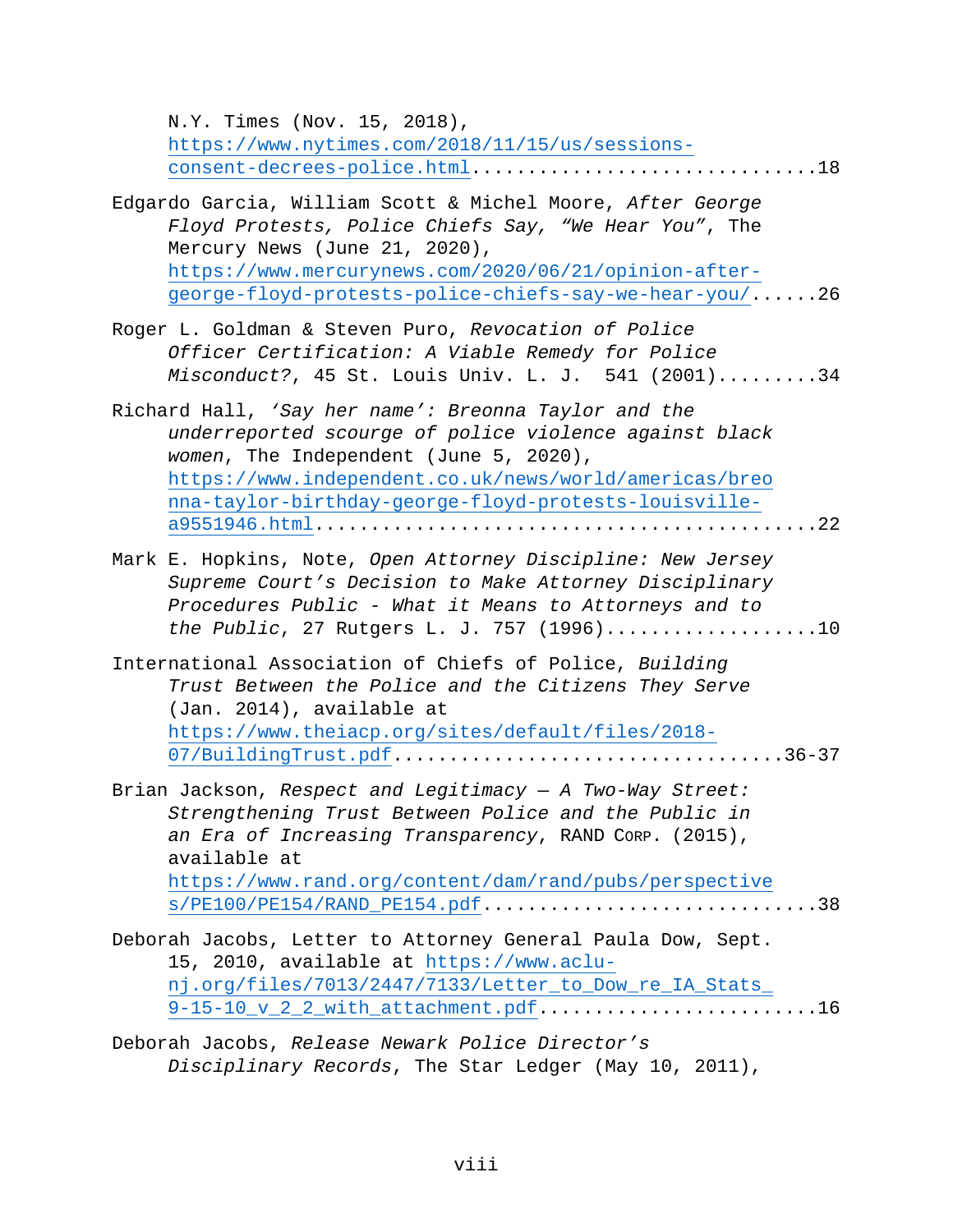[https://www.nj.com/njv\\_guest\\_blog/2011/05/release\\_newa](https://www.nj.com/njv_guest_blog/2011/05/release_newark_police_director.html) [rk\\_police\\_director.html.](https://www.nj.com/njv_guest_blog/2011/05/release_newark_police_director.html)..............................16, 17

| Steve Janoski & Richard Cowen, Policing must evolve after |  |
|-----------------------------------------------------------|--|
| George Floyd killing, NJ cops say. But into what?,        |  |
| NorthJersey.com (June 18, 2020),                          |  |
| https://www.northjersey.com/story/news/new-               |  |
| jersey/2020/06/18/nj-cops-say-policing-must-evolve-       |  |
| after-george-floyd-killing/5338788002/26                  |  |

| Jeffrey M. Jones, Black, White Adults' Confidence Diverges |  |
|------------------------------------------------------------|--|
| Most on Police, Gallup (Aug. 12, 2020),                    |  |
| https://news.gallup.com/poll/317114/black-white-           |  |
| adults-confidence-diverges-police.aspx36                   |  |

Martin Luther King, Jr., Letter from Birmingham Jail (Apr. 16, 1963) .................................................7

| David Kocieniewski, After Profiling Scandal, Tough Choices |  |
|------------------------------------------------------------|--|
| for New Jersey Police Leader, N.Y. Times (Mar. 5,          |  |
| 2000),                                                     |  |
| https://www.nytimes.com/2000/03/05/nyregion/after-         |  |
| profiling-scandal-tough-choices-for-new-jersey-police-     |  |
|                                                            |  |

- David Kocieniewski, *Bias Permeates the State Police, Whitman Admits*, N.Y. Times (July 3, 1999), [https://www.nytimes.com/1999/07/03/nyregion/bias](https://www.nytimes.com/1999/07/03/nyregion/bias-permeates-the-state-police-whitman-admits.html)[permeates-the-state-police-whitman-admits.html.](https://www.nytimes.com/1999/07/03/nyregion/bias-permeates-the-state-police-whitman-admits.html).......14, 15
- Jill Lawless, Associated Press, *George Floyd's death an American tragedy with global echoes*, The Philadelphia Tribune (June 5, 2020), [https://www.phillytrib.com/news/george-floyds-death](https://www.phillytrib.com/news/george-floyds-death-an-american-tragedy-with-global-echoes/article_01cc190f-d902-505f-9b39-4a752d195c67.html)[an-american-tragedy-with-global](https://www.phillytrib.com/news/george-floyds-death-an-american-tragedy-with-global-echoes/article_01cc190f-d902-505f-9b39-4a752d195c67.html)[echoes/article\\_01cc190f-d902-505f-9b39-](https://www.phillytrib.com/news/george-floyds-death-an-american-tragedy-with-global-echoes/article_01cc190f-d902-505f-9b39-4a752d195c67.html) [4a752d195c67.html.](https://www.phillytrib.com/news/george-floyds-death-an-american-tragedy-with-global-echoes/article_01cc190f-d902-505f-9b39-4a752d195c67.html)........................................22
- Sam Levin, *Minneapolis lawmakers vow to disband police department in historic move*, The Guardian (June 7, 2020), [https://www.theguardian.com/us](https://www.theguardian.com/us-news/2020/jun/07/minneapolis-city-council-defund-police-george-floyd)[news/2020/jun/07/minneapolis-city-council-defund](https://www.theguardian.com/us-news/2020/jun/07/minneapolis-city-council-defund-police-george-floyd)[police-george-floyd.](https://www.theguardian.com/us-news/2020/jun/07/minneapolis-city-council-defund-police-george-floyd)......................................24
- Rachel Macht, *Should Police Misconduct Files be Public Record? Why Internal Affairs Investigations and*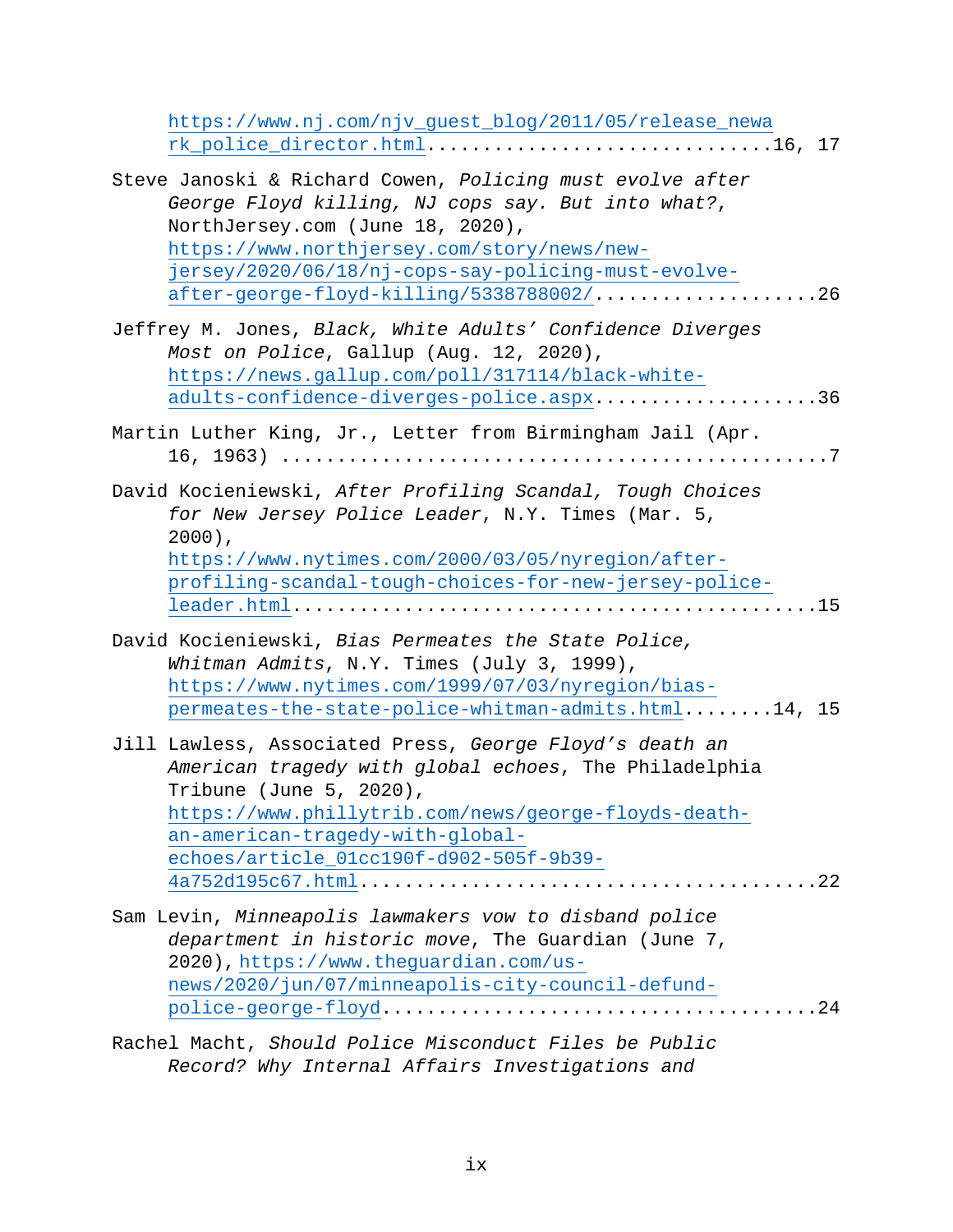| Citizen Complaints Should be Open to Public Scrutiny,<br>45 No. 6 Crim. Law Bulletin Art (2009)39                                                                                                                                                                                                                                              |
|------------------------------------------------------------------------------------------------------------------------------------------------------------------------------------------------------------------------------------------------------------------------------------------------------------------------------------------------|
| Tré Moore, On the Murders of George Floyd and Ahmaud<br>Arbery, The Star Ledger (June 4, 2020),<br>https://www.nj.com/opinion/2020/06/on-the-murders-of-<br>george-floyd-and-ahmaud-arbery-that-could-be-me.html23                                                                                                                             |
| Mark Mueller, NJ Advance Media for NJ.com, Law and<br>disorder: Edison's police force plagued by infighting,<br>lawsuits, NJ.com (Dec. 9, 2012),<br>https://www.nj.com/middlesex/2012/12/edison_police_law                                                                                                                                     |
| Alex Napoliello & S.P. Sullivan, NJ Advance Media for<br>NJ.com, N.J. will track police use of force, require<br>licensing cops, AG says as protests roil nation,<br>N.J.com (June 2, 2020),<br>https://www.nj.com/politics/2020/06/nj-will-track-<br>police-use-of-force-require-licensing-cops-ag-says-as-<br>protests-roil-nation.html32-33 |
| National Institute of Alcohol Abuse and Alcoholism, Alcohol<br>Use Disorder: A Comparison Between DSM-IV and DSM-5,<br>available at<br>https://www.niaaa.nih.gov/sites/default/files/DSMfact.                                                                                                                                                  |
| New Jersey Division of Consumer Affairs, Licensed<br>Professions and Occupations, available at<br>https://www.njconsumeraffairs.gov/Pages/Licensed-<br>Professions-and-Occupations.aspx8                                                                                                                                                       |
| New Jersey Division of Consumer Affairs, Person Search,<br>available at<br>https://newjersey.mylicense.com/verification/Search.as                                                                                                                                                                                                              |
| New Jersey Division of Consumer Affairs, To File a<br>Complaint, available at<br>https://www.njconsumeraffairs.gov/Pages/Consumer-                                                                                                                                                                                                             |
| New Jersey State Police Office of Professional Standards,<br>Internal Investigation and Disciplinary Process Annual<br>Report 2017, available at                                                                                                                                                                                               |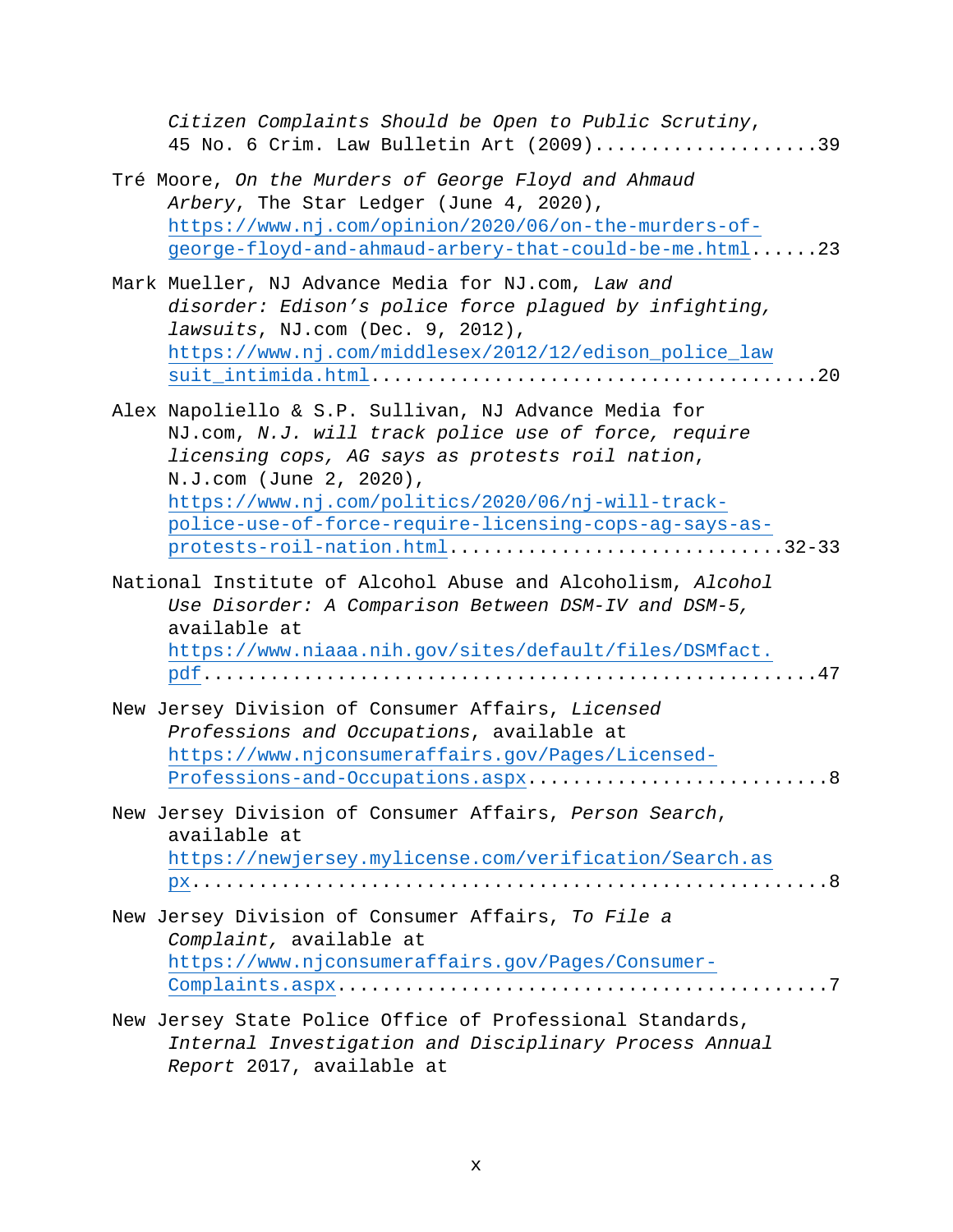| https://www.njsp.org/information/pdf/2017_0PS_Annual_R                                                                                                                                                                                                                                 |
|----------------------------------------------------------------------------------------------------------------------------------------------------------------------------------------------------------------------------------------------------------------------------------------|
| Candice Norwood, Can States Tackle Police Misconduct With<br>Certification Systems?, The Atlantic (Apr. 9, 2017),<br>https://www.theatlantic.com/politics/archive/2017/04/p<br>olice-misconduct-decertification/522246/34                                                              |
| Office of the Attorney General, Internal Affairs Policy and                                                                                                                                                                                                                            |
| Iver Peterson, Whitman Says Troopers Used Racial Profiling,<br>N.Y. Times (Apr. 21, 1999),<br>https://www.nytimes.com/1999/04/21/nyregion/whitman-<br>says-troopers-used-racial-profiling.html14                                                                                       |
| President's Task Force on 21st Century Policing, Final<br>Report (May 2015), available at:<br>https://cops.usdoj.gov/pdf/taskforce/taskforce_finalre                                                                                                                                   |
| Press Release, Office of the Attorney General, AG Grewal<br>Issues Statewide Order Requiring Law Enforcement<br>Agencies to Identify Officers Who Commit Serious<br>Disciplinary Violations, (June 15, 2020), available at<br>https://www.nj.gov/oag/newsreleases20/pr20200615a.html28 |
| Press Release, Office of the Attorney General, AG Grewal<br>Outlines Process for Revising New Jersey's Use of<br>Force Policy (June 12, 2020), available at<br>https://www.nj.gov/oag/newsreleases20/pr20200612a.html27                                                                |
| James Queally, Newark police to be monitored by federal<br>watchdog, sources say, The Star Ledger (Feb. 9, 2014),<br>https://www.nj.com/essex/2014/02/justice_department_wi<br>ll_place_federal_monitor_over_newark_police_sources_sa                                                  |
| Giovanni Russonello, A 'Seismic Shift' in the Views on<br>Racism in America, N.Y. Times (June 6, 2020),<br>https://www.nytimes.com/2020/06/05/us/politics/polling<br>-george-floyd-protests-racism.html23-24                                                                           |
| Ken Serrano, Police opposed law aimed to fix Edison<br>department with criminal cops, Asbury Park Press (Jan.<br>$18, 2019$ ,<br>https://www.app.com/story/news/investigations/watchdog                                                                                                |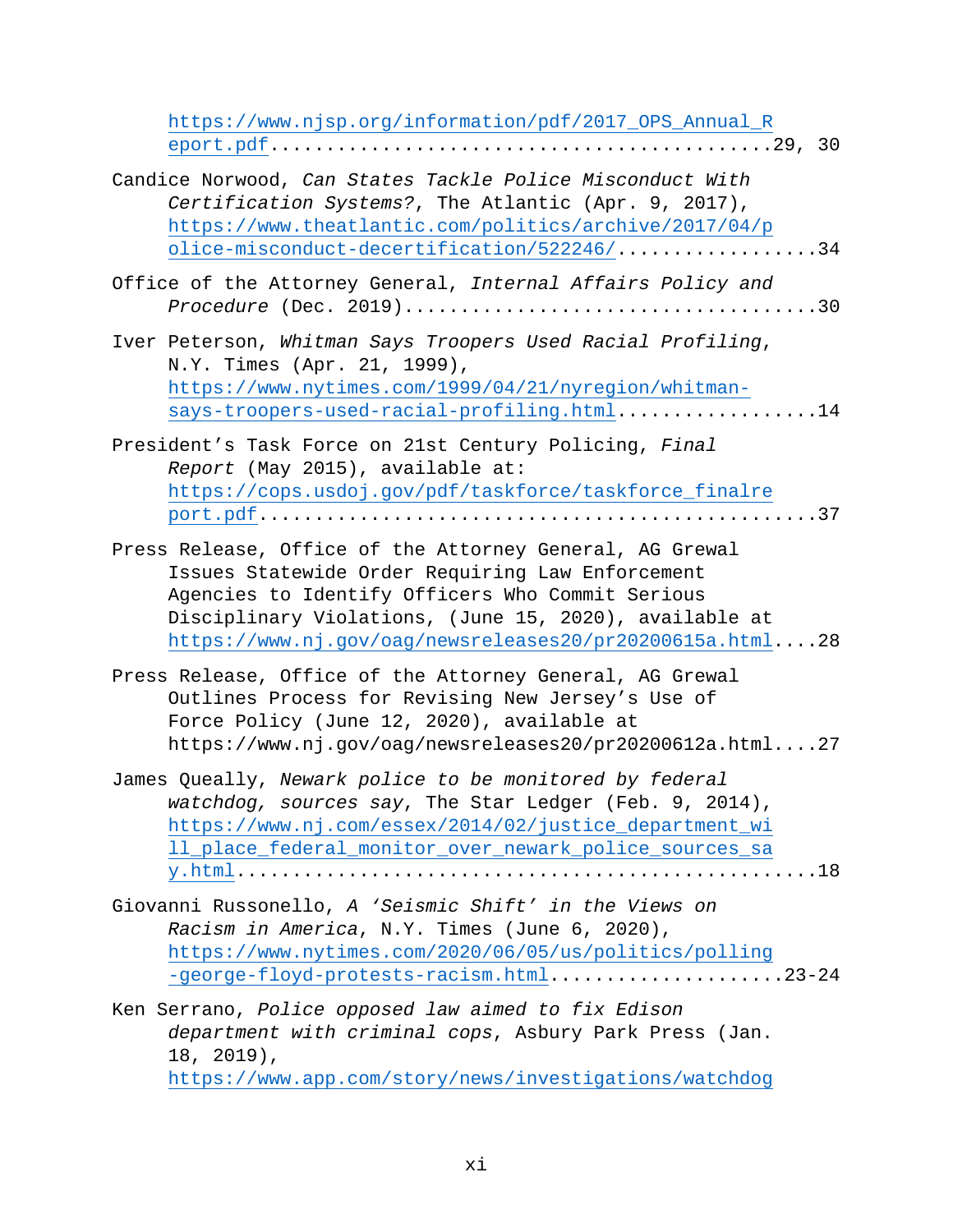| /shield/2018/01/22/edison-police-department-criminal-                                                                                                                                                                                                                            |
|----------------------------------------------------------------------------------------------------------------------------------------------------------------------------------------------------------------------------------------------------------------------------------|
| Nancy Solomon, 40 Years On, Newark Re-Examines Painful Riot<br>Past, NPR News (July 14, 2007),<br>https://www.npr.org/templates/story/story.php?storyId=                                                                                                                         |
| State Troopers Fraternal Association, et al., Open Letter<br>to All New Jersey Citizens (June 19, 2020), available<br>at http://nco1921.org/pdf/State-Police-Unions-Open-                                                                                                        |
| Supreme Court of New Jersey, Administrative Determinations<br>Relating to the 1993 Report of the New Jersey Ethics<br>Commission, July 14, 1994                                                                                                                                  |
| Keeanga-Yamahtta Taylor, Of Course There Are Protests. The<br>State Is Failing Black People, N.Y. Times (May 29,<br>$2020$ ),<br>https://www.nytimes.com/2020/05/29/opinion/george-                                                                                              |
| Tom Tyler, Jonathon Jackson & Ben Bradford, Procedural<br>Justice and Cooperation, Encyclopedia of Criminology<br>and Criminal Justice (Gerben Bruinsma & David Weisburd                                                                                                         |
| U.S. Commission on Civil Rights, Police Use of Force: An<br>Examination of Modern Policing Practices (Nov. 2018),<br>available at https://www.usccr.gov/pubs/2018/11-15-<br>Police-Force.pdf35, 36, 46                                                                           |
| U.S. Dept. of Justice, Investigation of the Newark Police<br>Department, July 22, 2014, available at<br>https://www.justice.gov/sites/default/files/crt/legacy<br>/2014/07/22/newark_findings_7-22-14.pdf17, 18                                                                  |
| Rob Voight, et al., Language from police body camera<br>footage shows racial disparities in officer respect,<br>Proceedings of the National Academy of Sciences of the<br>United States of America (June 20, 2017), available at<br>$https://www.pnas.org/content/114/25/652131$ |
| Ali Watkins, Police Director in New Jersey Resigns After                                                                                                                                                                                                                         |

*Inquiry Finds He Used Racist and Sexist Slurs*, N.Y. Times (Apr. 29, 2019),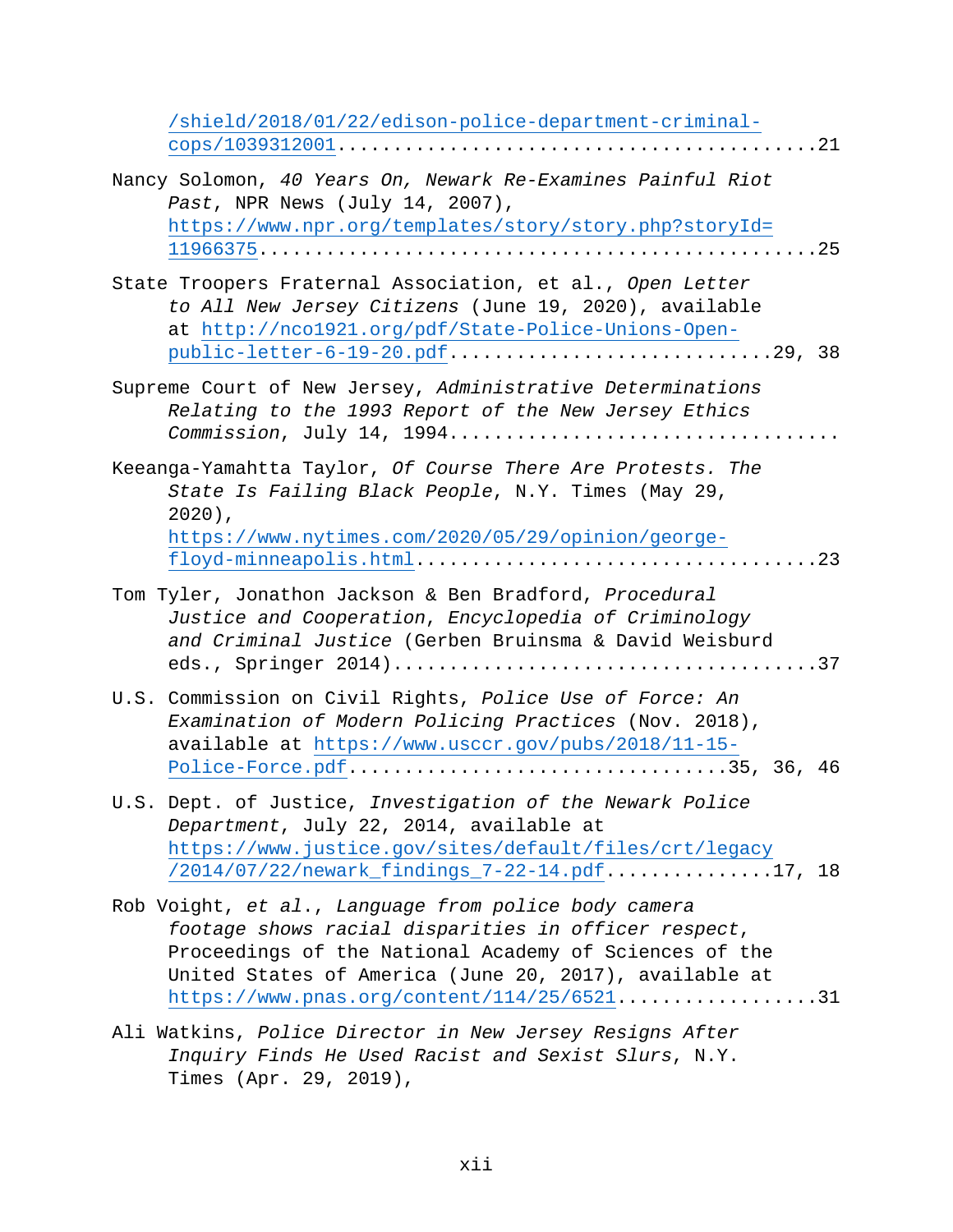| https://www.nytimes.com/2019/04/29/nyregion/elizabeth- |  |
|--------------------------------------------------------|--|
| police-racism-james-cosgrove.html20                    |  |

WNYC, *Is Police Misconduct a Secret in Your State?*, [https://project.wnyc.org/disciplinary-records/.](https://project.wnyc.org/disciplinary-records/).......43, 46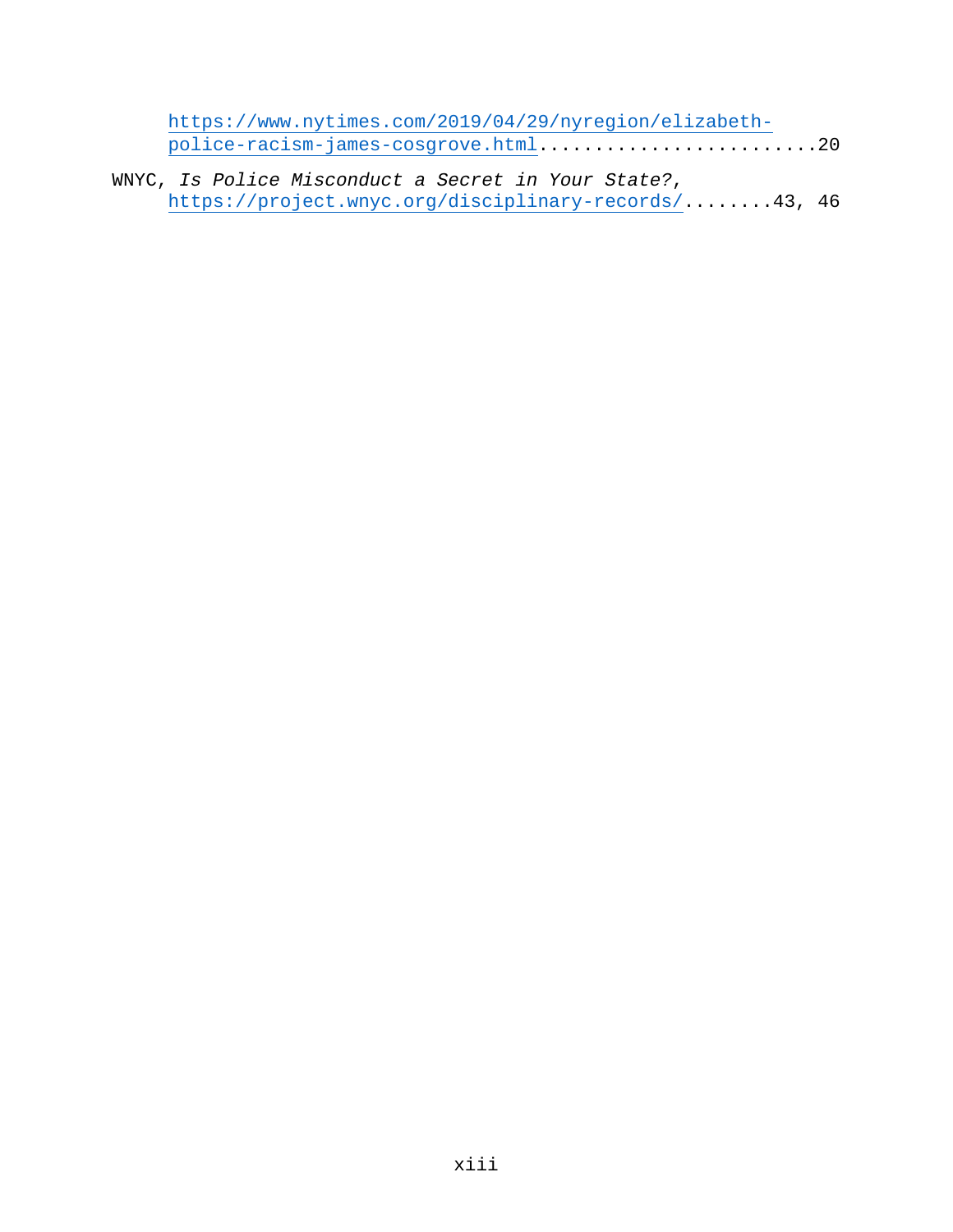#### **INTEREST OF** *AMICI*

Proposed *amici* are 27 organizations that believe that public trust in law enforcement can only be achieved where police disciplinary records are made available to the public, and that this is an urgent policy priority. A shared belief in transparency unites this diverse group of organizations. Among the *amici* are civil rights organizations, immigrants' rights organizations, faith-based organizations, women's health organizations, Libertarian organizations, housing organizations, workers' rights organizations, and organizations that represent or advocate on behalf of a wide range of New Jersey communities, including parents, youth, and families, survivors of intimate partner violence and sexual assault, people with disabilities, individuals identifying as LBGTQ+, and survivors of isolated confinement and detention.

The organizations signing on to this brief include: American Civil Liberties Union of New Jersey; Bayard Rustin Center for Social Justice; Cherry Hill Women's Center; Ethical Culture Society of Bergen County; Fair Share Housing Center; Faith in New Jersey; Housing & Community Development Network of New Jersey; Latino Action Network; LatinoJustice PRLDEF; Legal Advocacy Project of UU FaithAction New Jersey; Libertarians for Transparent Government; National Association for the Advancement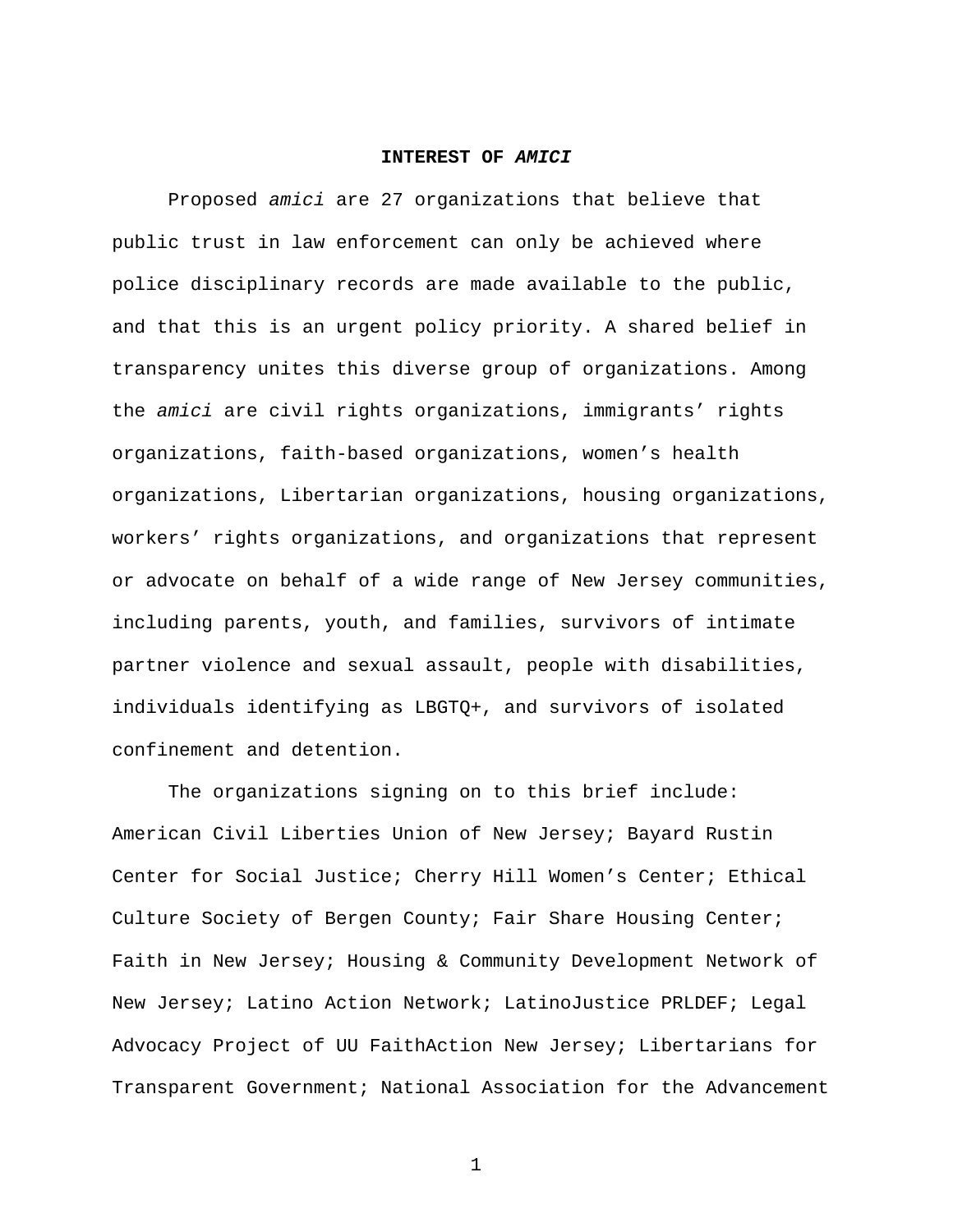of Colored People ("NAACP") New Jersey State Conference; NAACP Newark; National Organization for Women of New Jersey; Newark Communities for Accountable Policing; New Jersey Alliance for Immigrant Justice; New Jersey Clergy Coalition for Justice; New Jersey Coalition Against Sexual Assault; New Jersey Institute for Social Justice; New Jersey Prison Justice Watch; Partners for Women and Justice; People's Organization for Progress; Salvation and Social Justice; Service Employees International Union 32BJ; SPAN Parent Advocacy Network; Volunteer Lawyers for Justice; and Women Who Never Give Up.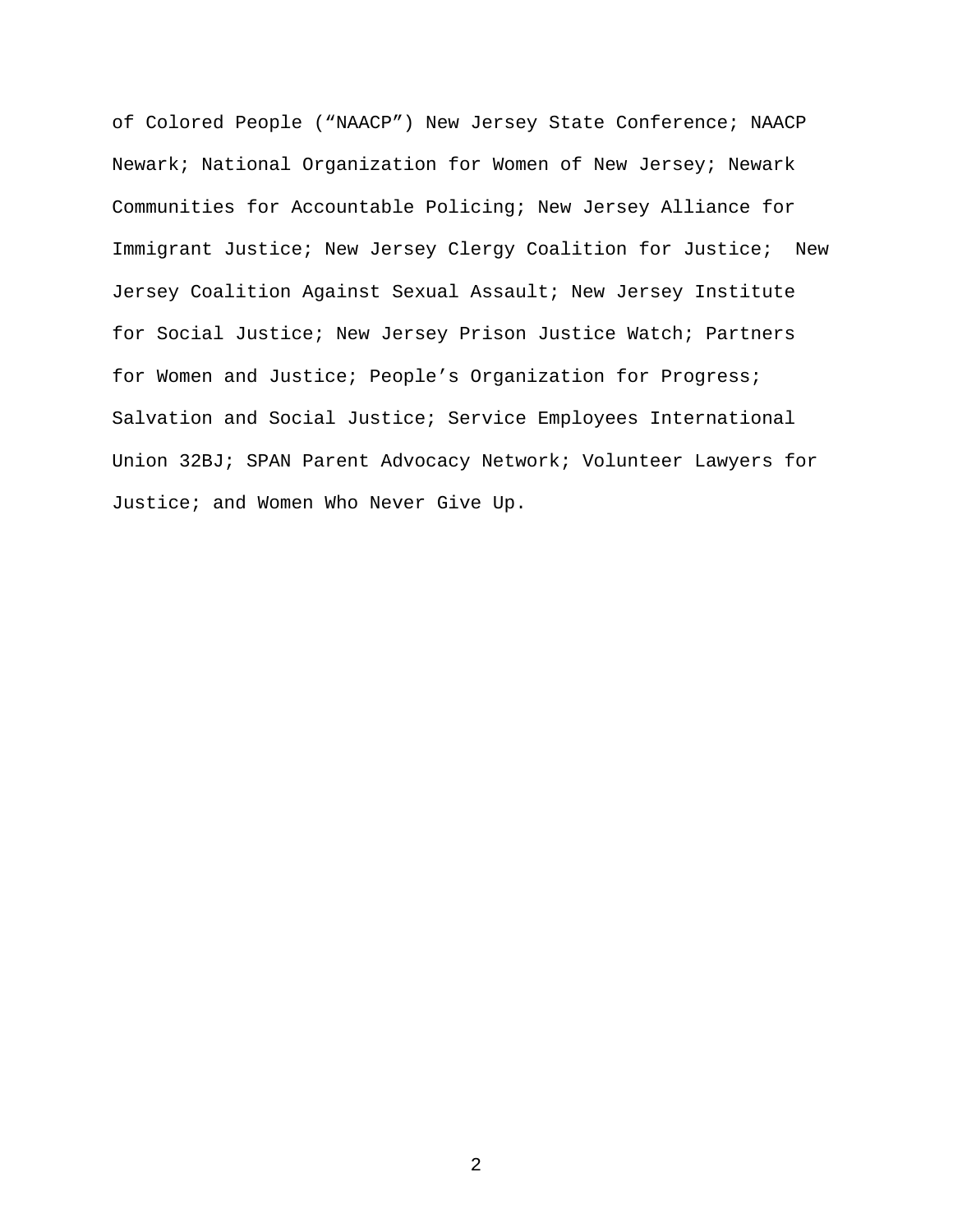#### **PRELIMINARY STATEMENT**

Petitioner unions frame this case as a bilateral disagreement between police officers (through their unions) and the Attorney General about whether some police disciplinary records should be made public. They ignore a critical third party implicated by the dispute: the public.

New Jerseyans have access to knowledge about disciplinary action taken against a wide range of professionals from manicurists to judges. Police officers – entrusted to carry weapons and use force – stand in a unique position in our society. To ensure accountability, that distinctive status requires additional transparency, not less. (Point I, A).

For more than a decade, advocates in New Jersey and nationally have urged leaders to reform police disciplinary systems that operate in secret and deprive the public of critical information about law enforcement officers. (Point I,  $B)$ .

For years, even decades, law enforcement executives under pressure from police unions have resisted calls for increased transparency in the disciplinary process. The tragic and welldocumented murder of George Floyd by police officers in Minneapolis, Minnesota, has served as an impetus for change around the nation. Communities are heeding the call to act upon a broad range of police reforms, and police executives have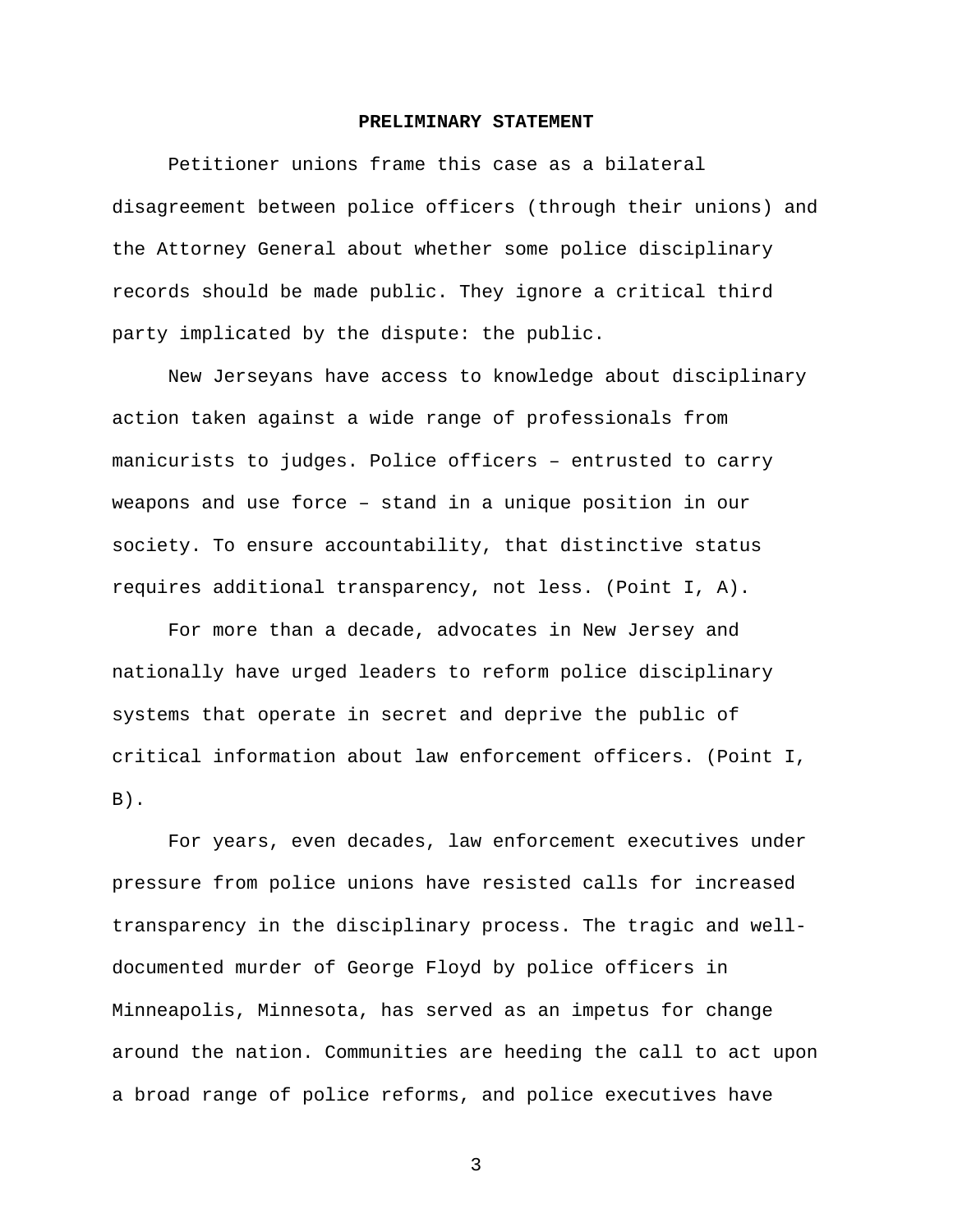begun to realize that police discipline cannot remain secretive. (Point I, C).

The police unions oppose all steps toward greater transparency, assuring the Court that the system is already sufficiently transparent and seeking to halt the momentum for meaningful change. The police unions raise particular concerns about officers who received harsh discipline for less serious misconduct and those officers who left the police force after receiving discipline. But the public's interest in knowing about officer discipline is not only to assure itself that rogue officers are not walking the beat; people also want to have confidence that policing systems are fair. If officers receive harsh discipline for minor misbehavior, but avoid sanctions for major violations of public trust, communities want to know. Also, absent a system for the licensing of police officers, officers who leave one department may soon be hired in another or seek other roles of public trust. People therefore have an ongoing need for information about complaints levied and discipline imposed against all officers, whether retired or not, to prevent officers from evading accountability for prior misconduct. (Point II, A).

Those who recognize the critical need for change appreciate that transparency in the disciplinary process promotes confidence in police. There exists a direct link between trust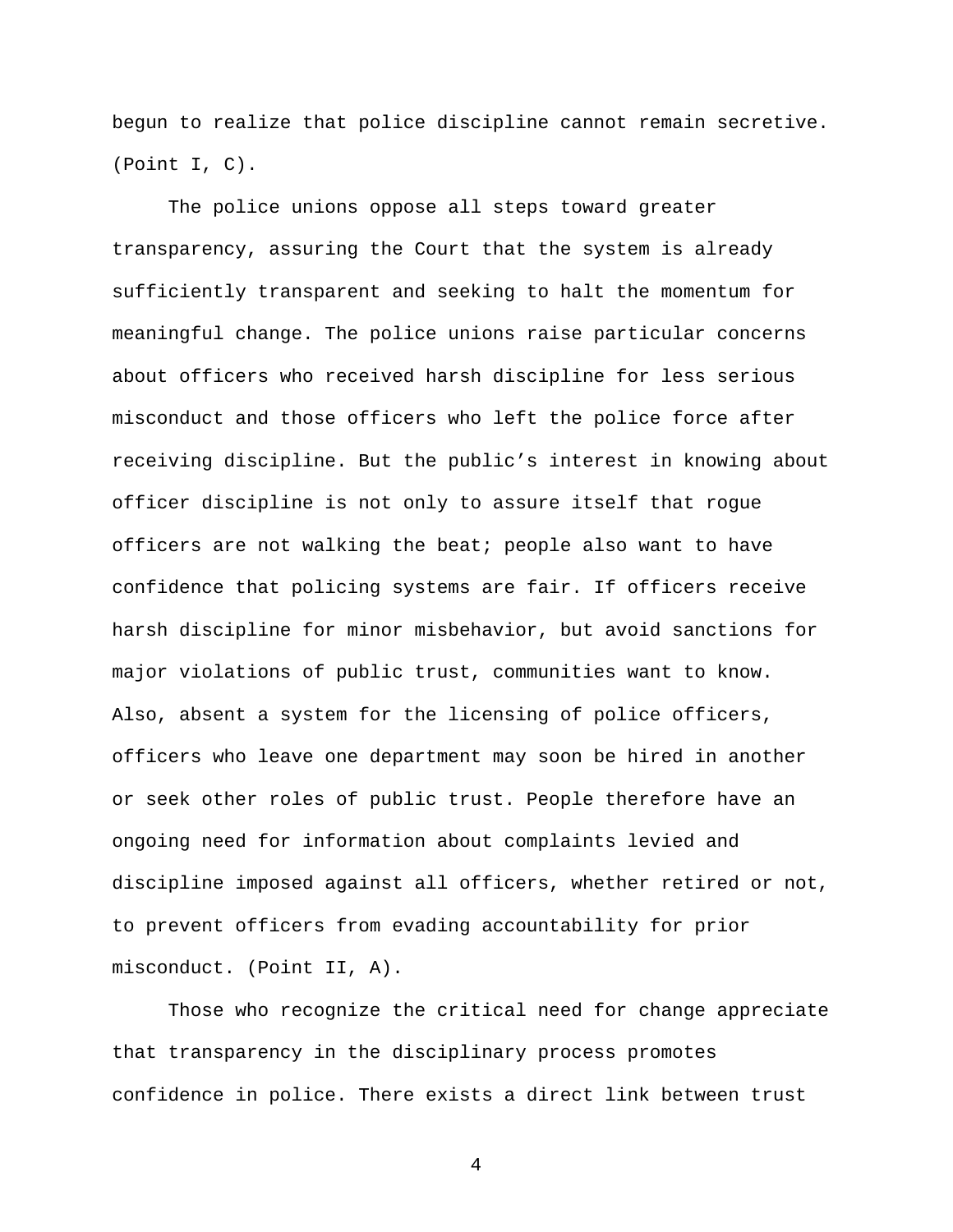in police and improved public safety outcomes. But communities that distrust the police are less likely to cooperate with law enforcement, harming the ability of police to investigate and prosecute serious crimes. In this historic moment, the public has made clear that building this trust and confidence is an imperative. (Point II, B).

The police unions warn that a more transparent disciplinary process will lead to harassment of police officers and the revelation of medical information and other private material. But more than a dozen other states already allow for public access to police disciplinary records. There exists no evidence that police officers in those states are harassed or unable to safeguard legitimately private information. (Point II, C).

Indeed, the privacy concerns raised by the police unions – concerns to which *amici* are sensitive – to the extent they exist, pale in comparison to the countervailing public interest in transparency. Where there exist legitimate privacy concerns, they can be addressed through redaction rather than blanket withholding of information. (Point II, D).

The vital question of the public availability of police disciplinary records involves far more than a collective bargaining agreement: it implicates the relationship between police and the communities they serve; indeed, it implicates the very legitimacy of a police force. *Amici* urge the Court to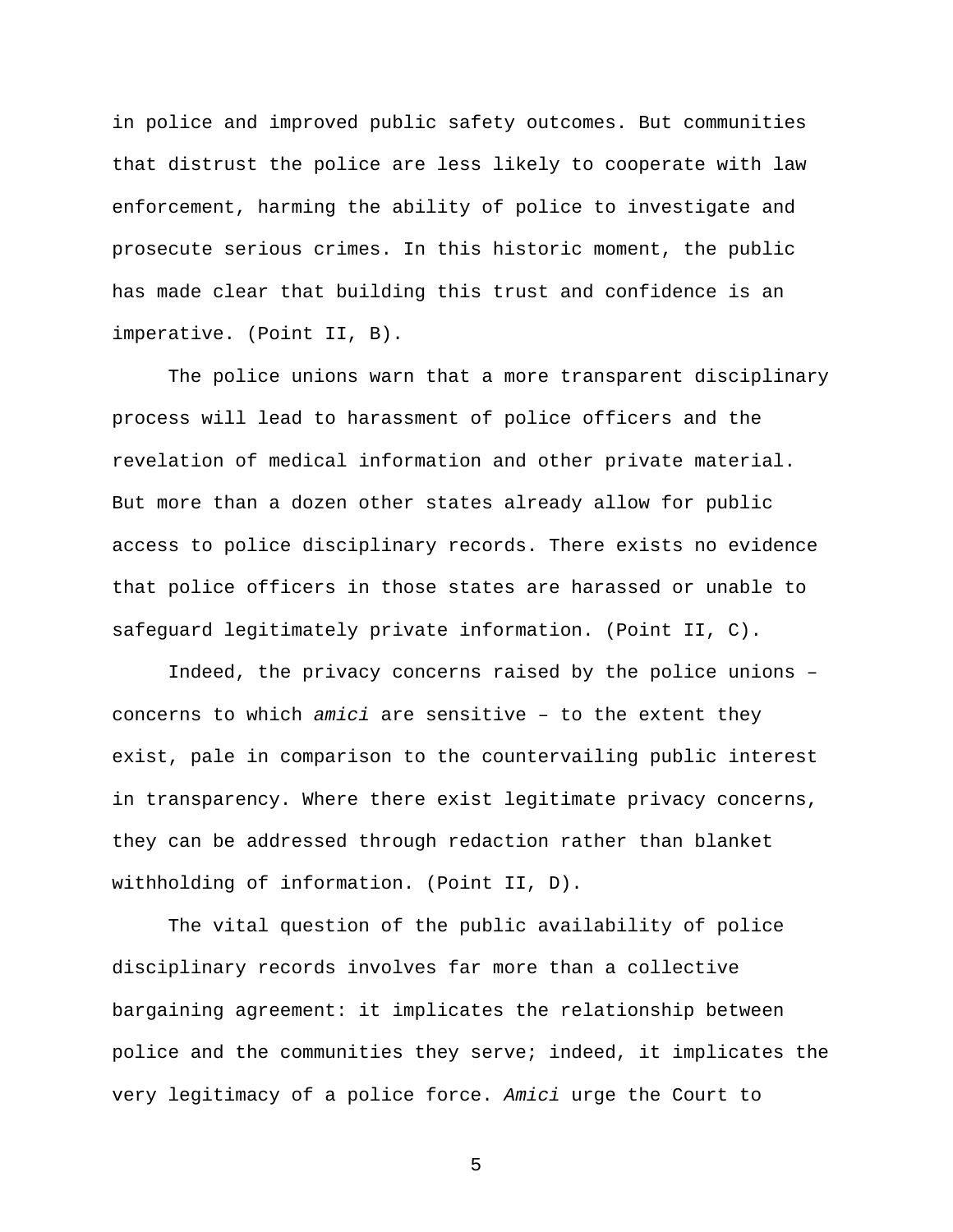consider the interests of the public in evaluating, and act quickly to reject, the police union's request to strike down the Attorney General's modest step toward transparency, which has already been delayed for months.

#### **STATEMENT OF FACTS AND PROCEDURAL HISTORY**

*Amici* accept the Statement of Facts and Procedural History contained in the published Appellate Division decision dated October 16, 2020. *In re Att'y Gen. Law Enf't Directive Nos. 2020-5 & 2020-6*, 465 N.J. Super. 111 (App. Div. 2020). Petitioner unions filed Petitions for Certification. On November 25, 2020, the Court granted the Petitions and set a peremptory, expedited briefing schedule. This brief follows. *R.* 1:13-9.

#### **ARGUMENT**

### **I. NEW JERSEY COMMUNITIES, LIKE COMMUNITIES AROUND THE COUNTRY, RECOGNIZE THAT POLICE ACCOUNTABILITY REQUIRES TRANSPARENCY OF POLICE DISCIPLINE.**

There is no legitimate reason to limit transparency regarding police disciplinary records. New Jerseyans have been waiting for decades for a transparent, accountable process that ensures that police officers who engage in misconduct do not escape accountability and that our law enforcement agencies are treating people fairly and holding themselves to the same standards to which they hold communities. Attorney General Directives 2020-5 and 2020-6 move the state in the right direction, towards accountability, and communities can no longer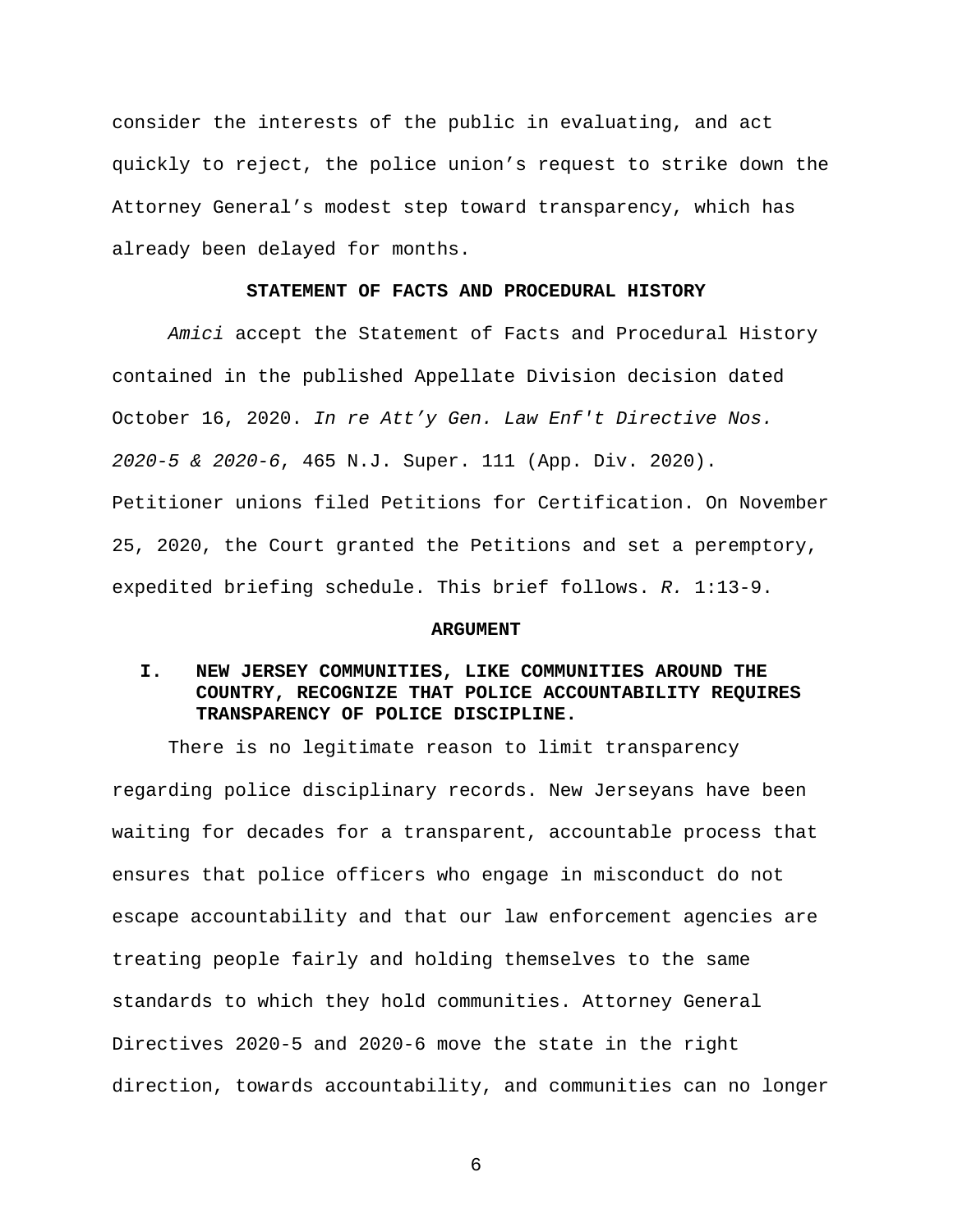wait in demanding these changes. As the Reverend Dr. Martin Luther King, Jr. observed, in the struggle for civil rights, "'Wait' has almost always meant 'Never.' We must come to see, . . . that 'justice too long delayed is justice denied.'" Martin Luther King, Jr., *Letter from Birmingham Jail* (Apr. 16, 1963). The Attorney General issued these critical directives in June, 2020. Argument in this matter is now scheduled for March, 2021. New Jerseyans cannot afford to wait any longer.

### **A. Complaints made against other regulated professionals are public records in New Jersey; the public requires more transparency for police officers, not less.**

All licensed and otherwise regulated professionals recognize that complaints against them may, at some stage, be made public. Indeed, consumers who seek to file complaints against service providers licensed by regulatory boards are explicitly told that "[a]ny information you supply may be subject to public disclosure pursuant to New Jersey's Open Public Records Act." New Jersey Division of Consumer Affairs, *To File a Complaint*.[1](#page-19-0) As a result, potential complainants are urged "not [to] submit sensitive personal information" on the complaint forms provided on the Division's website. *Id.* 

Indeed, the Division of Consumer Affairs makes public significant information about complaints filed and disciplinary

 $\overline{a}$ 

<span id="page-19-0"></span><sup>1</sup> Available at [https://www.njconsumeraffairs.gov/Pages/Consumer-](https://www.njconsumeraffairs.gov/Pages/Consumer-Complaints.aspx)[Complaints.aspx](https://www.njconsumeraffairs.gov/Pages/Consumer-Complaints.aspx) (last accessed Dec. 14, 2020).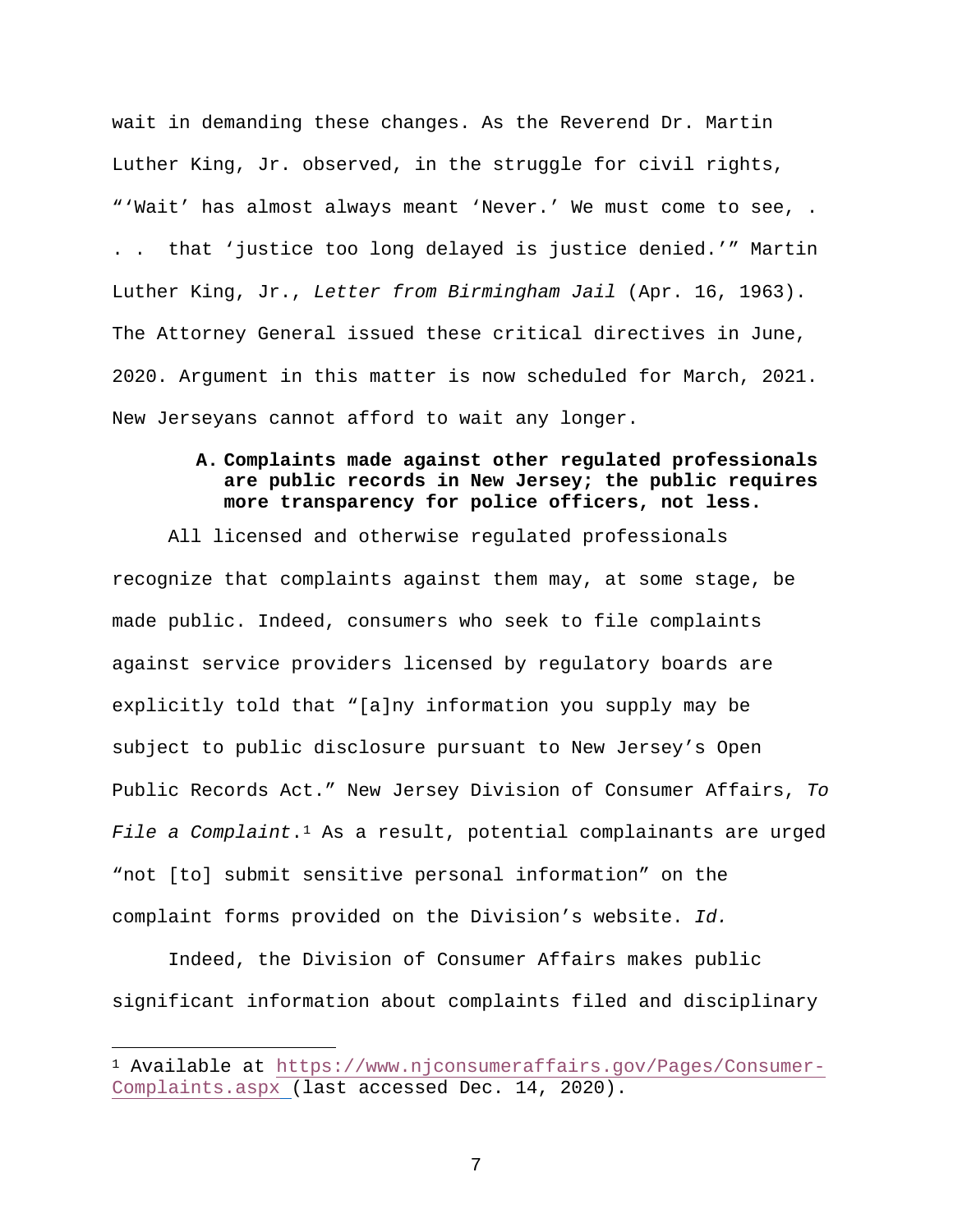action taken. New Jersey Division of Consumer Affairs, *Person Search*.[2](#page-20-0) Where regulatory boards have taken action – including the mere act of *receiving* complaints – there is a public-facing indication of that action. *Id.* Specifically, the public learns when a Board has issued "a Consent Order, Cease and Desist Order, Interim Order, Reprimand, a finalized Uniform Penalty Letter, agreed upon Settlement Letter or Final Order." *Id.*  (search "Master Plumbers" for "Michael Perri", for an example). The public can learn from a simple web search when there exists a "pending matter such as an Administrative Complaint or a Provisional Order of Discipline. . . ." *Id.* In those instances, the website tells the public that the pending matter only "represent[s] the filing of allegations by the Attorney General, and do[es] not represent a finding of misconduct until the matter is adjudicated by the Board." *Id.* Members of the public can "obtain a copy of [any] such documents" by "[c]ontact[ing] the Board/Committee directly. . . ." *Id.* 

In short, for dozens<sup>3</sup> of requlated professions in New Jersey, transparency in the disciplinary process is the norm.

<span id="page-20-0"></span><sup>2</sup> Available at

 $\overline{a}$ 

<https://newjersey.mylicense.com/verification/Search.aspx> (last accessed Dec. 14, 2020).

<span id="page-20-1"></span><sup>3</sup> New Jersey regulates more than 75 professions. *See* New Jersey Division of Consumer Affairs, *Licensed Professions and Occupations*, available at [https://www.njconsumeraffairs.gov/Pages/Licensed-Professions-](https://www.njconsumeraffairs.gov/Pages/Licensed-Professions-and-Occupations.aspx)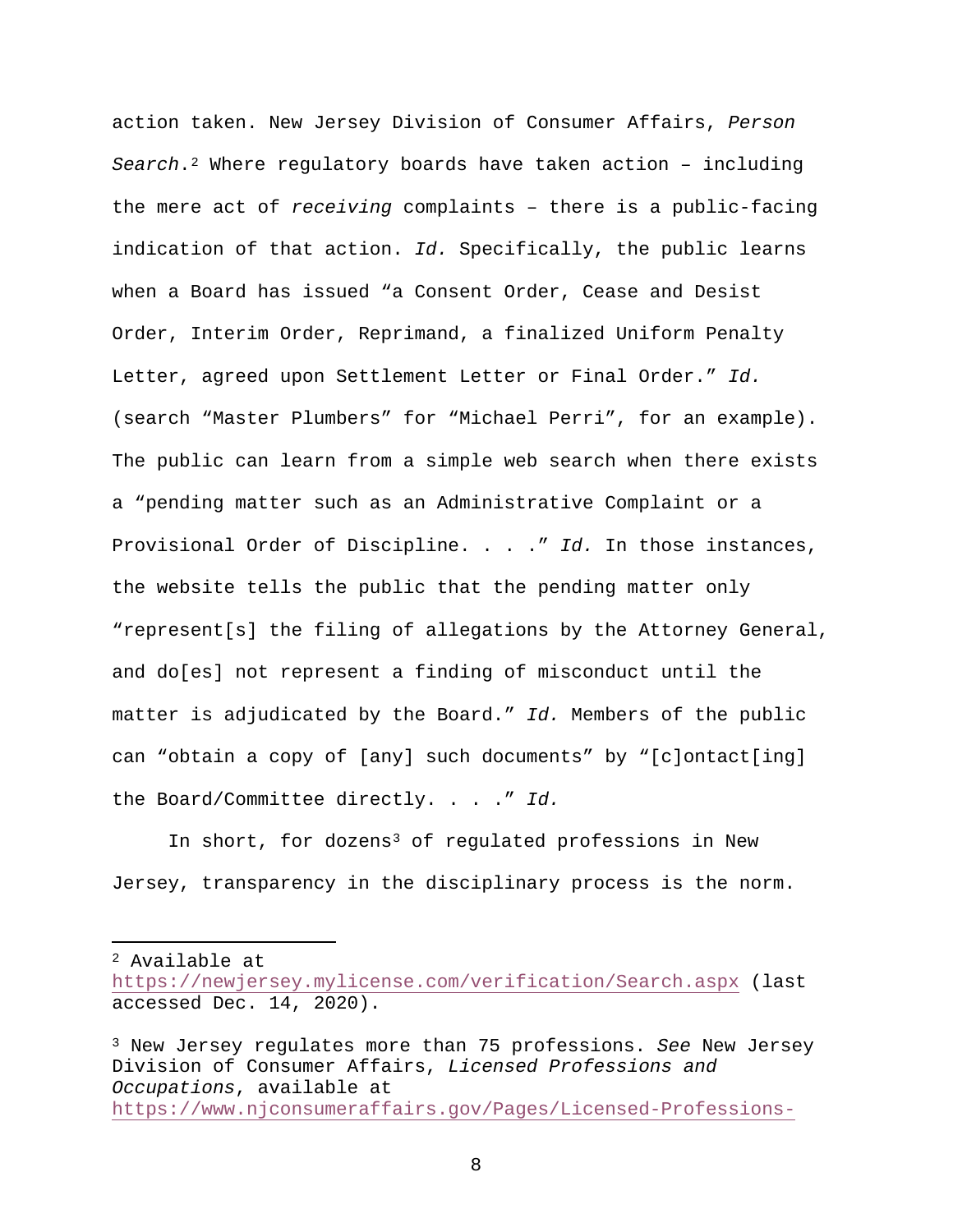The police unions contend that making some police disciplinary records public defies existing law, which the police unions mistakenly conclude prohibits the release of all public employee records. NCOBr at 9-10.[4](#page-21-0) Their claim is undermined by the existing public access to disciplinary records for non-law enforcement licensed professionals.

For more than the last quarter century, when lawyers, who are regulated by the Judiciary, have faced allegations of misconduct, the public has had access to the complaints as soon as the chair of the District Ethics Committee determines that "there is a 'reasonable prospect of a finding of unethical conduct by clear and convincing evidence.'" *R.M. v. Supreme* 

[and-Occupations.aspx](https://www.njconsumeraffairs.gov/Pages/Licensed-Professions-and-Occupations.aspx) (last accessed Dec. 14, 2020). Notably, as discussed below (Point II, C), New Jersey is an outlier among states that does not require licenses for police officers.

<span id="page-21-0"></span><sup>4</sup> The following abbreviations are used in this brief:

 $\overline{a}$ 

"NCOBr" refers to the Appellate Division brief filed by the Non-Commissioned Officers and Superior Officers Association filed on July 1, 2020.

"NCO Pa" refers to the appendix accompanying the Non-Commissioned Officers and Superior Officers Association Appellate Division brief. *Amici* use the Bates-stamped references contained therein.

"STFABr" refers to the Appellate Division brief filed by the State Trooper Fraternal Association filed on July 2, 2020. The Appendices that accompany it are labeled but not Bates stamped.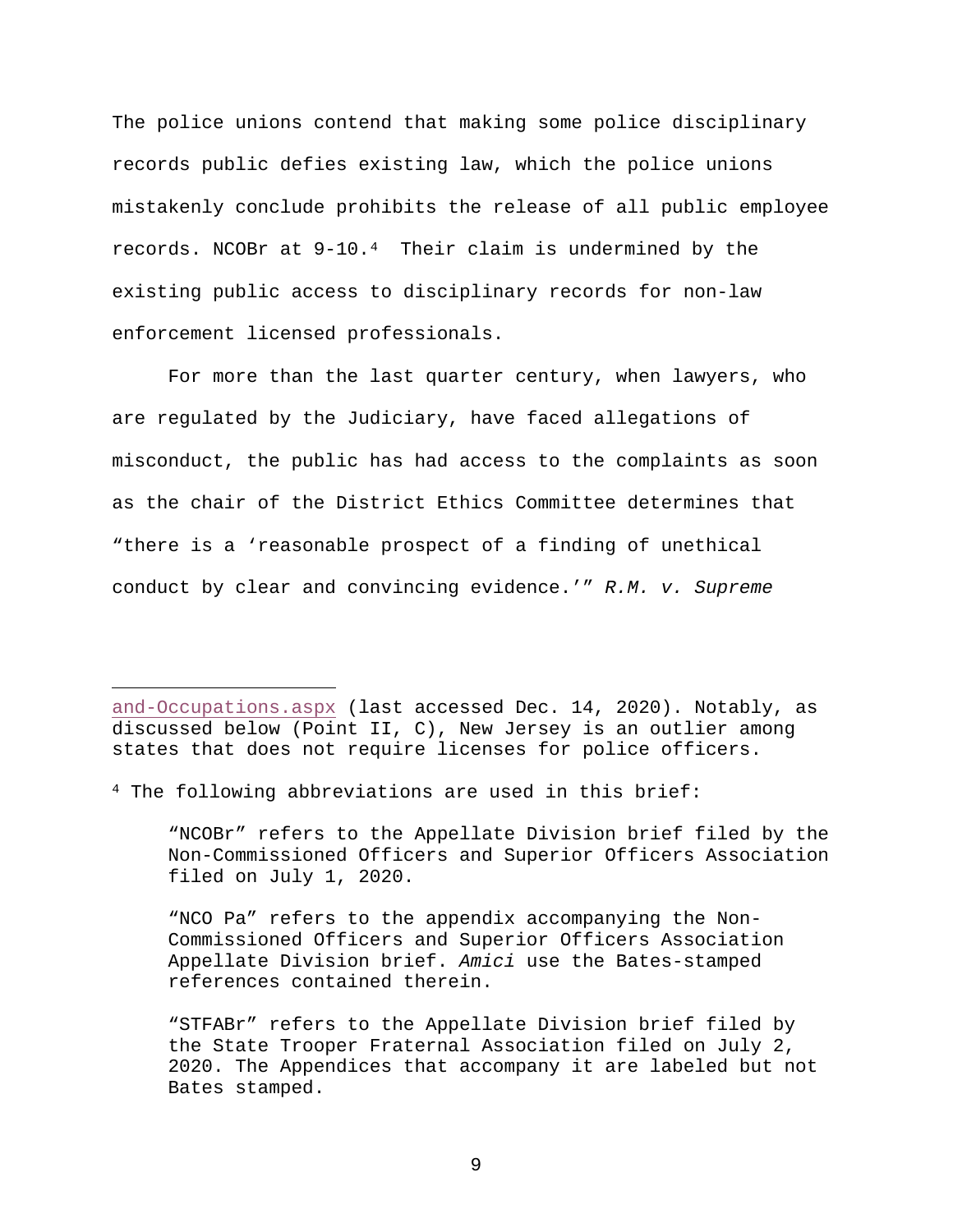*Court of N.J.*, 185 N.J. 208, 214, 216 (2005) (quoting *R*. 1:20- 4(a)).

In adopting this scheme for transparency of attorney discipline – after years of keeping such proceedings secret – the Court explained that "[t]he confidential nature of initial complaints and initial determinations generate the risk of public distrust. . . . We deal with the risk or perception of distrust . . . by opening up the system, eliminating its secrecy, and substantially increasing public participation in the disciplinary process." Mark E. Hopkins, Note, *Open Attorney Discipline: New Jersey Supreme Court's Decision to Make Attorney Disciplinary Procedures Public - What it Means to Attorneys and to the Public*, 27 Rutgers L. J. 757, 763 (1996).[5](#page-22-0)

The Court has also explained how criticism of judges, though perhaps unpleasant, uncomfortable, and unwelcome, actually serves as a test of the strength of democratic institutions:

 $\overline{a}$ 

[P]ublic criticism [of judges] will in fact improve, rather than prejudice, the administration of justice. It will remind judges that they are officials of the state and that their actions, like those of other

<span id="page-22-0"></span><sup>5</sup> *Amici* sought to obtain the original document, Supreme Court of New Jersey, *Administrative Determinations Relating to the 1993 Report of the New Jersey Ethics Commission*, July 14, 1994. The document is not available online and the State Law Library could not provide a hard copy as a result of COVID-19-related closures. Thus, *amici* cite to secondary sources describing the Report.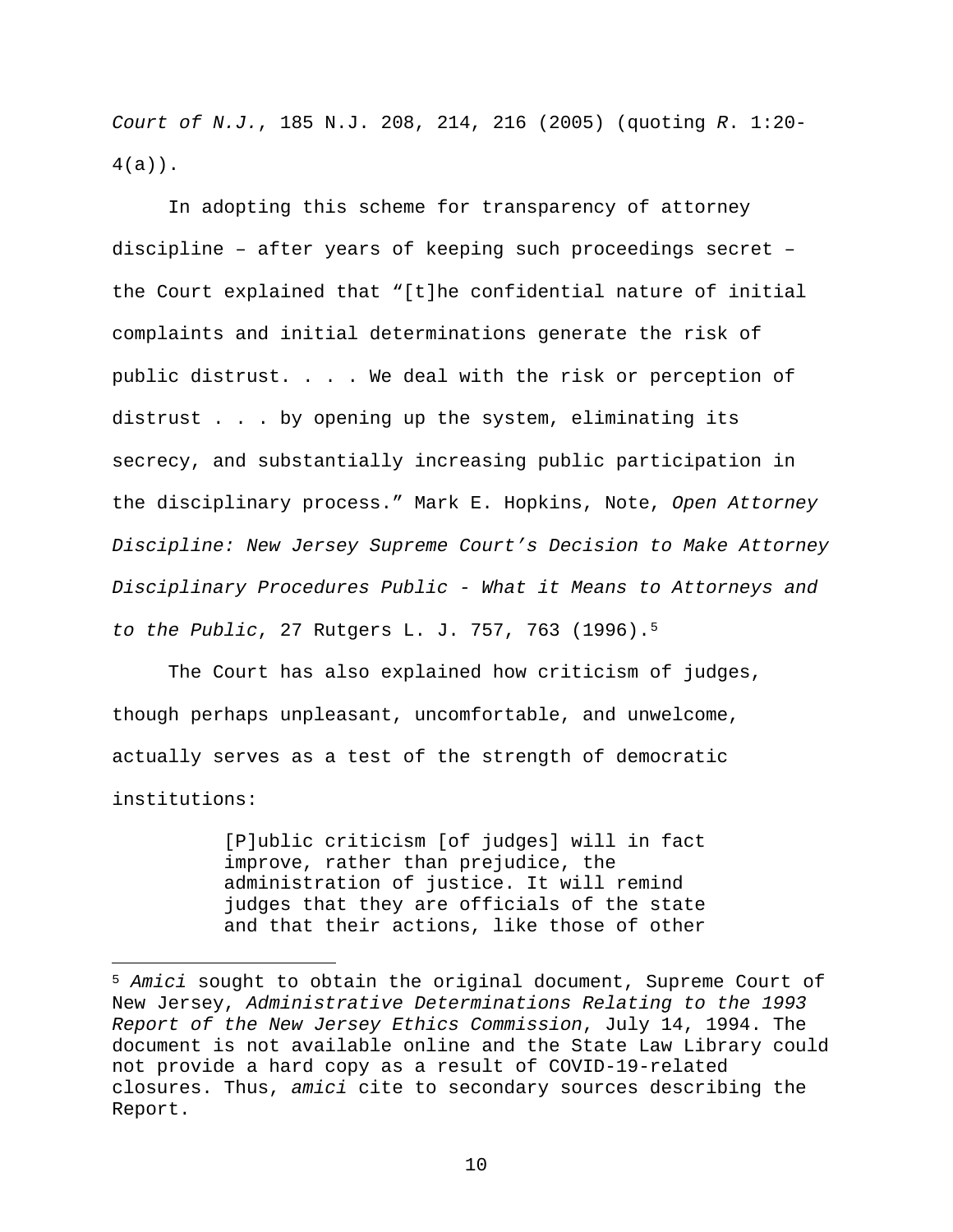officials, will be reviewed and judged by the citizenry. There is no reason to believe that public statements about the official behavior of judges, even when not accurate, reduce the ability of our legal system to protect rights and do justice. There is every reason to believe that public scrutiny and debate about the conduct of public officials is a necessary element of our system of government. Unlike authoritarian governments that stifle both participation in politics and public debate, our system of government encourages citizens to speak their minds on issues of public importance. We do not fear criticism of officials. We welcome it and we expect it to be vigorous and forthright. We want active and informed citizens, not timid subjects.

[*In re Hinds*, 90 N.J. 604, 639-640 (1982).]

If the public benefits from access to complaints about manicurists, dentists, court reporters, master plumbers, lawyers, and judges, why are police officers treated differently?

There can be no doubt that police officers, who are regulated by the Attorney General, are "a special kind of public employee." *In re Carter*, 191 N.J. 474, 486 (2007) (quoting *Twp. of Moorestown v. Armstrong*, 89 N.J. Super. 560, 566 (App. Div. 1965), *certif. denied*, 47 N.J. 80 (1966)). Entrusted to carry weapons and use force, police officers recognize that they may be held to different standards than the general public. Law enforcement "undertakes [this elevated expectation] upon voluntary entry into the public service." *In re Phillips*, 117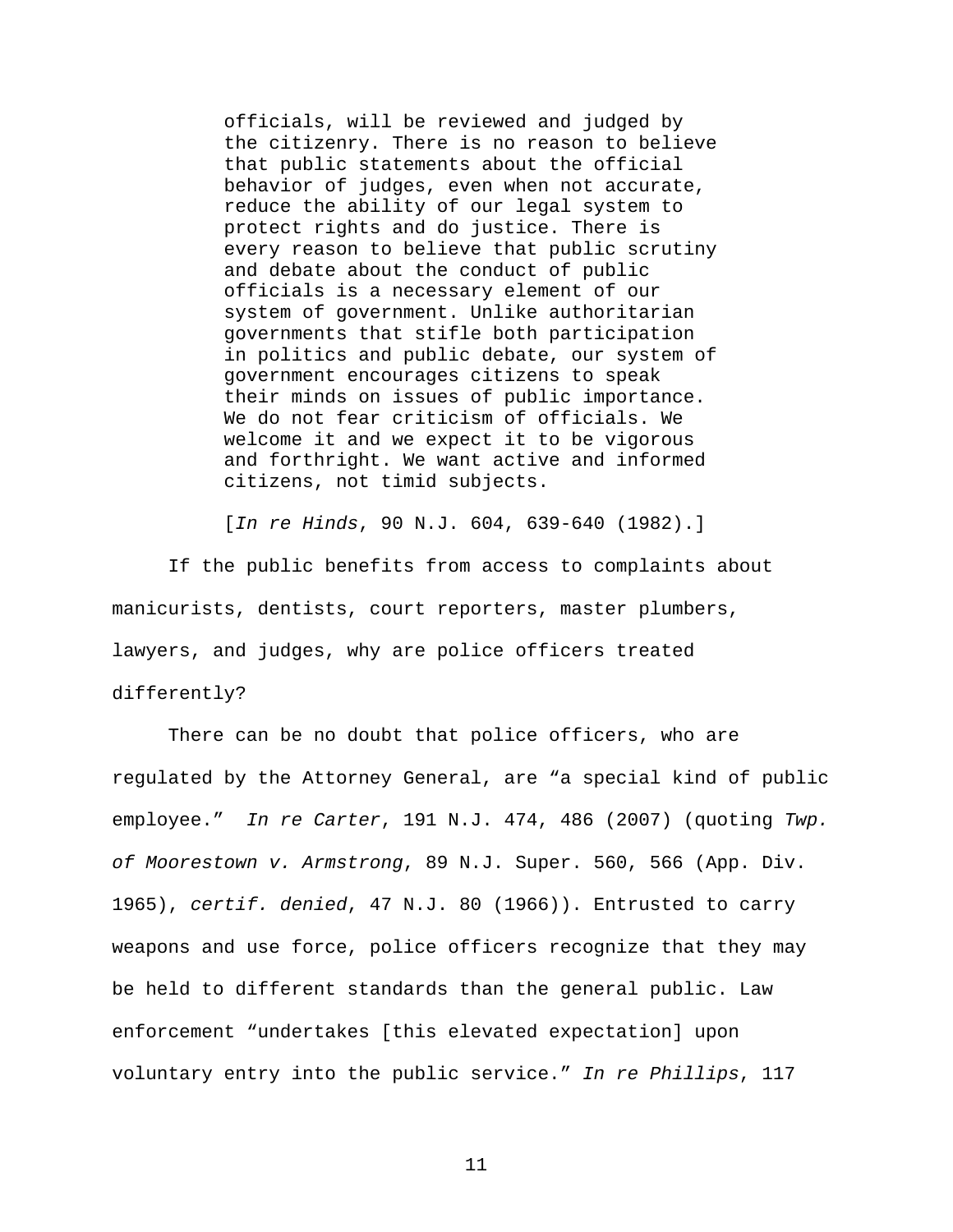N.J. 567, 577 (1990) (*quoting In re Emmons*, 63 N.J. Super. 136, 142 (App. Div. 1960)).

But the unique role of police in our society counsels in favor of more transparency, not less. As the Supreme Court of Oregon has explained:

> [T]he public interest in the transparency of government operations is particularly significant when it comes to the operation of its police departments and the review of allegations of officer misconduct. Every day we, the public, ask police officers to patrol our streets and sidewalks to protect us and to enforce our laws. Those officers<br>carry weapons and have immense power. Some carry weapons and have immense power. members of the public fear the abuse of that power. By the same token, police officers are themselves vulnerable. Many of those who drive our streets and walk our sidewalks also carry weapons. Some officers fear their use of those weapons and their resistance to legal authority. When our system of justice works as we expect it to, officers use their authority legitimately, members of the public comply with their instructions, and the dangers of escalating violence are avoided. But for our system to work as we expect it to, the public must trust that officers are using their authority legitimately, and officers must trust that the people they stop will respond appropriately. Without mutual trust, the police cannot do their work effectively and the public cannot feel safe.

One way to promote that necessary mutual trust is to make police practices and procedures transparent and to make complaints about police misconduct and the discipline that is or is not meted out open to public inspection. It is important for the public to know when the police overstep; it is important for the public to know when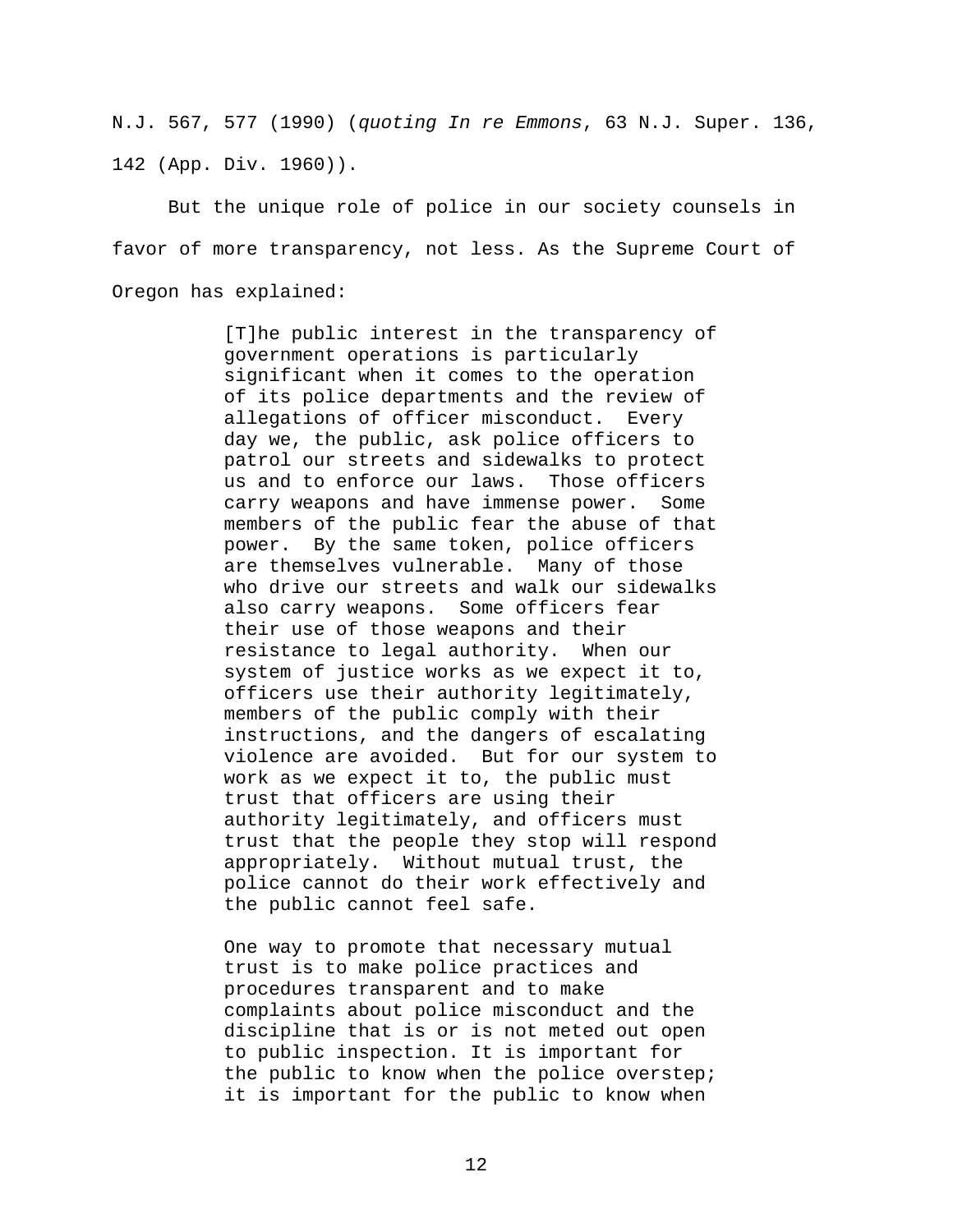they do not. And it is important that the basis for differing results be known and understood.

[*Am. Civil Liberties Union of Oregon, Inc. v. City of Eugene*, 380 P.3d 281, 297–98 (Or. 2016).]

This Court's observation about attorney discipline applies with equal force to police discipline: "Public scrutiny is essential to every aspect of the justice system . . . . Public scrutiny assures the system's excellence, for no flawed system of justice will survive in a democracy when subjected to public scrutiny." Asbury Park Press, *Lawyer discipline: Supreme Court opens ethics process to public*, July 20, 1994.

### **B. The murder of George Floyd has redoubled the longstanding efforts of New Jersey advocates to make police discipline records public as a prerequisite for meaningful police accountability.**

New Jerseyans, unfortunately, are all too familiar with misconduct by law enforcement officers. Yet, because of the secrecy around police disciplinary records, residents only learn about police misconduct in limited circumstances: when it spills out into the public through the posting of phone videos or body camera footage, reports of court cases, or leaks, and occasionally, through government reports. Previous police reform efforts have failed to make discipline records public, and have thereby failed to adequately address police misconduct while leaving communities most impacted by that misconduct in the dark.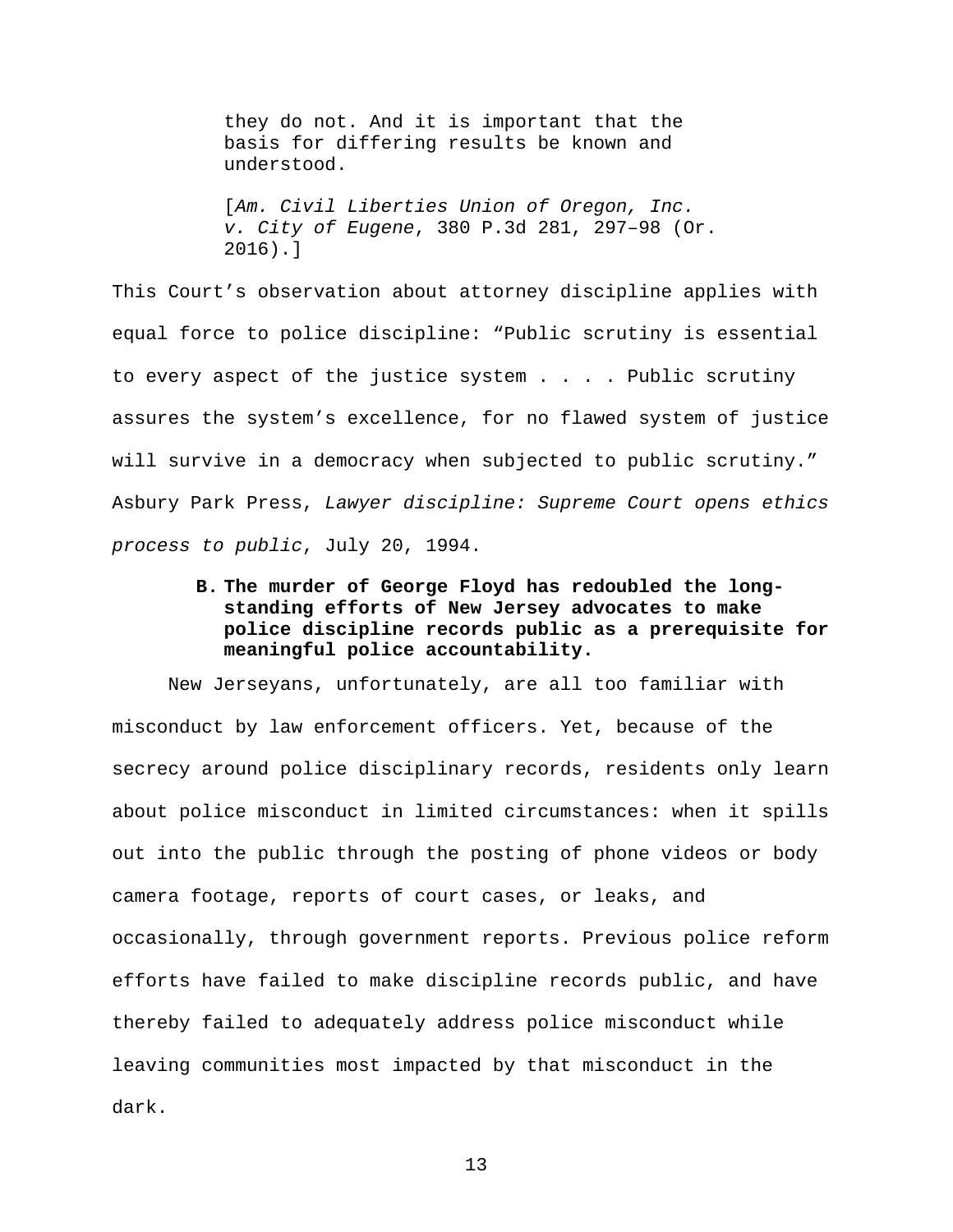By way of example, twenty-one years ago, Governor Whitman admitted that state troopers racially-profiled Black and Latino drivers by targeting them for stops and searches, and that there was a toxic, hostile workplace culture fostered by white male officers. Iver Peterson, *Whitman Says Troopers Used Racial Profiling*, N.Y. Times (Apr. 21, 1999);[6](#page-26-0) *see also* David Kocieniewski, *Bias Permeates the State Police, Whitman Admits*, N.Y. Times (July 3, 1999).<sup>[7](#page-26-1)</sup> In spite of years of complaints against the State Police, and a successful motion to suppress drug evidence that documented that state troopers stopped people of color nearly five times more frequently than white drivers, *State v. Soto*, 324 N.J. Super. 66, 71, 84-85 (Law Div. 1996), the reckoning of racial profiling only began in the aftermath of a high profile shooting of three Black men by white troopers in April 1998 which resulted in the return of indictments for attempted murder against the troopers.

Even in 1999, at the beginning of state police reforms that would include 10 years of federal oversight, advocates understood that secrecy would hinder accountability, and it most certainly did. Indeed, following the revelations of profiling,

<span id="page-26-0"></span><sup>6</sup> [https://www.nytimes.com/1999/04/21/nyregion/whitman-says](https://www.nytimes.com/1999/04/21/nyregion/whitman-says-troopers-used-racial-profiling.html)[troopers-used-racial-profiling.html](https://www.nytimes.com/1999/04/21/nyregion/whitman-says-troopers-used-racial-profiling.html)

<span id="page-26-1"></span><sup>7</sup> [https://www.nytimes.com/1999/07/03/nyregion/bias-permeates-the](https://www.nytimes.com/1999/07/03/nyregion/bias-permeates-the-state-police-whitman-admits.html)[state-police-whitman-admits.html](https://www.nytimes.com/1999/07/03/nyregion/bias-permeates-the-state-police-whitman-admits.html)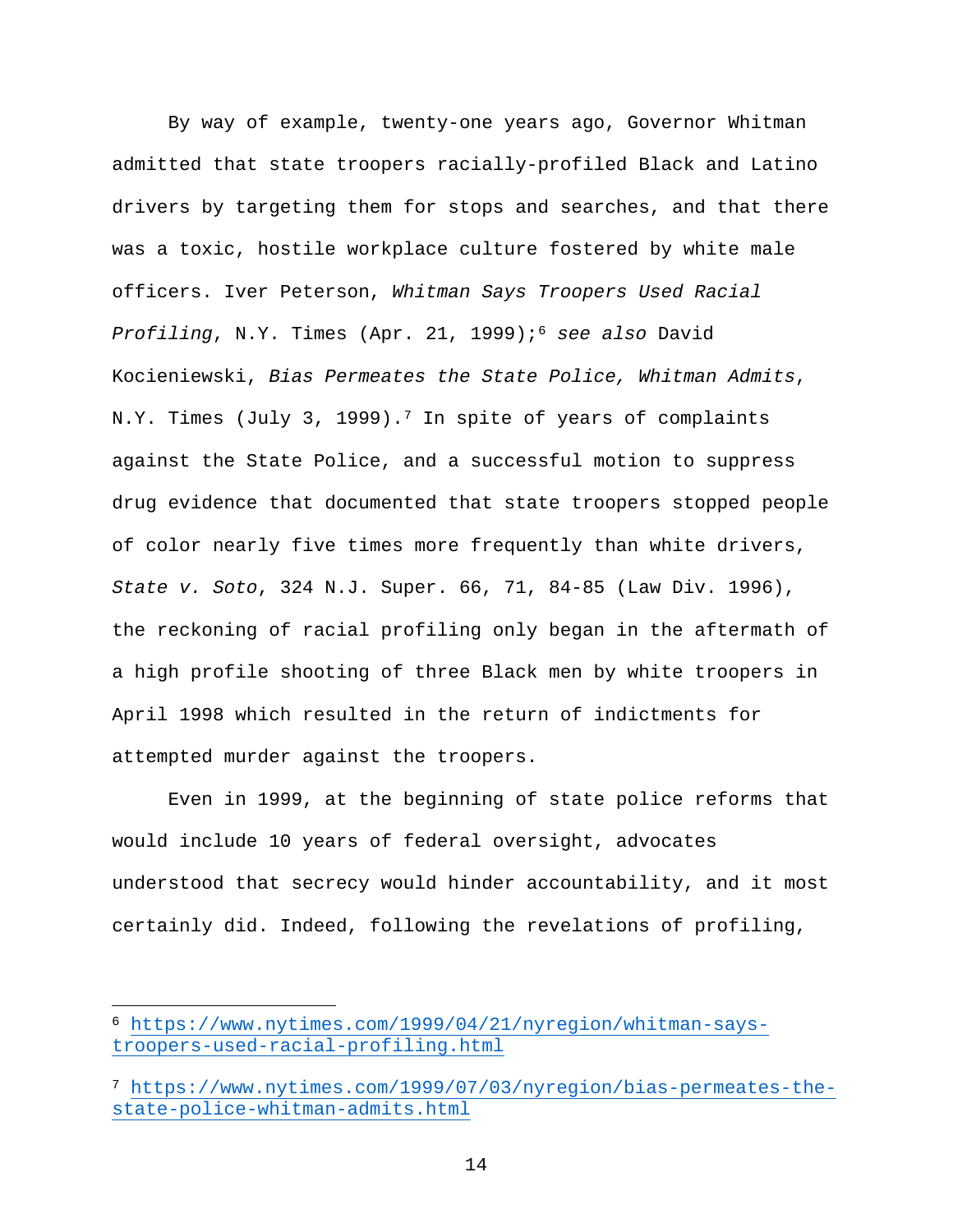Governor Whitman released a report by the Attorney General on the toxic internal culture of the state police. Rev. Reginald T. Jackson "complained that the report failed to name anyone who tolerated or participated in discrimination or harassment." Kocieniewski, *Bias Permeates the State Police, Whitman Admits*. Attorney William Buckman noted that historically "the state police discipline system was veiled in secrecy, the good ol' boys protected each other and it turned into a civil rights disaster. If they are allowed to continue that secrecy, there's no reason to believe that anything will change." *Id.* In fact, during the reorganization of the State Police in the months that followed, many of the supervisors who were responsible for racial profiling as well as racial and gender discrimination remained in positions of authority. David Kocieniewski, *After Profiling Scandal, Tough Choices for New Jersey Police Leader*, N.Y. Times (Mar. 5, 2000).<sup>[8](#page-27-0)</sup> In one "noteworthy" instance, an officer who had been named as a defendant in three discrimination suits with significant allegations of workplace misconduct was promoted to deputy superintendent. *Id.*

A decade later, advocates continued to push for transparency around complaints and any subsequent disciplinary

<span id="page-27-0"></span><sup>8</sup> [https://www.nytimes.com/2000/03/05/nyregion/after-profiling](https://www.nytimes.com/2000/03/05/nyregion/after-profiling-scandal-tough-choices-for-new-jersey-police-leader.html)[scandal-tough-choices-for-new-jersey-police-leader.html](https://www.nytimes.com/2000/03/05/nyregion/after-profiling-scandal-tough-choices-for-new-jersey-police-leader.html)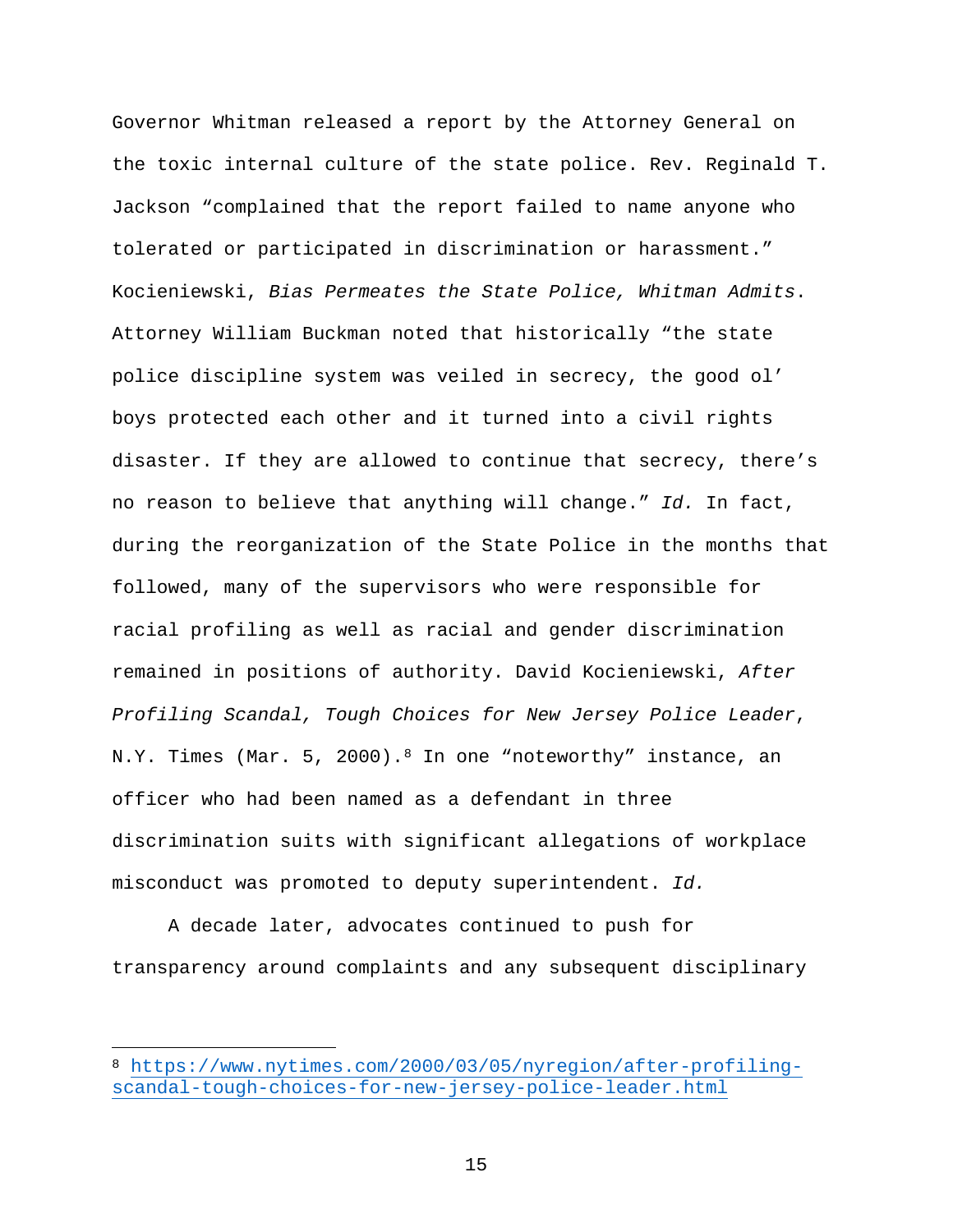efforts. A 2009 report by the ACLU-NJ called for police agencies to publish citizen complaints, outcomes, and the disciplinary action taken. ACLU-NJ, *The Crisis Inside Police Internal*  Affairs, 22 (June 200[9](#page-28-0)).<sup>9</sup> The report described the secretive process in which public officials refused to confirm or deny when an investigation is taking place, and noted that even where an investigation is publicly reported, the outcome of that investigation usually is not: "the lack of transparency means that the community is left with speculation rather than facts." *Id.* at 20.

The ACLU-NJ followed up in 2010 with then-Attorney General Paula Dow, urging for a statewide review of internal affairs practices, including public reporting. Deborah Jacobs, Letter to Attorney General Paula Dow, Sept. 15, 20[10](#page-28-1).<sup>10</sup> The following year, the ACLU-NJ called on Mayor Cory Booker to release the internal affairs records of candidates for the Newark Police Director, a key position in the wake of the 2011 announcement that the U.S. Department of Justice ("DOJ") would be investigating the Newark Police Department for civil rights abuses. Deborah Jacobs,

<span id="page-28-0"></span><sup>9</sup> Available at [https://www.aclu](https://www.aclu-nj.org/files/3013/1540/4573/060409IA2.pdf)[nj.org/files/3013/1540/4573/060409IA2.pdf.](https://www.aclu-nj.org/files/3013/1540/4573/060409IA2.pdf)

<span id="page-28-1"></span><sup>10</sup> Available at [https://www.aclu](https://www.aclu-nj.org/files/7013/2447/7133/Letter_to_Dow_re_IA_Stats_9-15-10_v_2_2_with_attachment.pdf)[nj.org/files/7013/2447/7133/Letter\\_to\\_Dow\\_re\\_IA\\_Stats\\_9-15-](https://www.aclu-nj.org/files/7013/2447/7133/Letter_to_Dow_re_IA_Stats_9-15-10_v_2_2_with_attachment.pdf) 10 v 2 2 with attachment.pdf.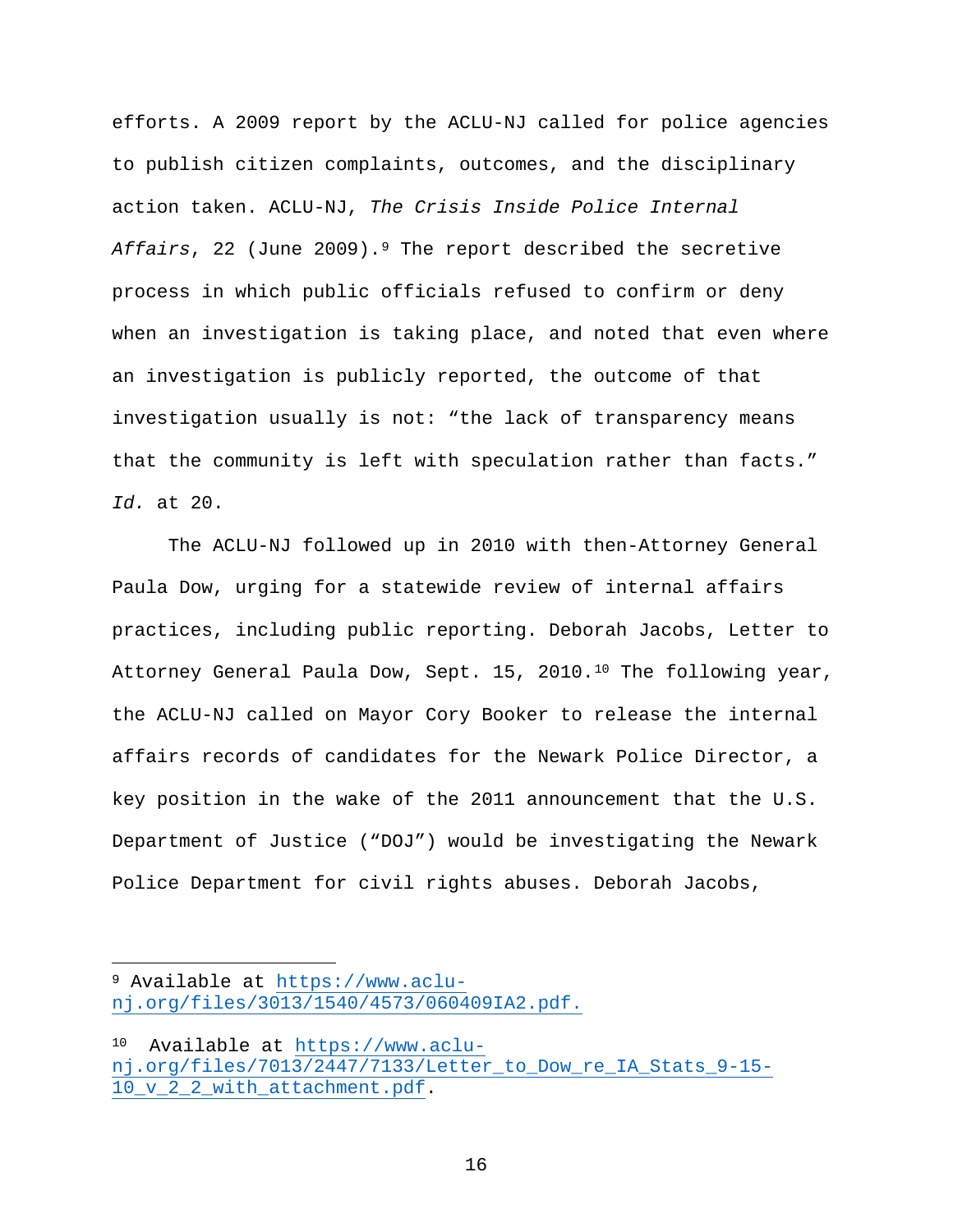*Release Newark Police Director's Disciplinary Records*, The Star Ledger (May 10, 20[11](#page-29-0)).<sup>11</sup> Advocating for "the release of police disciplinary records in all circumstances," Jacobs explained that police officers' unique authority makes the public's need for information critical to determine whether the disciplinary systems are functioning appropriately. *Id.*

In 2014, the DOJ released its investigative report and entered into a consent decree with the city of Newark, confirming that the Newark Police Department had been engaging in patterns and practices of unconstitutional conduct. U.S. Dept. of Justice, *Investigation of the Newark Police Department*, July 22, 2014 (hereinafter "DOJ report").[12](#page-29-1) The DOJ report revealed widespread, systemic problems with the NPD's internal affairs system, concluding that the "NPD ha[d] neither a functioning early warning system nor an effective internal affairs structure[.]" *Id.* at 3. Over a five-year period, the NPD only made one finding that an officer had used unreasonable force, even though the public had made hundreds of complaints over that period. *Id.* at 23. In contrast, the DOJ reviewed a

 $\overline{a}$ 11

<span id="page-29-1"></span><sup>12</sup> Available at

<span id="page-29-0"></span>[https://www.nj.com/njv\\_guest\\_blog/2011/05/release\\_newark\\_police\\_](https://www.nj.com/njv_guest_blog/2011/05/release_newark_police_director.html) [director.html](https://www.nj.com/njv_guest_blog/2011/05/release_newark_police_director.html)

[https://www.justice.gov/sites/default/files/crt/legacy/2014/07/2](https://www.justice.gov/sites/default/files/crt/legacy/2014/07/22/newark_findings_7-22-14.pdf) [2/newark\\_findings\\_7-22-14.pdf.](https://www.justice.gov/sites/default/files/crt/legacy/2014/07/22/newark_findings_7-22-14.pdf)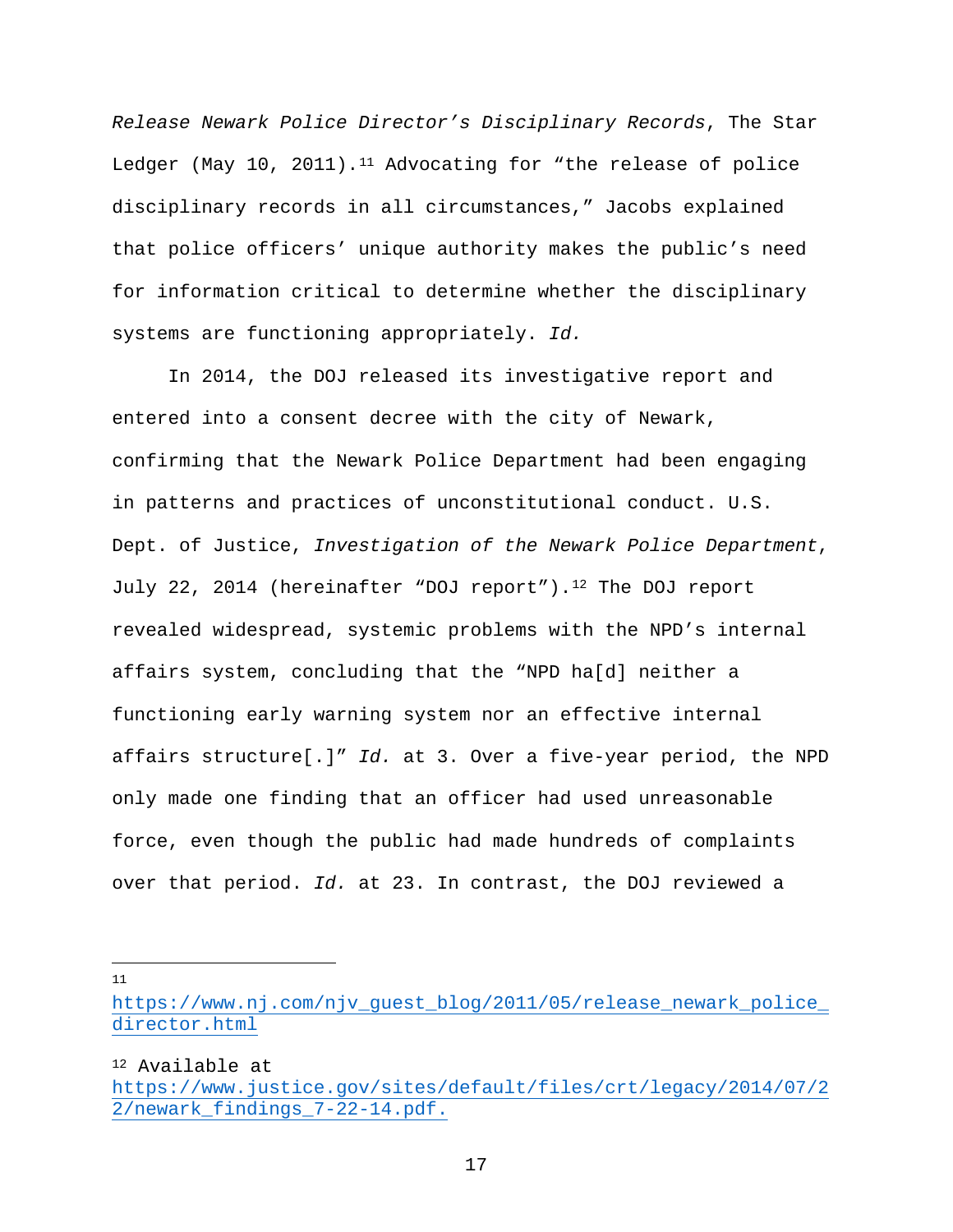subset of 67 complaints and found that 14 incidents involved unreasonable force and 27 files did not have sufficient information to make a determination. *Id.* The public was only able to learn about Newark's broken, unaccountable internal affairs system that was failing residents because of this external federal review, conducted only after the ACLU-NJ filed a petition seeking federal assistance, James Queally, *Newark police to be monitored by federal watchdog, sources say*, The Star Ledger (Feb. 9, 2014),  $13$  a route that has been unavailable since 2018.[14](#page-30-1)

All forms of misconduct by law enforcement officers, including discriminatory conduct, remains hidden from the public. For example, the public only learned of rank anti-Semitism in the Haddonfield Police Department through litigation. *Cutler v. Dorn*, 196 N.J. 419 (2008) (jury found officer was subject to a discriminatory hostile work

 $\overline{a}$ 

<span id="page-30-1"></span><sup>14</sup> In 2018, the United States Department of Justice implemented a policy that all but eliminates federal oversight of police departments. *See* Jacey Fortin, *Jeff Sessions Limited Consent Decrees. What About the Police Departments Already Under Reform?*, N.Y. Times (Nov. 15, 2018), [https://www.nytimes.com/2018/11/15/us/sessions-consent-decrees](https://www.nytimes.com/2018/11/15/us/sessions-consent-decrees-police.html)[police.html.](https://www.nytimes.com/2018/11/15/us/sessions-consent-decrees-police.html) Although the next United States Attorney General might reverse that policy, pattern and practice investigations are sufficiently rare that they cannot serve as a replacement for other accountability measures.

<span id="page-30-0"></span><sup>1</sup>[3https://www.nj.com/essex/2014/02/justice\\_department\\_will\\_place\\_](https://www.nj.com/essex/2014/02/justice_department_will_place_federal_monitor_over_newark_police_sources_say.html) [federal\\_monitor\\_over\\_newark\\_police\\_sources\\_say.html](https://www.nj.com/essex/2014/02/justice_department_will_place_federal_monitor_over_newark_police_sources_say.html)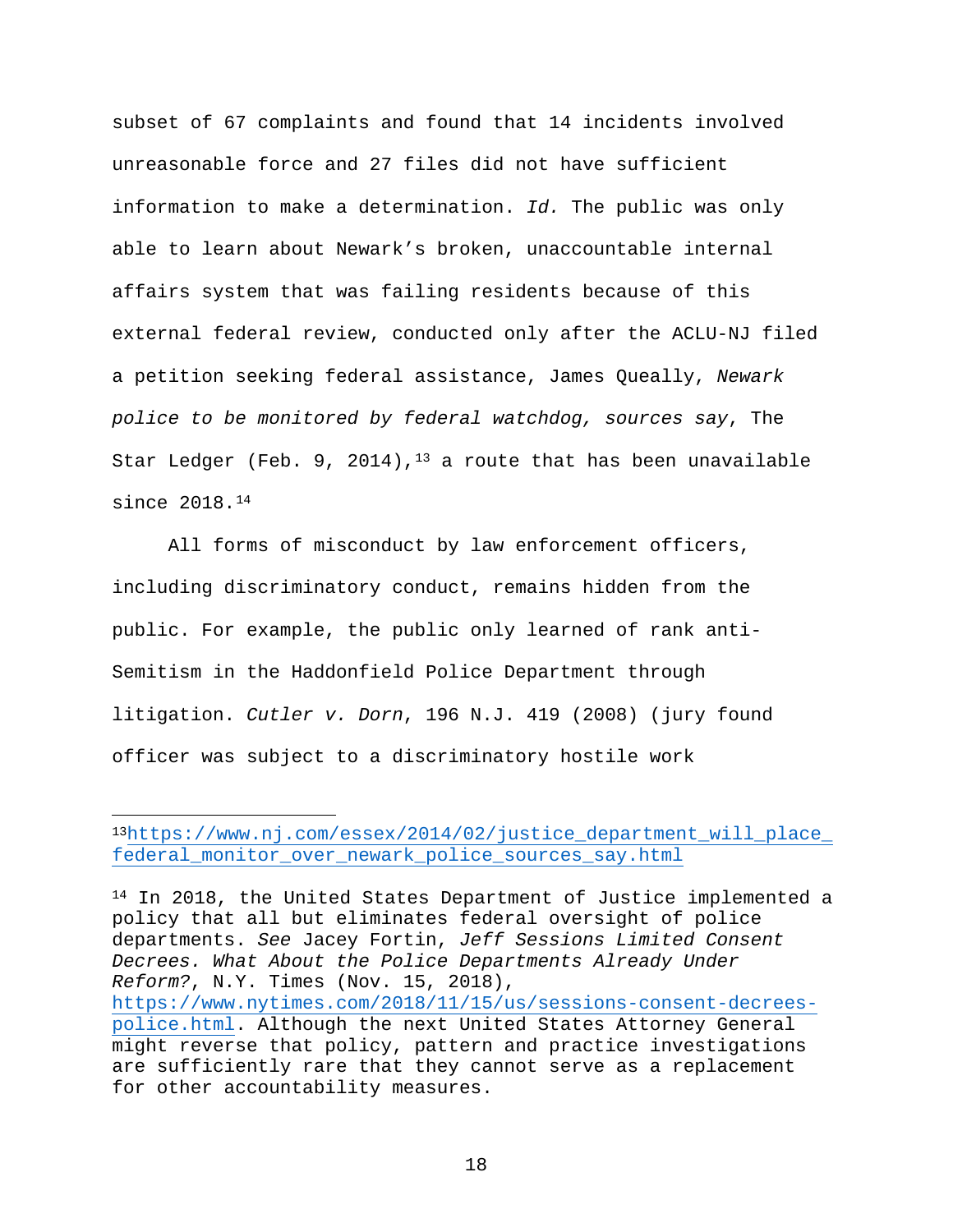environment). More recently, the Attorney General successfully resisted releasing information under the Open Public Records Act that would reveal the name of a state trooper who engaged in "racially offensive behavior." *Libertarians for Transparent Gov't v. N.J. State Police*, 2019 N.J. Super. Unpub. LEXIS 1156 (App. Div., May 20, 2019), *certif. granted.* 239 N.J. 518 (2019), *appeal dismissed*, 243 N.J. 515 (2020).[15](#page-31-0) Likewise, the Union County Prosecutor's office was successful in its appeal seeking to reverse a trial court order requiring it to release internal affairs documents about the city of Elizabeth's police chief who was forced out for using racist and sexist slurs. *Rivera v. Union Cnty. Prosecutor's Off.*, 2020 N.J. Super. Unpub. LEXIS 1192 (App. Div. June 19, 2020).<sup>[16](#page-31-1)</sup> The only reason why the public learned about the hostile work environment created by the chief – and was able to exert pressure to remove him from office - was because the person who filed an internal affairs complaint decided to share the results with the media. Ali Watkins, *Police* 

 $\overline{a}$ 

<span id="page-31-0"></span><sup>15</sup> The unpublished opinion is attached to the STFA brief before the Appellate Division. STFABr at Exhibit A. Pursuant to *R*. 1:36-3, counsel knows of no contrary precedent. After the Attorney General modified the policy at issue in the case, the Attorney General provided the identity of the trooper and the parties agreed that the appeal was moot and entered a consent dismissal.

<span id="page-31-1"></span><sup>16</sup> The unpublished opinion is attached to the STFA brief before the Appellate Division. STFABr at Exhibit B. Pursuant to *R*. 1:36-3, counsel knows of no contrary precedent.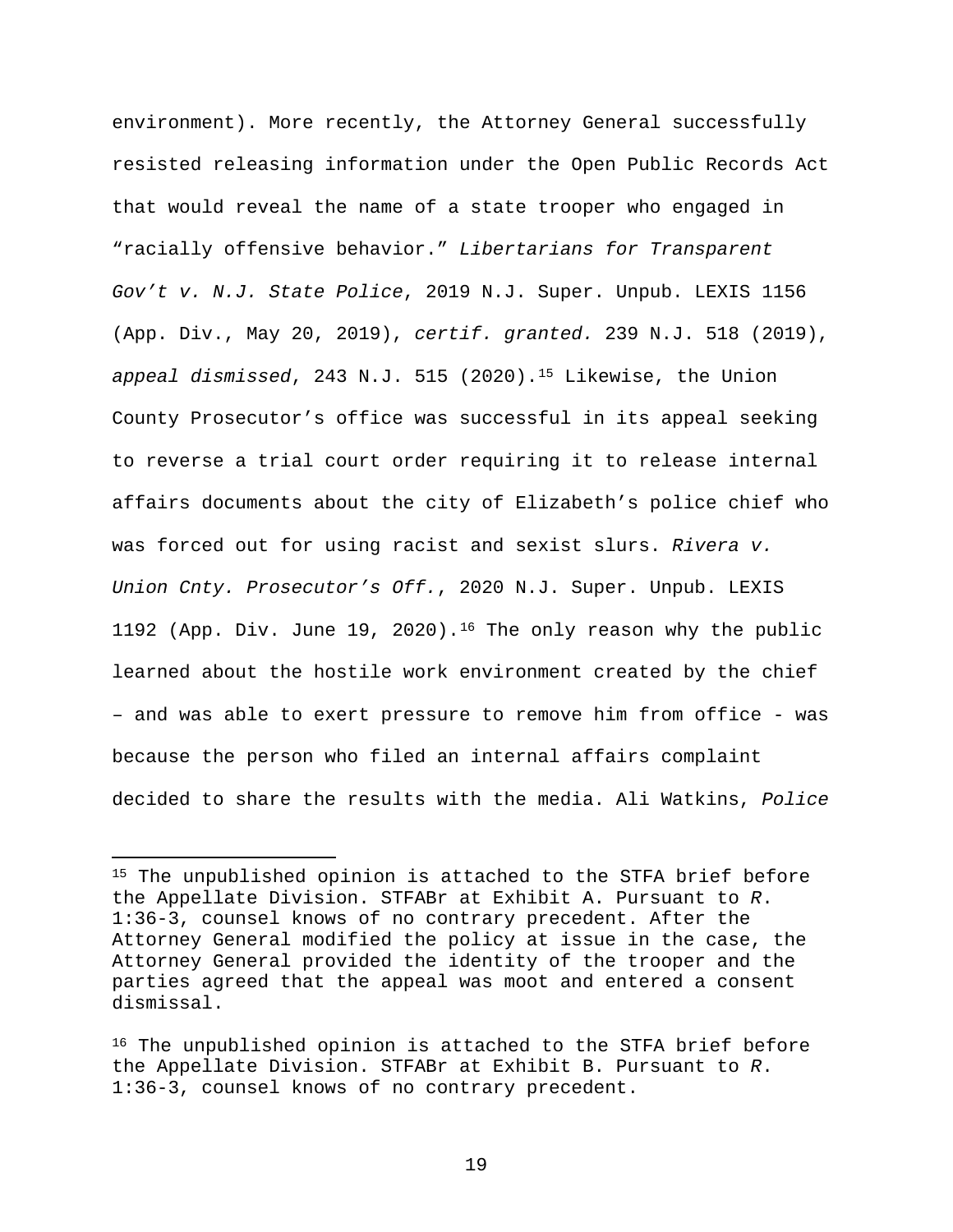*Director in New Jersey Resigns After Inquiry Finds He Used Racist and Sexist Slurs*, N.Y. Times (Apr. 29, 2019).[17](#page-32-0)

Even as political leaders have learned of these and other additional systemic failures with internal affairs systems, there were no meaningful improvements to accountability and transparency until the directives that are the subject of this appeal were issued. *See*, *e.g.*, Mark Mueller, NJ Advance Media for NJ.com, *Law and disorder: Edison's police force plagued by infighting, lawsuits*, NJ.com (Dec. 9, 2012) (reporting deep and troubling dysfunction at the Edison Police Department including the use of internal affairs to retaliate against fellow officers);[18](#page-32-1) Sergio Bichao, *Central Jersey police uphold just 1% of force complaints*, My Central Jersey (Aug. 10, 2014) (reporting that internal affairs investigations are one of the most controversial topics in law enforcement and that law enforcement resists reform efforts: "police enjoy a level of workplace confidentiality not granted to private-sector professionals in the state").<sup>[19](#page-32-2)</sup> With access to information about police misconduct, the public can seek accountability for

 $\overline{a}$ 

<span id="page-32-0"></span><sup>17</sup> [https://www.nytimes.com/2019/04/29/nyregion/elizabeth-police](https://www.nytimes.com/2019/04/29/nyregion/elizabeth-police-racism-james-cosgrove.html)[racism-james-cosgrove.html](https://www.nytimes.com/2019/04/29/nyregion/elizabeth-police-racism-james-cosgrove.html)

<span id="page-32-1"></span><sup>18</sup> [https://www.nj.com/middlesex/2012/12/edison\\_police\\_lawsuit\\_](https://www.nj.com/middlesex/2012/12/edison_police_lawsuit_%20intimida.html)  [intimida.html](https://www.nj.com/middlesex/2012/12/edison_police_lawsuit_%20intimida.html)

<span id="page-32-2"></span><sup>19</sup> [https://www.mycentraljersey.com/story/news/2014/08/10/nj-use](https://www.mycentraljersey.com/story/news/2014/08/10/nj-use-of-force-internal-affairs-investigations/13822965/)[of-force-internal-affairs-investigations/13822965/](https://www.mycentraljersey.com/story/news/2014/08/10/nj-use-of-force-internal-affairs-investigations/13822965/)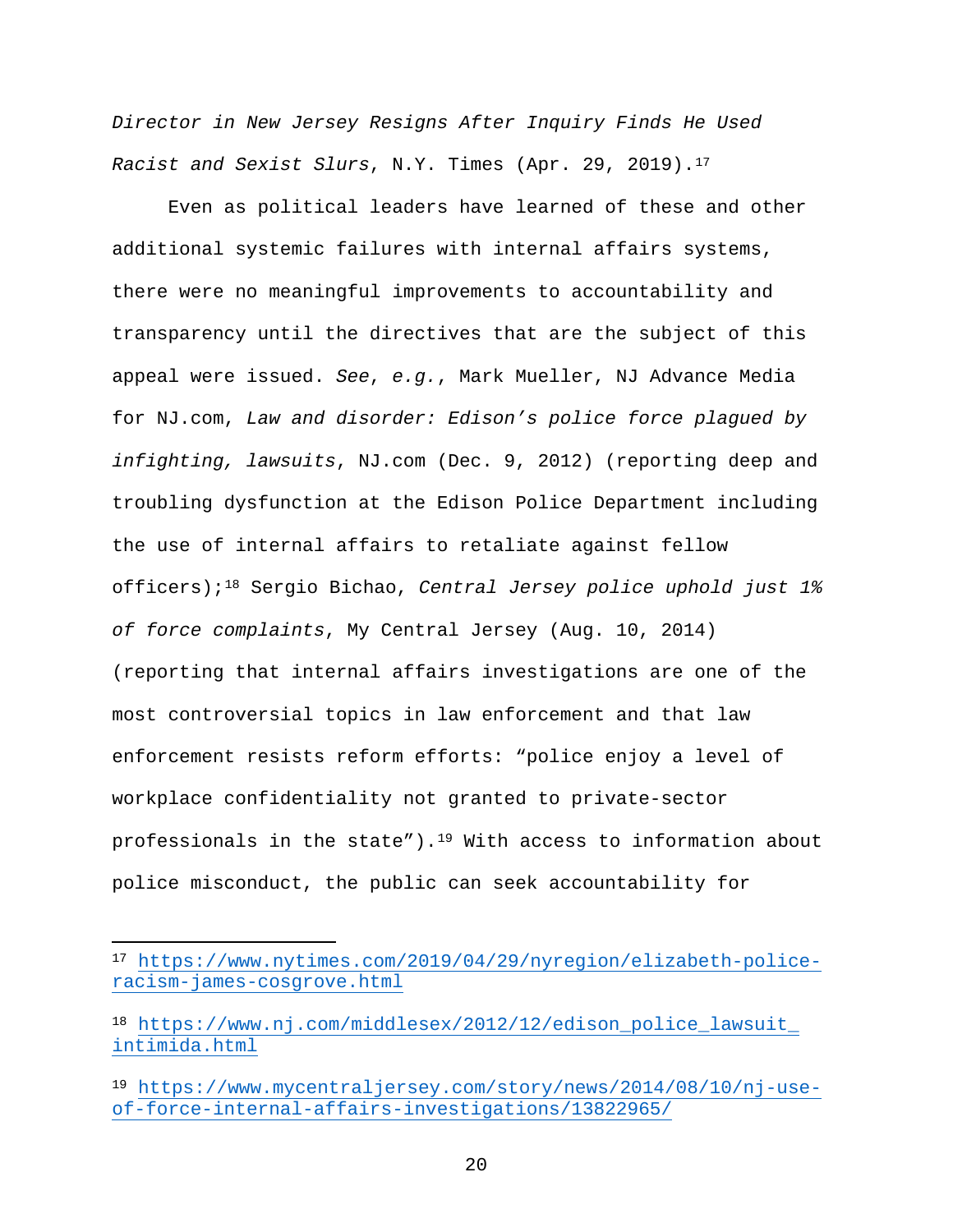misconduct from lawmakers and law enforcement leaders, and ensure that police are operating in ways that are consistent with the values of the communities they serve. (See, Point II, A, *infra*).

When explaining why legislative efforts to reform internal affairs failed, one advocate noted that the public is "up against an entity that doesn't want to have a spotlight put on it and that's our law enforcement." Ken Serrano, *Police opposed law aimed to fix Edison department with criminal cops*, Asbury Park Press (Jan. 18, [20](#page-33-0)19).<sup>20</sup> That remains the case today, as some law enforcement executives and officer unions, including Petitioner unions in this case, continue to resist efforts to increase transparency.

### **C. The murder of George Floyd has caused many Americans, including the law enforcement executives, to reexamine long-held beliefs about policing.**

On May 25, 2020, Derek Chauvin, a white police officer in Minneapolis, Minnesota with 18 complaints on his record, killed George Floyd, a Black man, when he kneeled on Mr. Floyd's neck for almost nine minutes. Associated Press, *Minneapolis cop who knelt on George Floyd's neck charged with murder*, NJ.com (May 29, 2020).<sup>[21](#page-33-1)</sup> The video of that heinous incident has caused

<span id="page-33-0"></span><sup>2</sup>[0https://www.app.com/story/news/investigations/watchdog/shield/2](https://www.app.com/story/news/investigations/watchdog/shield/2018/01/22/edison-police-department-criminal-cops/1039312001/) [018/01/22/edison-police-department-criminal-cops/1039312001/](https://www.app.com/story/news/investigations/watchdog/shield/2018/01/22/edison-police-department-criminal-cops/1039312001/)

<span id="page-33-1"></span><sup>21</sup> [https://www.nj.com/crime/2020/05/minneapolis-cop-who-knelt-on](https://www.nj.com/crime/2020/05/minneapolis-cop-who-knelt-on-george-floyds-neck-charged-with-murder.html)[george-floyds-neck-charged-with-murder.html](https://www.nj.com/crime/2020/05/minneapolis-cop-who-knelt-on-george-floyds-neck-charged-with-murder.html)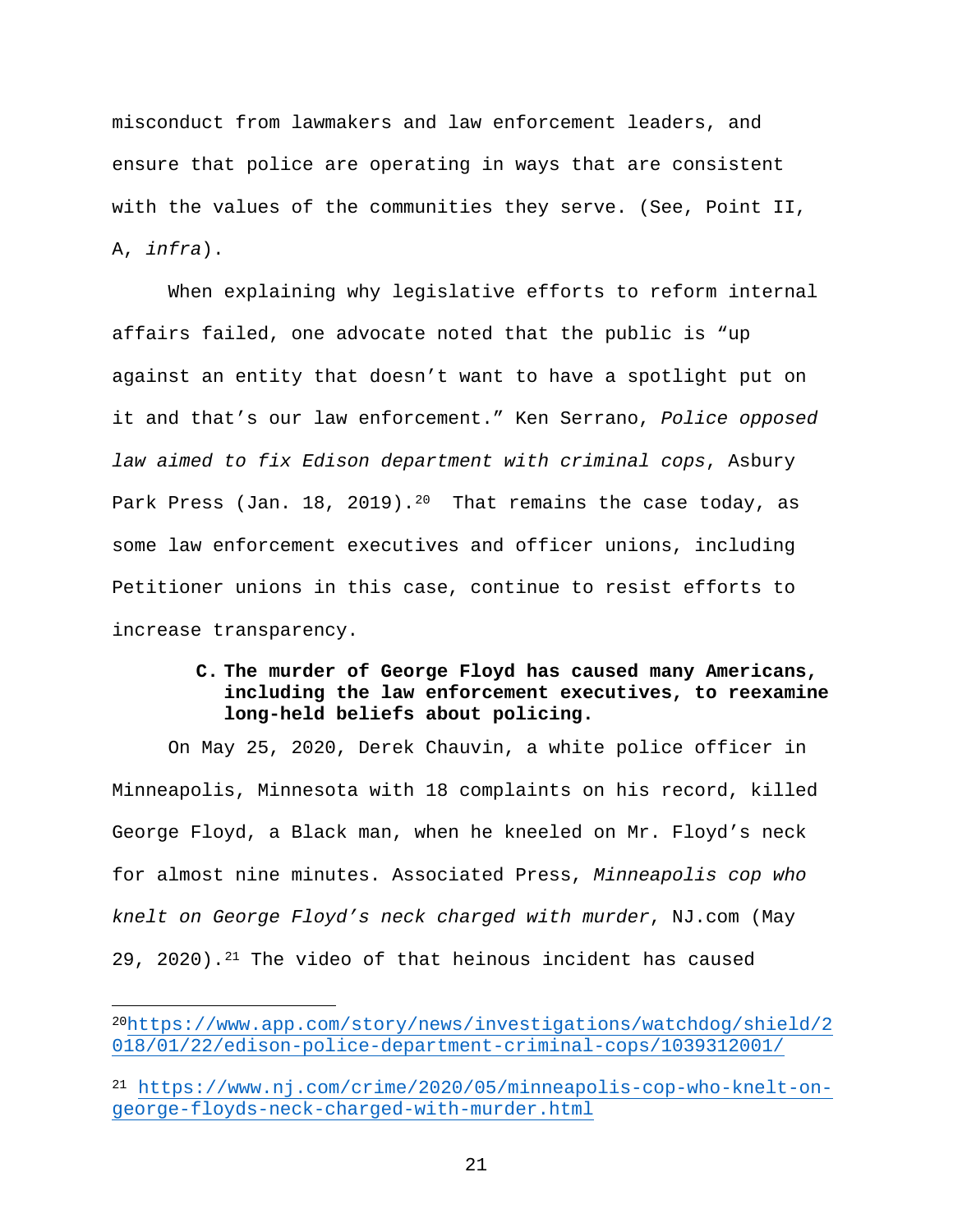Americans, and people around the world, to seriously examine the role of policing in society. For many white people, the incident has served to unavoidably illustrate what people of color, and Black people in particular, have long known about the deeplyingrained racism in law enforcement systems.[22](#page-34-0) Jill Lawless, Associated Press, *George Floyd's death an American tragedy with global echoes*, The Philadelphia Tribune (June 5, 2020).[23](#page-34-1)

As they have done in the wake of similar police brutalities for decades, in the months since Mr. Floyd's death, Black people and people of color have led multiracial protests and driven conversations nationally and in New Jersey about systemic racism, its effects on Black communities and psyches, and how racism itself manifests in police violence and misconduct. *See,* 

<span id="page-34-0"></span><sup>22</sup> During this time, many have also been grieving and responding to recent killings of other Black people where there has been little, if any, accountability, including the killings of Breonna Taylor and Ahmaud Arbery, to, sadly, only name two. *See* Richard Hall, *'Say her name': Breonna Taylor and the underreported scourge of police violence against black women*, The Independent (June 5, 2020), [https://www.independent.co.uk/news/world/americas/breonna](https://www.independent.co.uk/news/world/americas/breonna-taylor-birthday-george-floyd-protests-louisville-a9551946.html)[taylor-birthday-george-floyd-protests-louisville-a9551946.html;](https://www.independent.co.uk/news/world/americas/breonna-taylor-birthday-george-floyd-protests-louisville-a9551946.html) Richard Fausset, *What We Know About the Shooting Death of Ahmaud Arbery*, N.Y. Times (June 24, 2020), [https://www.nytimes.com/article/ahmaud-arbery-shooting](https://www.nytimes.com/article/ahmaud-arbery-shooting-georgia.html)[georgia.html.](https://www.nytimes.com/article/ahmaud-arbery-shooting-georgia.html)

<span id="page-34-1"></span><sup>23</sup> [https://www.phillytrib.com/news/george-floyds-death-an](https://www.phillytrib.com/news/george-floyds-death-an-american-tragedy-with-global-echoes/article_01cc190f-d902-505f-9b39-4a752d195c67.html)[american-tragedy-with-global-echoes/article\\_01cc190f-d902-505f-](https://www.phillytrib.com/news/george-floyds-death-an-american-tragedy-with-global-echoes/article_01cc190f-d902-505f-9b39-4a752d195c67.html)[9b39-4a752d195c67.html](https://www.phillytrib.com/news/george-floyds-death-an-american-tragedy-with-global-echoes/article_01cc190f-d902-505f-9b39-4a752d195c67.html)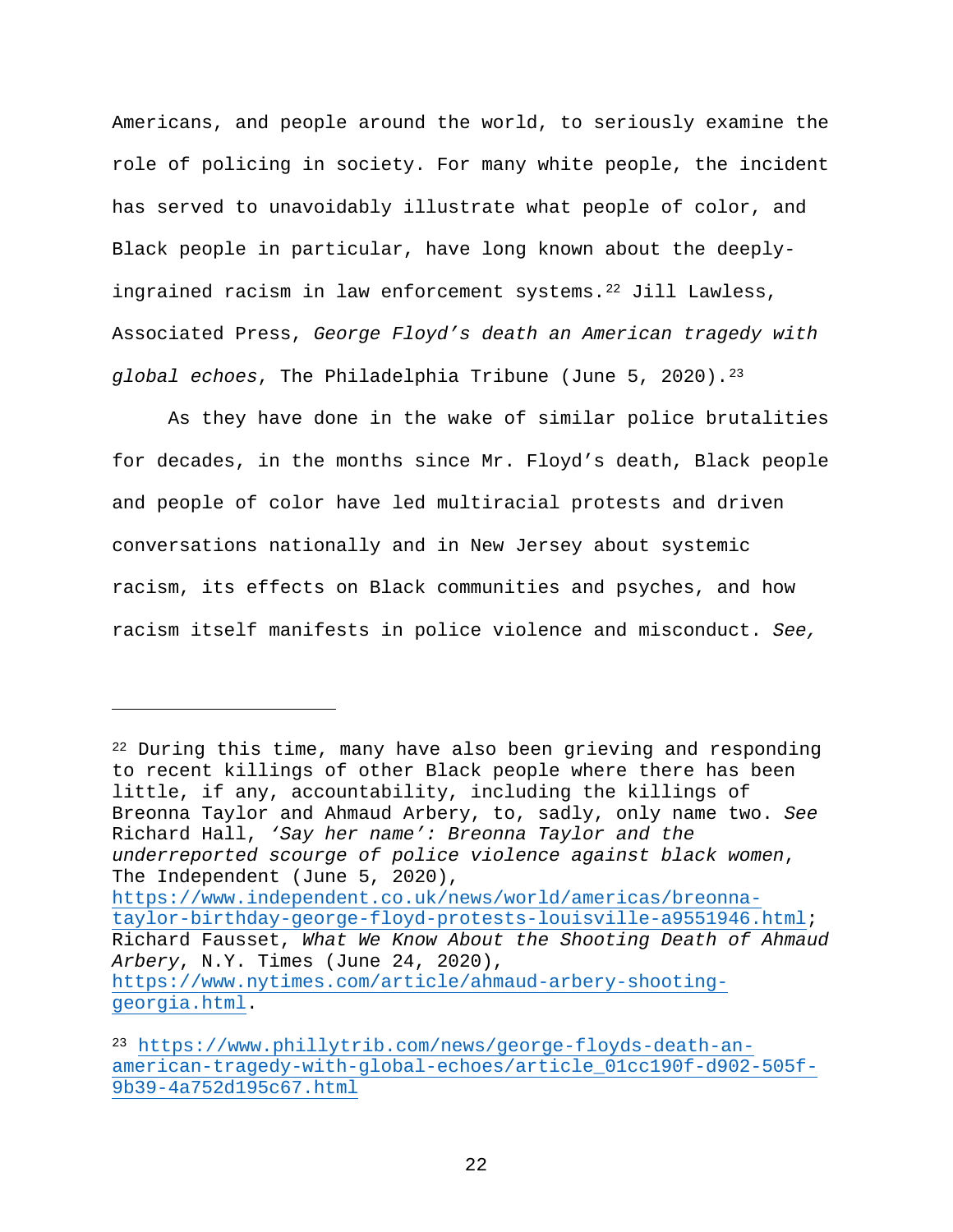*e.g.,* Keeanga-Yamahtta Taylor, *Of Course There Are Protests. The State Is Failing Black People*, N.Y. Times (May 29, 2020) (linking the protests to intersecting injustices exposed by the COVID-19 crisis and disparities in policing during the pandemic);[24](#page-35-0) Tré Moore, *On the Murders of George Floyd and Ahmaud Arbery*, The Star Ledger (June 4, 2020) ("How are we supposed to feel safe knowing that people who are supposed to protect us are killing us?").[25](#page-35-1)

Due to the public's clear view of the violence used by Derek Chauvin to kill Mr. Floyd, immediately after the killing, public views on racism in general and racial discrimination in policing in particular shifted significantly, with polls showing that people were more open to saying that police engage in racial bias. A June 2020 Monmouth University poll revealed that 76 percent of Americans agreed that racial and ethnic discrimination is a "big problem" – an increase of 25 points since 2015. Giovanni Russonello, *A 'Seismic Shift' in the Views on Racism in America*, N.Y. Times (June 6, 2020).[26](#page-35-2) The

<span id="page-35-0"></span><sup>24</sup> [https://www.nytimes.com/2020/05/29/opinion/george-floyd](https://www.nytimes.com/2020/05/29/opinion/george-floyd-minneapolis.html)[minneapolis.html](https://www.nytimes.com/2020/05/29/opinion/george-floyd-minneapolis.html)

<span id="page-35-1"></span><sup>25</sup> [https://www.nj.com/opinion/2020/06/on-the-murders-of-george](https://www.nj.com/opinion/2020/06/on-the-murders-of-george-floyd-and-ahmaud-arbery-that-could-be-me.html)[floyd-and-ahmaud-arbery-that-could-be-me.html](https://www.nj.com/opinion/2020/06/on-the-murders-of-george-floyd-and-ahmaud-arbery-that-could-be-me.html)

<span id="page-35-2"></span><sup>26</sup> [https://www.nytimes.com/2020/06/05/us/politics/polling-george](https://www.nytimes.com/2020/06/05/us/politics/polling-george-floyd-protests-racism.html)[floyd-protests-racism.html](https://www.nytimes.com/2020/06/05/us/politics/polling-george-floyd-protests-racism.html)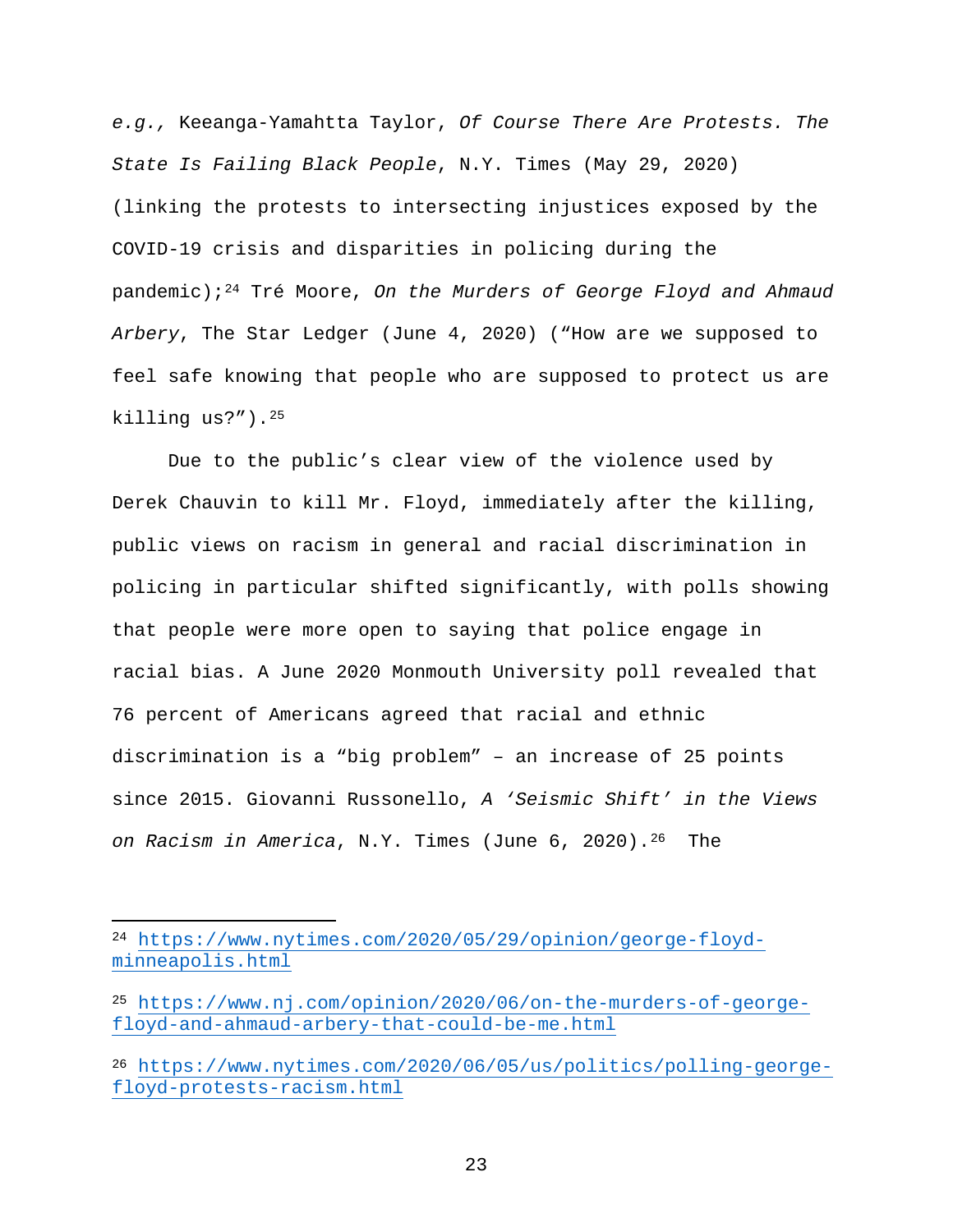percentage of people who believe that police officers are more likely to use excessive force against Black people than to mistreat white people has also increased dramatically, reaching 57 percent, with about half of white people in agreement. *Id*. With an overwhelming majority of the public - 78 percent saying that protesters' anger is fully or somewhat justified, *id.*, it is not surprising that communities and their elected leaders are reconsidering the role of police and how to hold them accountable for misconduct. *See, e.g.,* Mark Berman & Tom Jackman, *After a summer of protest, Americans voted for policing*  and criminal justice changes, Wash. Post (Nov. 14, 2020);<sup>[27](#page-36-0)</sup> Sam Levin, *Minneapolis lawmakers vow to disband police department in historic move*, The Guardian (June 7, 2020);[28](#page-36-1) Paul D'Auria, C*ould Jersey City get a police oversight board?*, The Jersey Journal (May 31, 2020).[29](#page-36-2)

While Black people and people of color have identified systemic racism and police brutality in their communities for

<span id="page-36-0"></span><sup>27</sup> [https://www.washingtonpost.com/national/criminal-justice](https://www.washingtonpost.com/national/criminal-justice-election/2020/11/13/20186380-25d6-11eb-8672-c281c7a2c96e_story.html)[election/2020/11/13/20186380-25d6-11eb-8672](https://www.washingtonpost.com/national/criminal-justice-election/2020/11/13/20186380-25d6-11eb-8672-c281c7a2c96e_story.html) [c281c7a2c96e\\_story.html](https://www.washingtonpost.com/national/criminal-justice-election/2020/11/13/20186380-25d6-11eb-8672-c281c7a2c96e_story.html)

<span id="page-36-1"></span><sup>28</sup> [https://www.theguardian.com/us-news/2020/jun/07/minneapolis](https://www.theguardian.com/us-news/2020/jun/07/minneapolis-city-council-defund-police-george-floyd)[city-council-defund-police-george-floyd](https://www.theguardian.com/us-news/2020/jun/07/minneapolis-city-council-defund-police-george-floyd)

<span id="page-36-2"></span><sup>29</sup> [https://www.nj.com/hudson/2020/05/could-jersey-city-get-a](https://www.nj.com/hudson/2020/05/could-jersey-city-get-a-police-oversight-board.html)[police-oversight-board.html](https://www.nj.com/hudson/2020/05/could-jersey-city-get-a-police-oversight-board.html)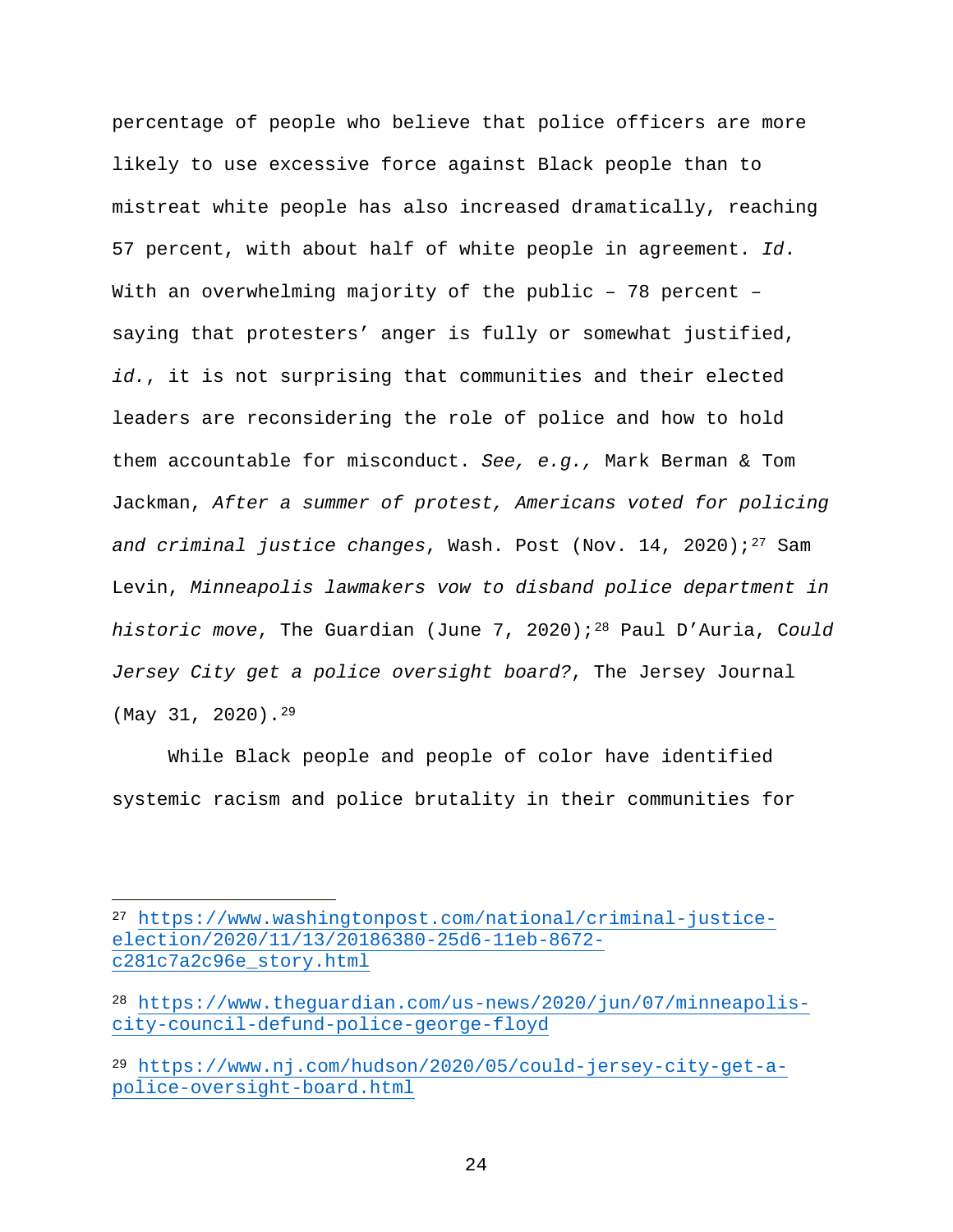decades and led calls for reform,  $30$  the current moment has forced many white Americans to examine their own role in contributing to racial injustice. Tyrone Beason, '*Something is not right.' George Floyd protests push white Americans to think about their privilege*, L.A. Times (June 28, 2020) (reporting that Floyd's death was "another blow to the illusions of safety, security and equality that many white people harbor about America" and have forced a recognition of the horrors of police brutality and the panic Black people experience in the presence of officers). [31](#page-37-1) There is a new understanding among some white people that joining marches or being well-intentioned is not enough to root out systemic racism. *Id.*; *see also* Nancy Armour, *Noose in Bubba Wallace's garage strengthens resolve to fight racism*, USA Today (June 22, 2020).[32](#page-37-2)

Amidst this national reckoning, police themselves have recognized the need to root out misconduct in their midst. In a

<span id="page-37-0"></span><sup>&</sup>lt;sup>30</sup> Indeed, the 1968 Newark rebellion was touched off by police brutally beating John Smith, a black cab driver. *See* Nancy Solomon, *40 Years On, Newark Re-Examines Painful Riot Past*, NPR News (July 14, 2007),

[https://www.npr.org/templates/story/story.php?storyId=11966375.](https://www.npr.org/templates/story/story.php?storyId=11966375)

<span id="page-37-1"></span><sup>31</sup> [https://www.latimes.com/politics/story/2020-06-28/white](https://www.latimes.com/politics/story/2020-06-28/white-voters-racism-reckoning-george-floyd-killing)[voters-racism-reckoning-george-floyd-killing](https://www.latimes.com/politics/story/2020-06-28/white-voters-racism-reckoning-george-floyd-killing)

<span id="page-37-2"></span><sup>32</sup> [https://www.usatoday.com/story/sports/columnist/nancy](https://www.usatoday.com/story/sports/columnist/nancy-armour/2020/06/22/noose-bubba-wallaces-garage-strengthens-resolve-fight-racism/3234107001/)[armour/2020/06/22/noose-bubba-wallaces-garage-strengthens](https://www.usatoday.com/story/sports/columnist/nancy-armour/2020/06/22/noose-bubba-wallaces-garage-strengthens-resolve-fight-racism/3234107001/)[resolve-fight-racism/3234107001/](https://www.usatoday.com/story/sports/columnist/nancy-armour/2020/06/22/noose-bubba-wallaces-garage-strengthens-resolve-fight-racism/3234107001/)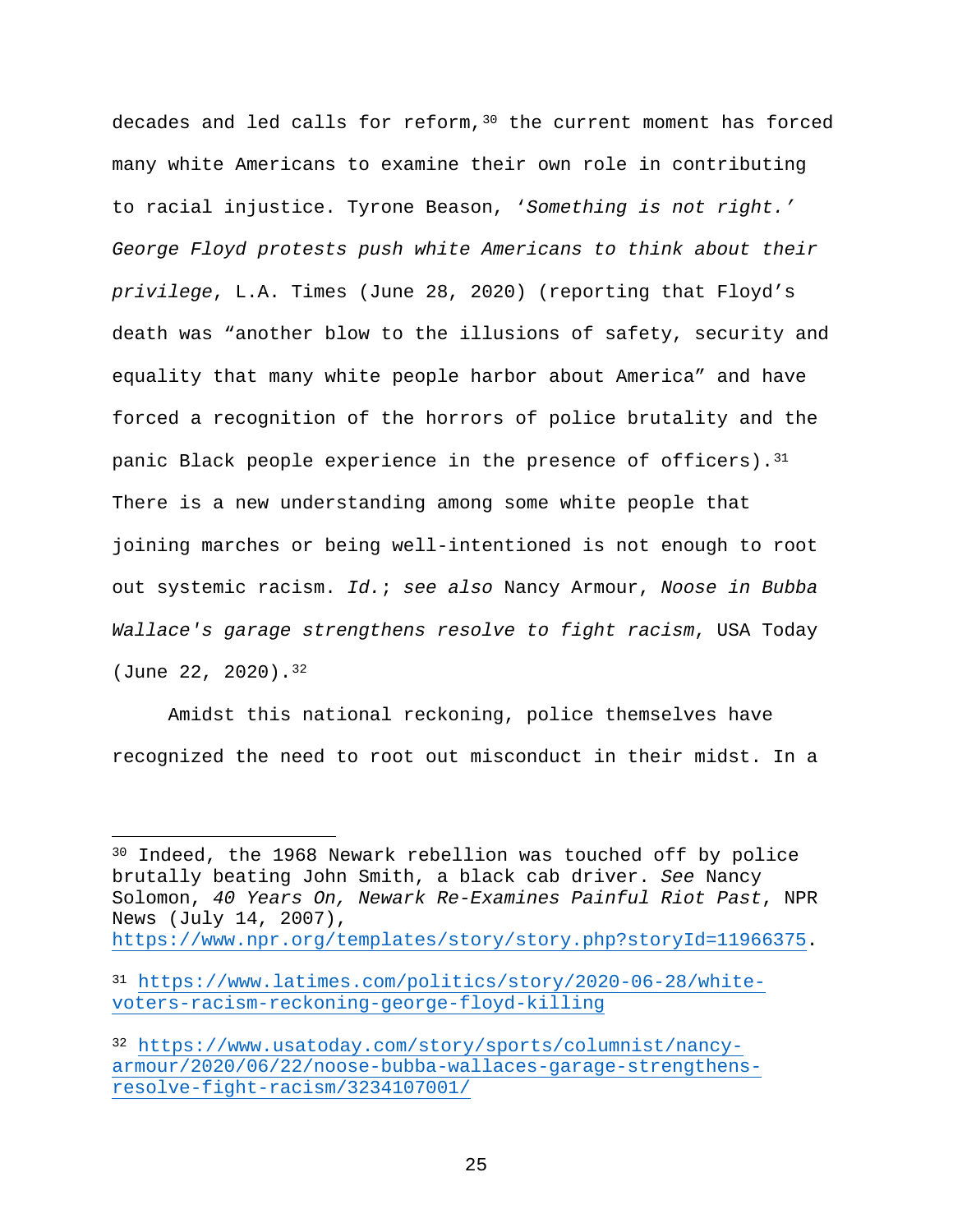break from past practice, police officers and agencies around the country quickly condemned the actions of the Minneapolis police officers involved in the incident. Stefanie Dazio, *Police across US speak out against Minneapolis custody death*, Associated Press (May 29, 2020).<sup>[33](#page-38-0)</sup> Previously, in response to deaths of Black people at the hands of police, law enforcement officers were reluctant to be critical. *Id.*

For their part, New Jersey law enforcement officials joined their colleagues across the country in expressing an eagerness to "reassess how cops do their jobs" and transform police culture. *See, e.g.,* Steve Janoski & Richard Cowen, *Policing must evolve after George Floyd killing, NJ cops say. But into what?*, NorthJersey.com (June 18, 2020);[34](#page-38-1) *see also*, Edgardo Garcia, William Scott & Michel Moore, *After George Floyd Protests, Police Chiefs Say, "We Hear You"*, The Mercury News (June 21, 2020) (California police chiefs embrace discussion on alternatives "to sending police officers into situations where mental health, violence interruption, and harm reduction

<span id="page-38-0"></span><sup>33</sup> <https://apnews.com/1fdb3e251898e1ca6285053304dfe8cf>

<span id="page-38-1"></span><sup>34</sup> [https://www.northjersey.com/story/news/new](https://www.northjersey.com/story/news/new-jersey/2020/06/18/nj-cops-say-policing-must-evolve-after-george-floyd-killing/5338788002/)[jersey/2020/06/18/nj-cops-say-policing-must-evolve-after-george](https://www.northjersey.com/story/news/new-jersey/2020/06/18/nj-cops-say-policing-must-evolve-after-george-floyd-killing/5338788002/)[floyd-killing/5338788002/](https://www.northjersey.com/story/news/new-jersey/2020/06/18/nj-cops-say-policing-must-evolve-after-george-floyd-killing/5338788002/)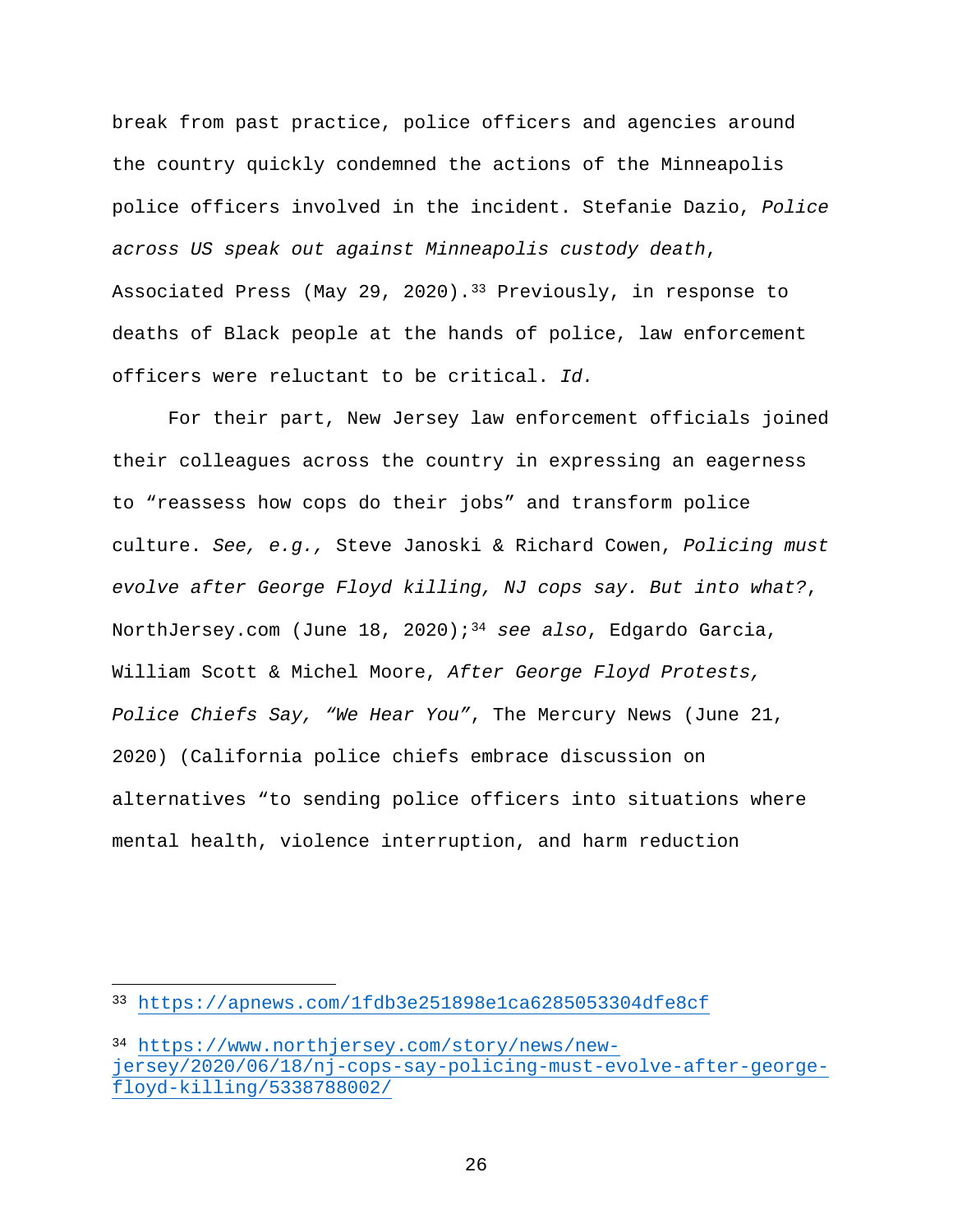approaches by trained professionals in those disciplines may offer more effective community-centered resolutions"). 35

The Attorney General has responded to this historical moment by reaffirming his commitment to transforming policing in New Jersey. *See, e.g.,* Press Release, Office of the Attorney General, AG Grewal Outlines Process for Revising New Jersey's Use of Force Policy, (June 12, 2020) (referring to efforts to promote a culture of professionalism, accountability, and transparency).[36](#page-39-1) He has signaled an interest in collaborating across constituencies to update the state's Use of Force policy and committed to listening to varied perspectives: "police officers, civil rights advocates, religious leaders, victims' rights organizations, and community members . . . [and] . .

. those that have had negative experiences with law enforcement officers[,] because we are committed to getting this right." *Id*.

In light of neighboring New York's repeal of decades old statutory protections for police discipline records, [37](#page-39-2) it follows

<span id="page-39-1"></span><sup>36</sup> Available at [https://www.nj.gov/oag/newsreleases20/pr20200612a.html.](https://www.nj.gov/oag/newsreleases20/pr20200612a.html)

<span id="page-39-0"></span><sup>35</sup> [https://www.mercurynews.com/2020/06/21/opinion-after-george](https://www.mercurynews.com/2020/06/21/opinion-after-george-floyd-protests-police-chiefs-say-we-hear-you/)[floyd-protests-police-chiefs-say-we-hear-you/](https://www.mercurynews.com/2020/06/21/opinion-after-george-floyd-protests-police-chiefs-say-we-hear-you/)

<span id="page-39-2"></span> $37$  New York lawmakers have repealed "50-a," the state's statutory chapter that has shielded police misconduct from the public. For years, advocates have campaigned for its repeal, but had not been able to overcome the police union's opposition until the recent protests prompted legislative action. *See* Luis Ferre-Sadurni & Jesse McKinnley, *N.Y. State Moves to Check Police*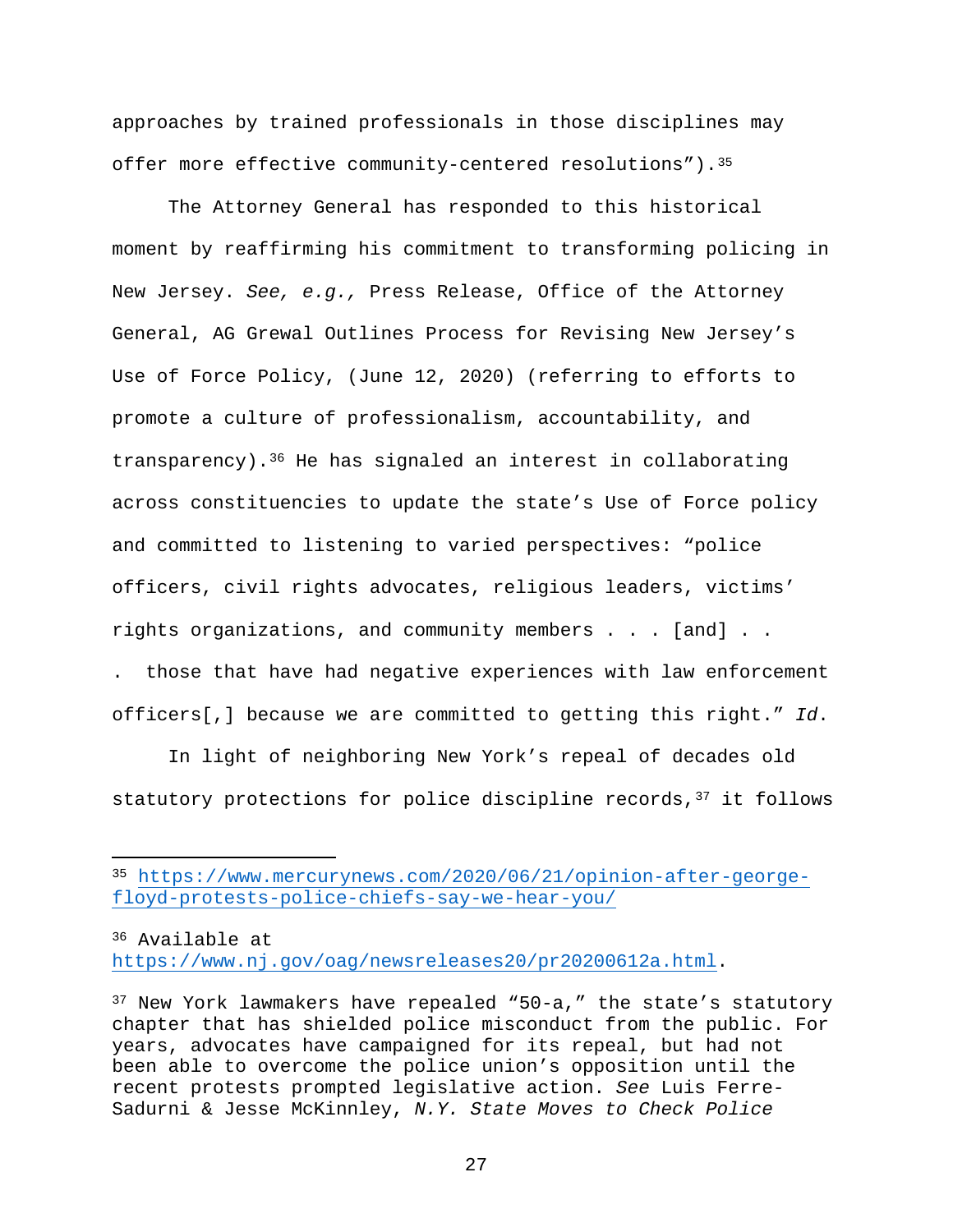that New Jersey's chief law enforcement officer – whom advocates have called upon for greater transparency and accountability for decades, *supra,* Point I.B. – would reexamine this state's approach to transparency.

When Attorney General Grewal issued the directives at issue in this matter, he acknowledged that the longstanding practice of shielding the identity of police officers subject to major discipline "protect[ed] the few to the detriment of the many." Press Release, Office of the Attorney General, AG Grewal Issues Statewide Order Requiring Law Enforcement Agencies to Identify Officers Who Commit Serious Disciplinary Violations, (June 15, 2020).[38](#page-40-0) As his office contended with the public's newly focused scrutiny on policing people of color, it was forced to reconsider its longstanding practice of allowing secrecy in police discipline. In response to the newest movement ignited by the deaths of Mr. Floyd and other Black individuals at the hands of police, the Attorney General has begun to shift away from secrecy and towards transparency, recognizing that community trust is undermined when police officers are able to hide their misconduct, their bias, and their violence from the public.

*Conduct*, N.Y. Times (June 13, 2020), [https://www.nytimes.com/2020/06/12/nyregion/50a-repeal-police](https://www.nytimes.com/2020/06/12/nyregion/50a-repeal-police-floyd.html)[floyd.html.](https://www.nytimes.com/2020/06/12/nyregion/50a-repeal-police-floyd.html)

<span id="page-40-0"></span><sup>38</sup> Available at [https://www.nj.gov/oag/newsreleases20/pr20200615a.html.](https://www.nj.gov/oag/newsreleases20/pr20200615a.html)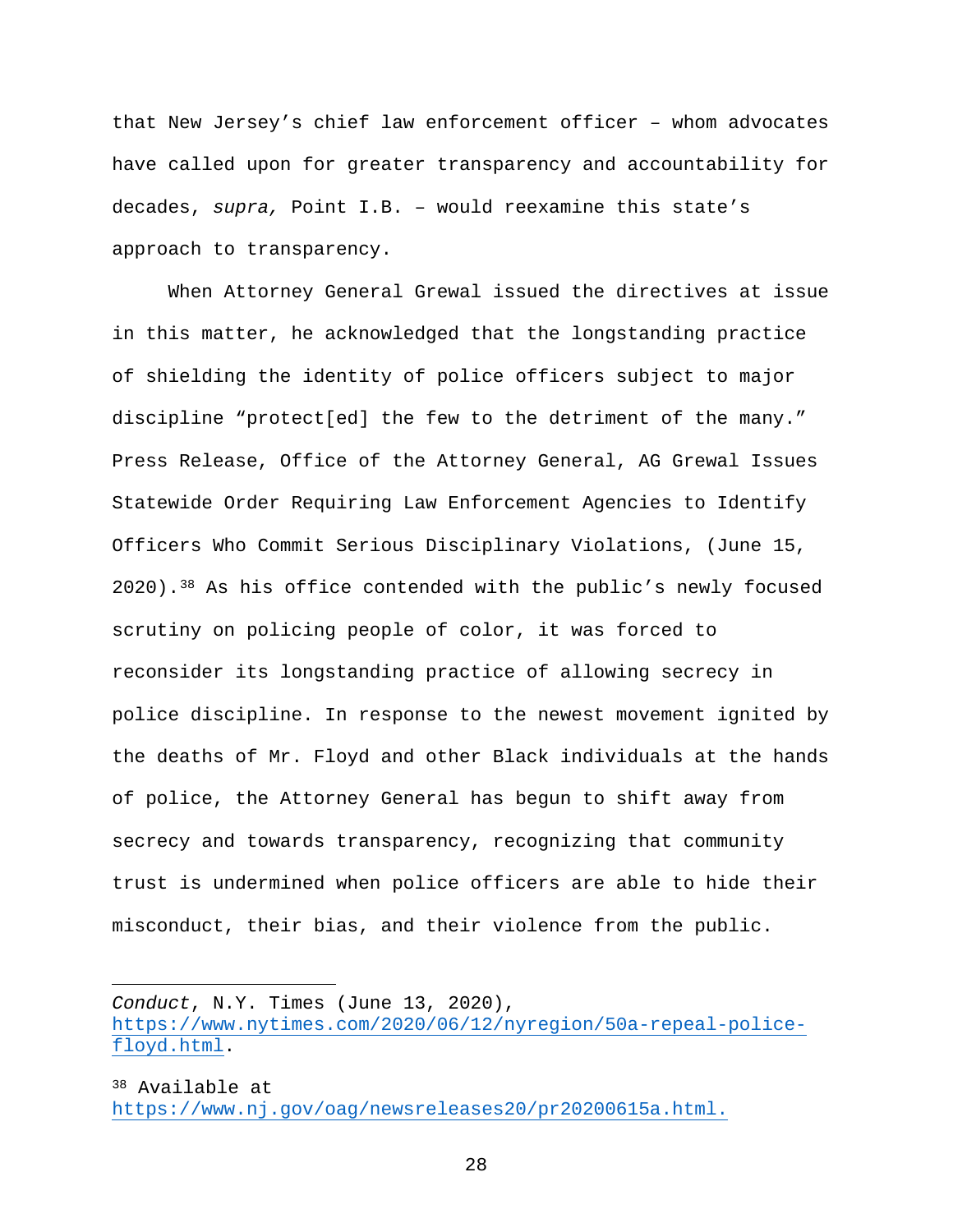#### **II. TRANSPARENCY IN POLICE DISCIPLINE PROMOTES PUBLIC SAFETY.**

### **A. Discipline records, including historical records, provide the public with critical information about both officers and departments.**

The police unions oppose the release of any disciplinary records, but focus on two particular concerns: first, that "major discipline" is often meted out merely for "administrative violations[.]" State Troopers Fraternal Association, *et al.*, *Open Letter to All New Jersey Citizens* (June 19, 2020) 2 ("*Open Letter*").[39](#page-41-0) Second, although retired officers will suffer prejudice as a result of the release of disciplinary records, there exists no associated benefit for such disclosures. *Id.; see also* NCOBr 23 (arguing that transparency goals of the Attorney General are not advanced by releasing disciplinary records of retired troopers). Both claims appear overstated or false and certainly ignore the significant ways in which the public benefits from robust information about police misconduct.

A sampling of the discipline meted out in 2017 debunks the idea that "administrative violations" yield major discipline. New Jersey State Police Office of Professional Standards, *Internal Investigation and Disciplinary Process Annual Report*

 $\overline{a}$ 

<span id="page-41-0"></span><sup>39</sup> Available at [http://nco1921.org/pdf/State-Police-Unions-Open](http://nco1921.org/pdf/State-Police-Unions-Open-public-letter-6-19-20.pdf)[public-letter-6-19-20.pdf.](http://nco1921.org/pdf/State-Police-Unions-Open-public-letter-6-19-20.pdf)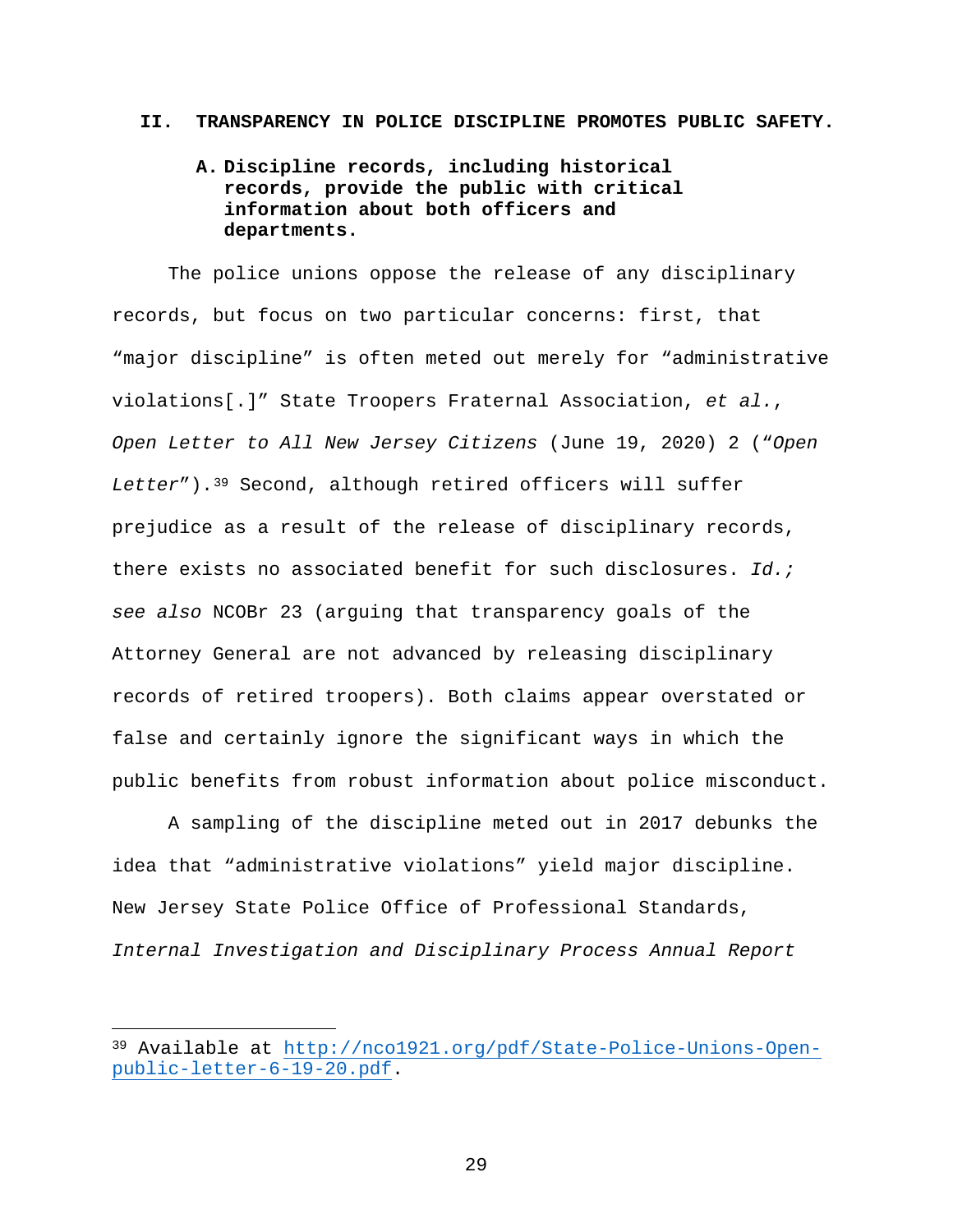2017, 13-16.[40](#page-42-0) An examination of the first listed behavior that produced major discipline is illustrative:

> Member admitted to acting in an official capacity to the discredit of the Division while on-duty for entering false information into the e-Daily system, displaying improper attitude and demeanor during a motor vehicle stop, operating troop transportation in an unsafe manner, and disobeying written and verbal orders by unauthorized changes to their schedule and improperly editing an e-Daily system entry. In addition the member used profanity during both a crash investigation and the processing of arrested subjects, and made improper entries into an evidence ledger. The member received a 60 day suspension.

[*Id.* at 13.]

Within that synopsis one finds some behaviors that could plausibly be dismissed as "administrative violations": arguably, improper attitude and demeanor, unsafe driving, and the use of profanity do not diminish public confidence in law enforcement's ability to legitimately and fairly enforce the law. But members of the public have an unquestionable interest in learning about

<span id="page-42-0"></span><sup>40</sup> Available at

[https://www.njsp.org/information/pdf/2017\\_OPS\\_Annual\\_Report.pdf.](https://www.njsp.org/information/pdf/2017_OPS_Annual_Report.pdf) Although Attorney General Guidelines call for the public release of this information on an annual basis, the 2017 report is the most recent one available online. Office of the Attorney General, *Internal Affairs Policy and Procedure* 61 (Dec. 2019), ("[E]very agency shall submit to the County Prosecutor and publish on the agency's public website a brief synopsis of all complaints where a fine or suspension of ten days or more was assessed to an agency member.") This document is available at NCO Pa39-66.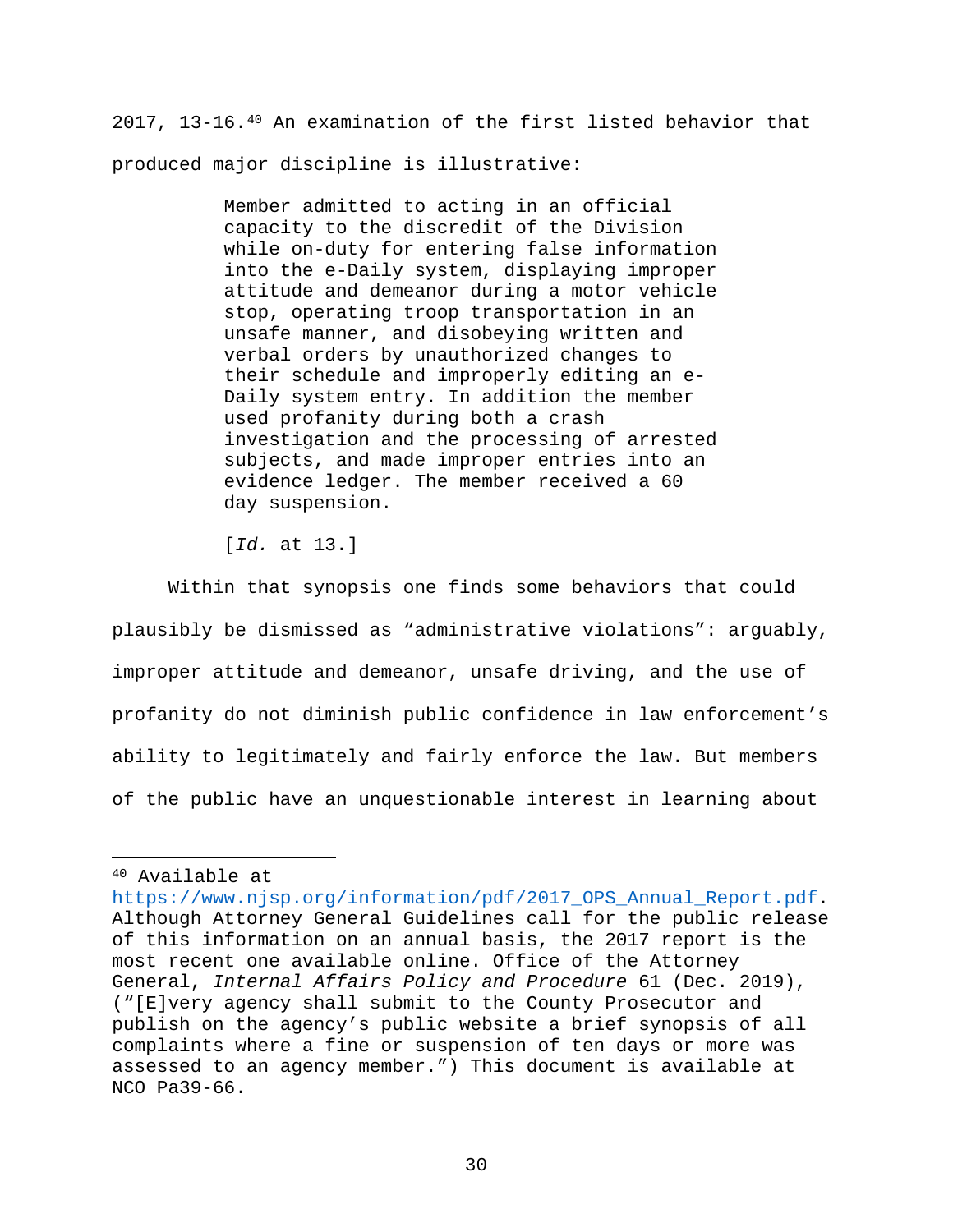officers who falsify records and taint evidence. Further, in light of proven racial bias in policing, "displaying improper attitude and demeanor during a motor vehicle stop," could indicate racist treatment by the officer based on the race of the motorist.[41](#page-43-0)

Moreover, the police unions understate the significance of several incidents. For example, the police unions describe the troopers who provided certifications as "NJSP members who have had off-duty marital discord, [NCO ]Pa177-78, 191-93; suffered from addiction while off-duty, [NCO ]Pal73-74. . . ." NCOBr 22. A closer read of the certifications makes clear that the troopers were not sanctioned for "off-duty marital discord" but for acts of domestic violence and property damage (NCO Pa177; NCO Pa192); they were reprimanded not because they "suffered from addiction while off-duty" but because they drove under the influence (NCO Pa173; NCO Pa181-182). These are actions that can result in arrest for members of the public.

However, even if the police unions' basic contention – that some officers receive significant suspensions for minor

 $\overline{a}$ 

<span id="page-43-0"></span><sup>41</sup> Indeed, studies have shown that police officers are significantly less respectful and consistently ruder toward Black motorists during routine traffic stops than they are toward white drivers. *See* Rob Voight, *et al*., *Language from police body camera footage shows racial disparities in officer respect*, Proceedings of the National Academy of Sciences of the United States of America (June 20, 2017), available at [https://www.pnas.org/content/114/25/6521.](https://www.pnas.org/content/114/25/6521)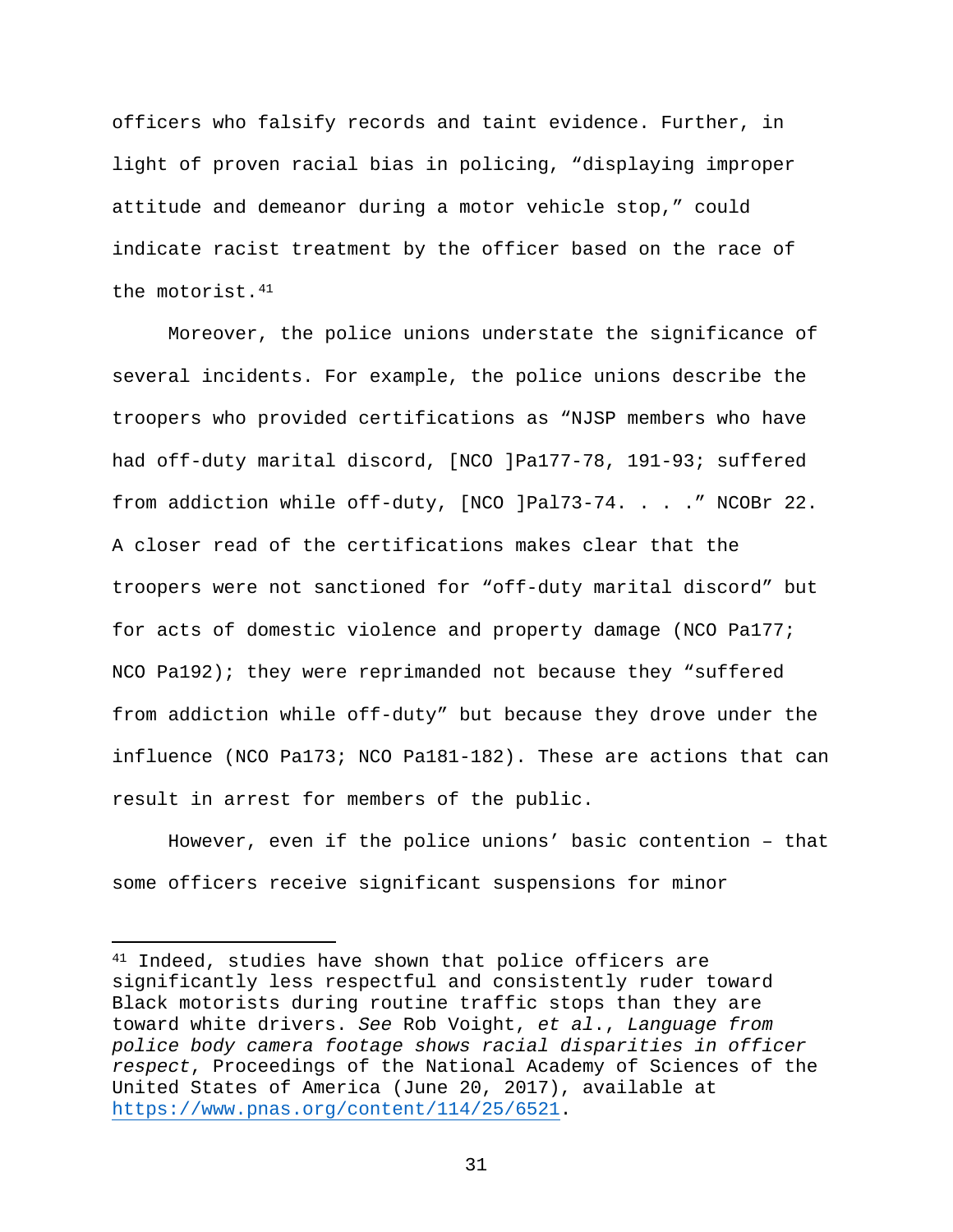misbehavior, which they call "innocuous performance issues" (NCOBr 23) – were correct, the police unions' conclusion that the public has no interest in learning the details of those cases would be mistaken. If some troopers receive 90-day suspensions for the significant misbehavior characterized above and other troopers received similar suspensions for simple administrative violations – bad language, and the like – it might not serve as a condemnation of the foul-mouthed troopers, but it would signal a disciplinary system that failed to identify and punish officers exhibiting the most problematic behavior. The public maintains an interest in learning about how departments punish officers for both serious misbehavior and for trivial rule violations so it can properly assess whether disciplinary systems are fair and effective.

The police unions also suggest that the public has no interest in learning about discipline imposed on retired officers. As discussed above, disciplinary information shines a light on both individual officers and institution-wide issues of fairness in discipline. The latter concern applies with equal force to retired officers. But, critically, the police unions ignore an important feature of New Jersey's law enforcement employment scheme: unlike almost every other state, our state does not have a mechanism for the licensing or decertification of police officers. Alex Napoliello & S.P. Sullivan, NJ Advance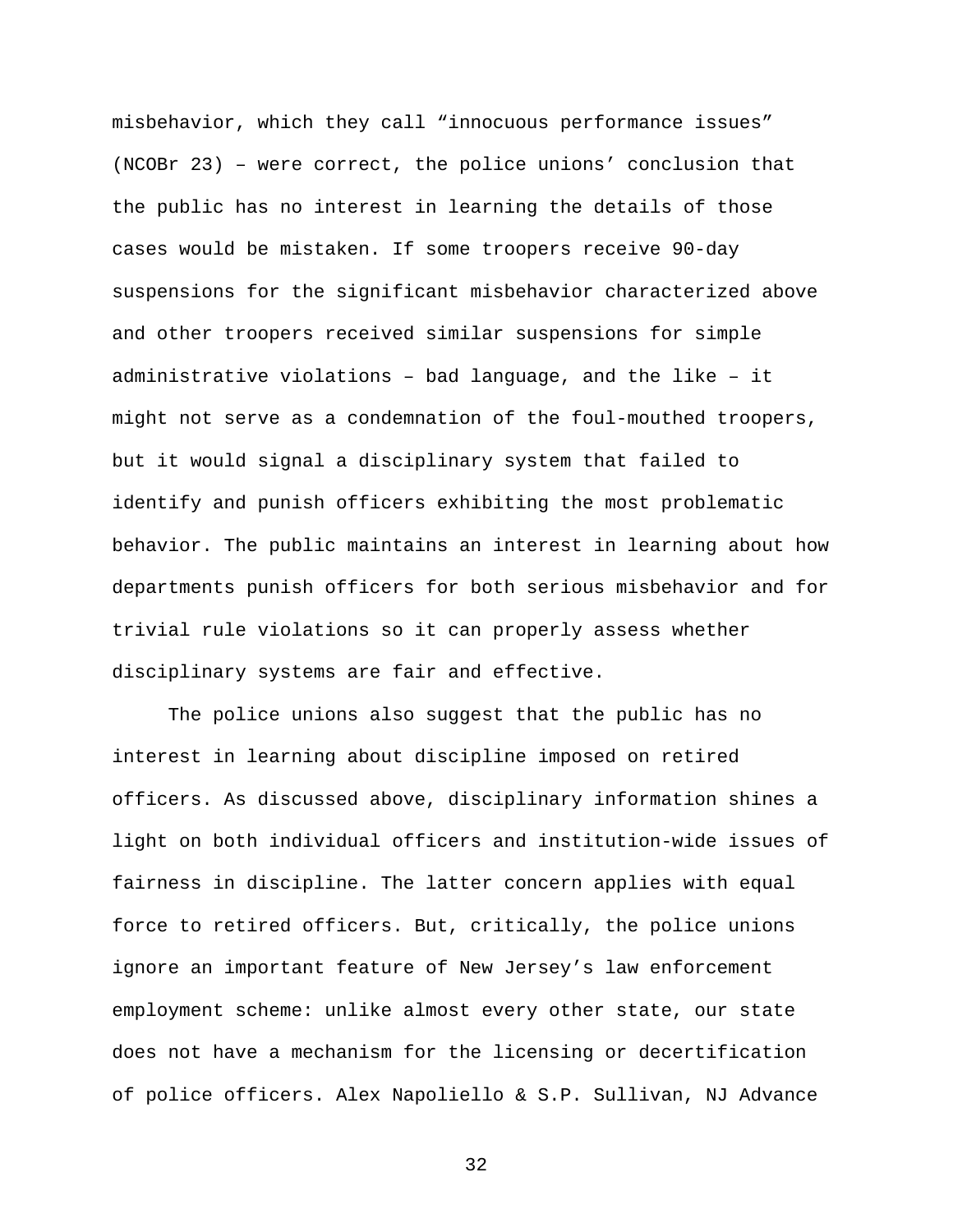Media for NJ.com, *N.J. will track police use of force, require licensing cops, AG says as protests roil nation*, NJ.com (June 2, 2020) (acknowledging that "at least 43 other states [have] a licensing program for law enforcement officers"). $4^2$  As a result, officers who leave employment in one department are frequently hired in other departments. *See* Rukmini Callimachi, *9 Departments and Multiple Infractions for One New Jersey Police Officer*, N.Y. Times (June 24, 2020) (describing how, without licensing schemes, problematic officers can bounce from department to department).<sup>[43](#page-45-1)</sup> In addition, retired law enforcement officers may rely on their experience to seek other positions of public trust, such as a sheriff, public safety director, or corrections administrator. In these roles it is critical for the public to understand the full scope of the individuals' history in law enforcement. This makes the public availability of police disciplinary records particularly important.

The affidavit of "Trooper 5" filed with the Appellate Division in the *State Troopers Non-Commissioned Officers Association* matter is instructive. That trooper, who received

 $\overline{a}$ 

<span id="page-45-0"></span><sup>42</sup> [https://www.nj.com/politics/2020/06/nj-will-track-police-use](https://www.nj.com/politics/2020/06/nj-will-track-police-use-of-force-require-licensing-cops-ag-says-as-protests-roil-nation.html)[of-force-require-licensing-cops-ag-says-as-protests-roil](https://www.nj.com/politics/2020/06/nj-will-track-police-use-of-force-require-licensing-cops-ag-says-as-protests-roil-nation.html)[nation.html](https://www.nj.com/politics/2020/06/nj-will-track-police-use-of-force-require-licensing-cops-ag-says-as-protests-roil-nation.html)

<span id="page-45-1"></span><sup>43</sup> [https://www.nytimes.com/2020/06/24/nyregion/new-jersey](https://www.nytimes.com/2020/06/24/nyregion/new-jersey-police.html)[police.html.](https://www.nytimes.com/2020/06/24/nyregion/new-jersey-police.html) Although the Attorney General has indicated a willingness to move forward with a licensing scheme, none has been created yet.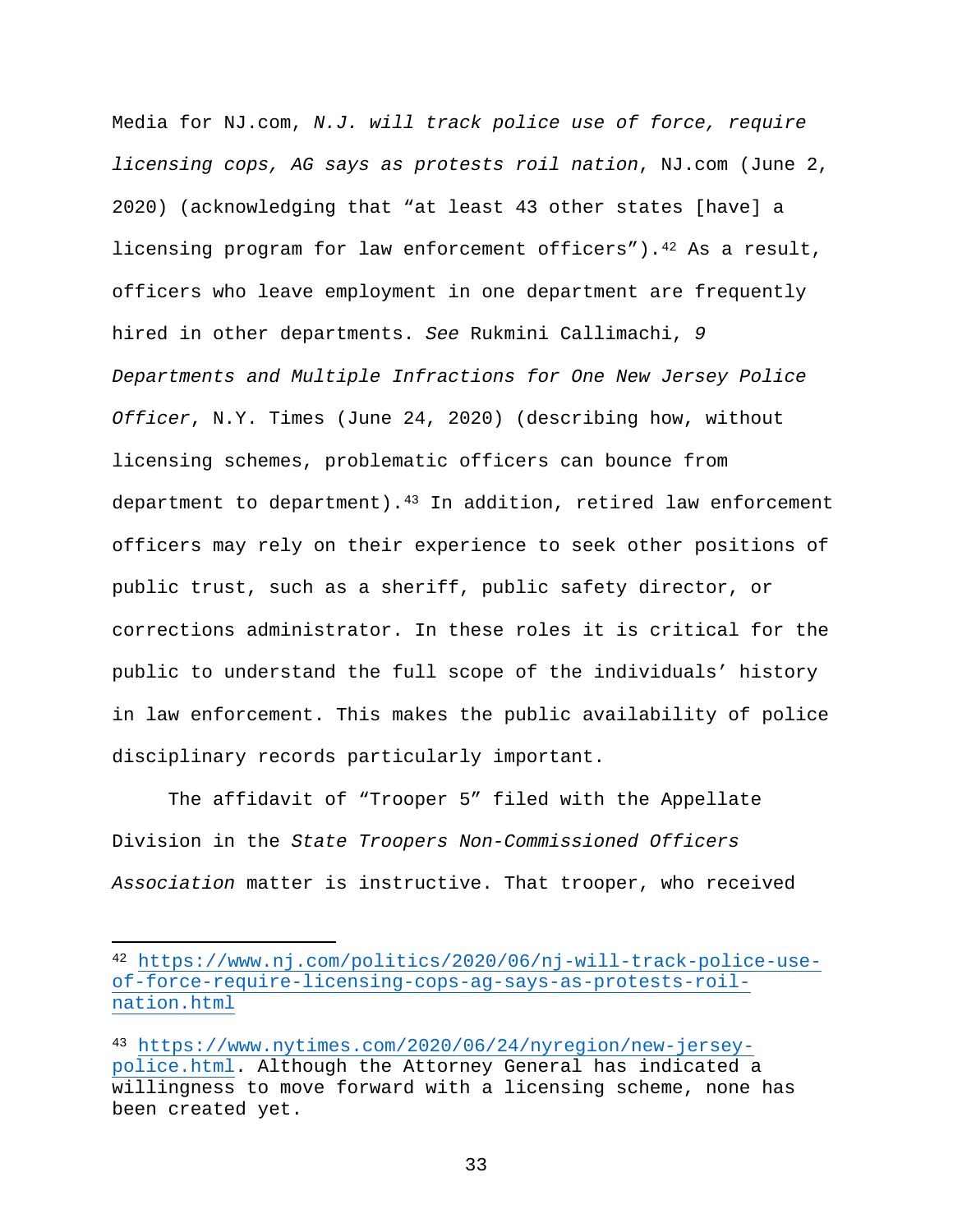major discipline as a result of an alcohol-fueled verbal argument with his wife, where he damaged property and operated troop transportation after consuming alcohol, has since resigned from the New Jersey State Police to pursue a private sector job. Affidavit of Trooper 5 ¶¶ 4, 14; NCO Pa191-192. He certifies that he "was assured that by entering a plea, the matter would remain confidential and have no impact on [him] in the future, unless [he] returned to the employment of the New Jersey State Police." *Id.* at ¶ 10. If the State Police keeps secret disciplinary records of troopers no longer employed by them, communities will have no assurance that former troopers hired into other positions of trust do not have records of past misconduct.

A system for licensing police officers helps build accountability. *See generally* Candice Norwood, *Can States Tackle Police Misconduct With Certification Systems?*, The Atlantic (Apr. 9, 2017);[44](#page-46-0) Roger L. Goldman & Steven Puro, *Revocation of Police Officer Certification: A Viable Remedy for Police Misconduct?*, 45 St. Louis Univ. L. J. 541-579 (2001).

Even where past misconduct is insufficient to justify decertification, and perhaps also not enough to warrant a decision not to hire a police officer, communities still deserve

<span id="page-46-0"></span><sup>44</sup> [https://www.theatlantic.com/politics/archive/2017/04/police](https://www.theatlantic.com/politics/archive/2017/04/police-misconduct-decertification/522246/)[misconduct-decertification/522246/](https://www.theatlantic.com/politics/archive/2017/04/police-misconduct-decertification/522246/)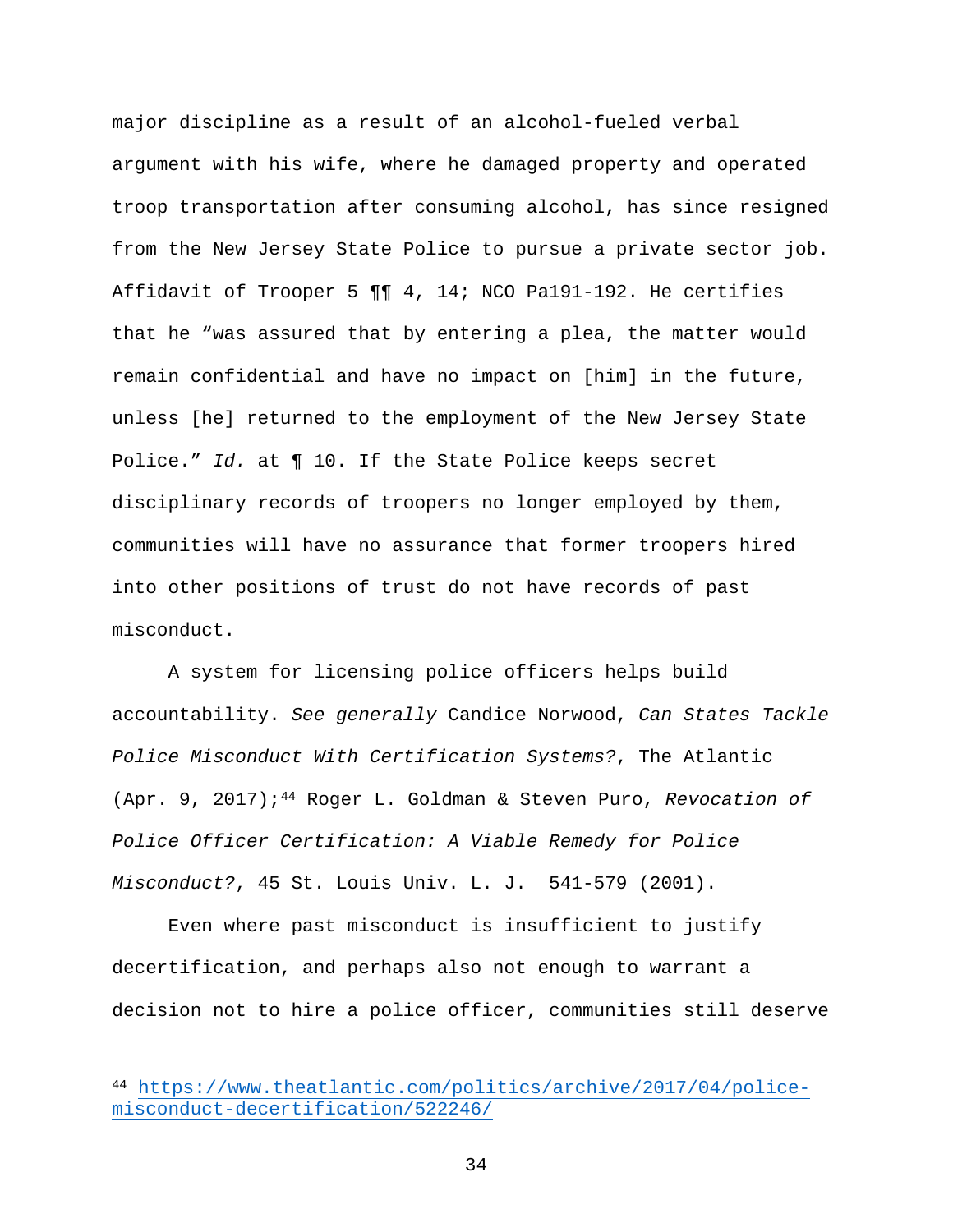to understand the disciplinary records of officers who patrol their neighborhoods. Information about the discipline of police officers – retired or not – serves to enlighten people about key functions of their government. After all, our state has long recognized that "knowledge is power in a democracy, and that without access to information contained in records maintained by public agencies citizens cannot monitor the operation of our government or hold public officials accountable for their actions." *Fair Share Hous. Ctr., Inc. v. N.J. State League of Municipalities*, 207 N.J. 489, 502 (2011).

#### **B. Although police unions resist it, transparency promotes confidence in police, which in turn promotes community trust in law enforcement institutions.**

Recently, the U.S. Commission on Civil Rights called together policing experts to explore, among other issues, oversight and accountability of law enforcement. U.S. Commission on Civil Rights, *Police Use of Force: An Examination of Modern Policing Practices* (Nov. 2018) ("U.S. Commission on Civil Rights").[45](#page-47-0) Scholars testified that the "absence of public information [about discipline] allows negative perceptions, and the belief that the police generally are not responsive to the complaints[,] to fester." *Id.* at 61. Ultimately, "the public has a right to know what our public officials are doing, and this is

<span id="page-47-0"></span><sup>45</sup> Available at [https://www.usccr.gov/pubs/2018/11-15-Police-](https://www.usccr.gov/pubs/2018/11-15-Police-Force.pdf)[Force.pdf.](https://www.usccr.gov/pubs/2018/11-15-Police-Force.pdf)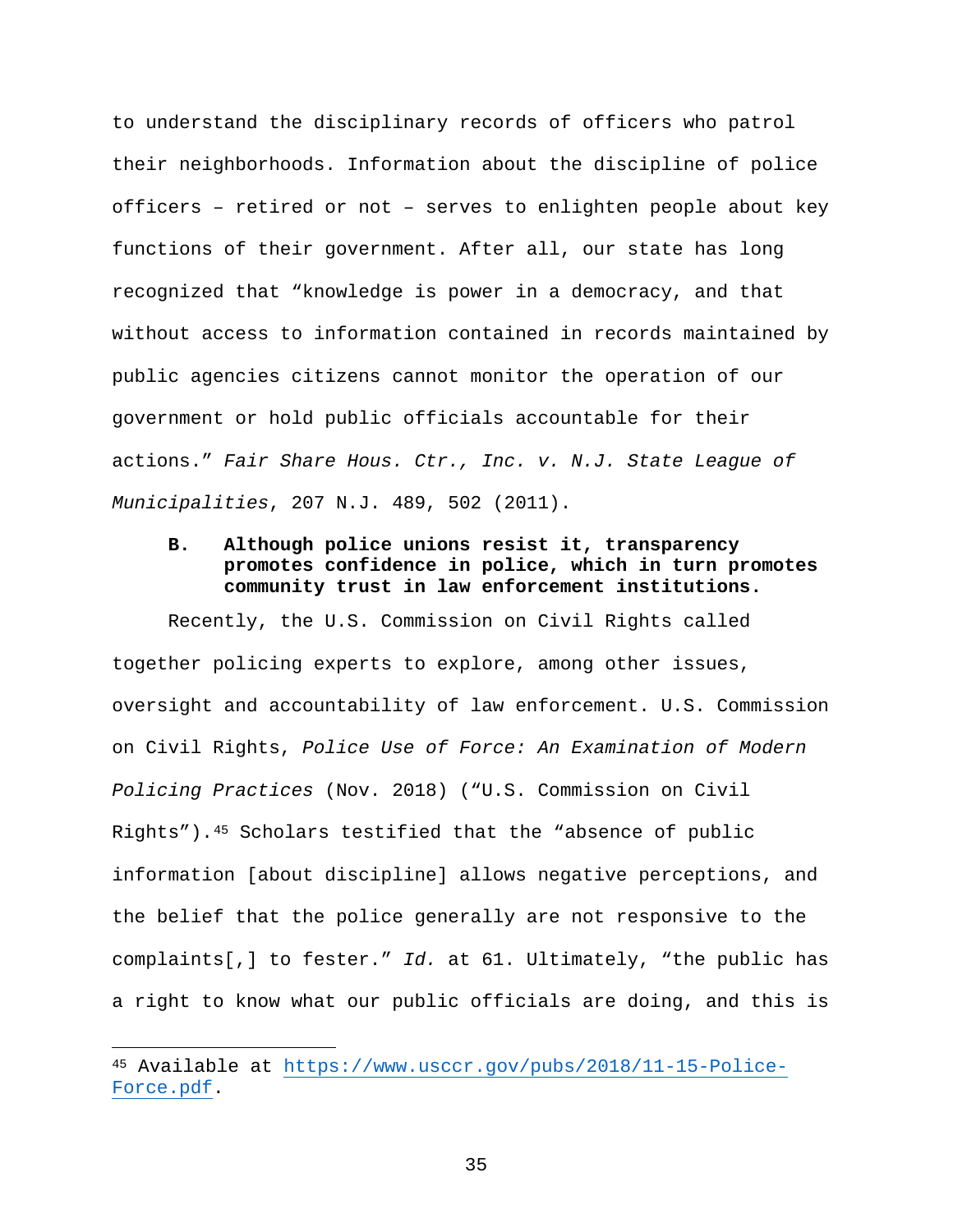especially true with our police officers, who have the power to shoot to kill, use force, and deprive people of their liberty through stop or arrest." *Id.*

Transparency serves as a necessary (though not sufficient) element of efforts to build public trust. Trust for the police as an institution, which is low among all Americans, reaches its nadir among Black Americans. Congressional Research Service, *Public Trust and Law Enforcement: A Discussion for Policymakers* (Dec. 13, 2018), Page 2, Table 1 ("Congressional Research Service").[46](#page-48-0) According to Gallup, which has been tracking confidence in institutions for decades, in July 2020, only 56 percent of white Americans reported having "quite a lot" or "a great deal" of confidence in police. Jeffrey M. Jones, *Black, White Adults' Confidence Diverges Most on Police*, Gallup (Aug. 12, 2020).<sup>[47](#page-48-1)</sup> Among Black Americans, that number drops to a mere 19 percent. *Id.*

This distrust comes with profound consequences. Community trust "is the key to effective policing" and the lack of it undermines the ability of police officers to do their jobs successfully. *See* International Association of Chiefs of Police, *Building Trust Between the Police and the Citizens They Serve*, 7

<span id="page-48-0"></span><sup>46</sup> Available at [https://fas.org/sgp/crs/misc/R43904.pdf.](https://fas.org/sgp/crs/misc/R43904.pdf)

<span id="page-48-1"></span><sup>47</sup> [https://news.gallup.com/poll/317114/black-white-adults](https://news.gallup.com/poll/317114/black-white-adults-confidence-diverges-police.aspx)[confidence-diverges-police.aspx.](https://news.gallup.com/poll/317114/black-white-adults-confidence-diverges-police.aspx)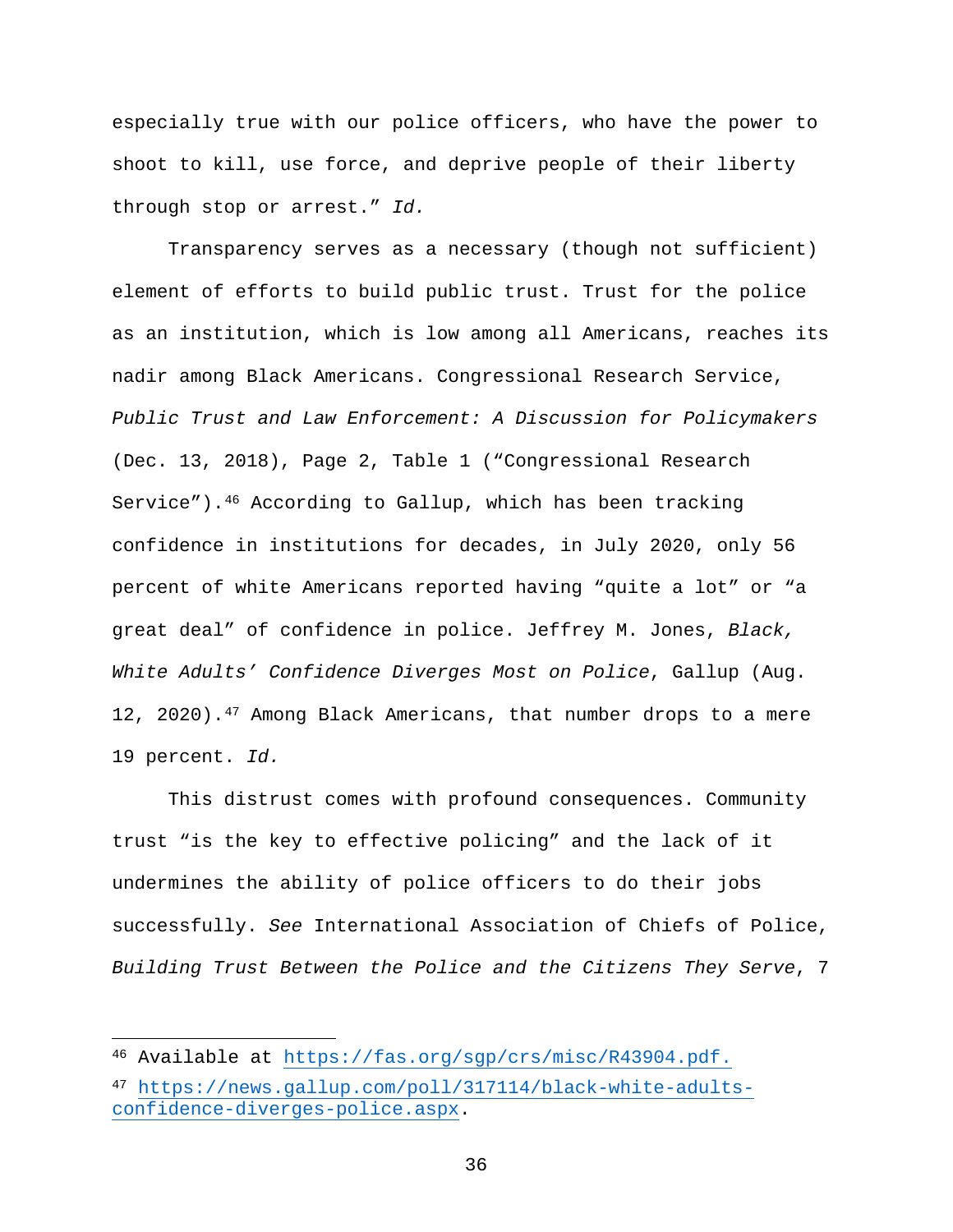(Jan. 2014).<sup>[48](#page-49-0)</sup> "Decades of research and practice support the premise that people are more likely to obey the law when they believe that those who are enforcing it have the legitimate authority to tell them what to do." President's Taskforce on 21st Century Policing, *Final Report*, 9-10 (May 2015).[49](#page-49-1) Perceptions of legitimacy only attach when the public "believe[s police] are acting in procedurally just ways." *Id.* Put differently, a community "is more willing to cooperate with and engage those [legal] authorities because it believes that it shares a common set of interests and values with the police." *Id.* at 10, citing Tom Tyler, Jonathon Jackson & Ben Bradford, *Procedural Justice and Cooperation*, Encyclopedia of Criminology and Criminal Justice 4011–4024 (Gerben Bruinsma & David Weisburd eds., Springer 2014); *see also* Jeffrey Fagan, *Legitimacy and Criminal Justice*, 6 Ohio St. J. Crim. L. 123-140 (2008) (discussing relationship between perceptions of legitimacy and efficacy in the poling context). "Although organizations can be more or less dependent on legitimacy and public trust for their effectiveness and survival, police departments would appear to

<span id="page-49-0"></span><sup>48</sup> Available at

[https://www.theiacp.org/sites/default/files/all/b/BuildingTrust.](https://www.theiacp.org/sites/default/files/all/b/BuildingTrust.pdf) [pdf.](https://www.theiacp.org/sites/default/files/all/b/BuildingTrust.pdf)

<span id="page-49-1"></span><sup>49</sup> Available at [https://cops.usdoj.gov/pdf/taskforce/taskforce\\_finalreport.pdf.](https://cops.usdoj.gov/pdf/taskforce/taskforce_finalreport.pdf)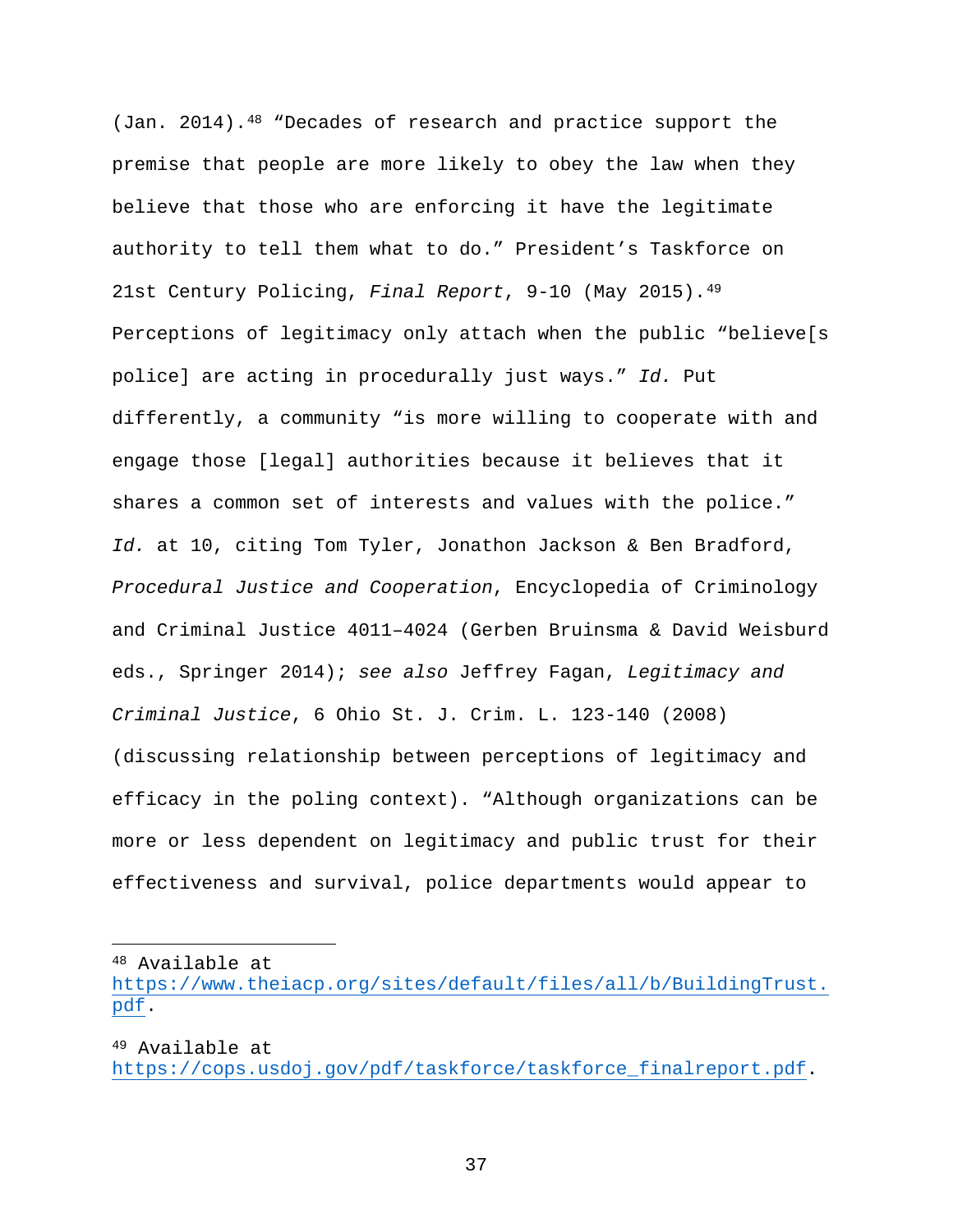be particularly sensitive, given the often very high visibility of their actions and their dependence on public support." Brian Jackson, *Respect and Legitimacy — A Two-Way Street: Strengthening Trust Between Police and the Public in an Era of Increasing Transparency*, RAND Corp. 4 (2015).[50](#page-50-0)

In response to the Attorney General's June 15, 2020, decision to allow for the release of disciplinary records in instances where major discipline had been imposed, Petitioner law enforcement unions put out a statement explaining their position: "The retrospective attachment of Troopers' names and republishing old annual reports serves absolutely no legitimate purpose other than to harass, embarrass, and rehash past incidents during a time of severe anti-law enforcement sentiment." *Open Letter* at 2. The police unions are wrong. The Attorney General's policy changes represents a small, but important step forward in providing transparency.

Where the public cannot learn about disciplinary action, it cannot serve its vital role as a "check" on government. *See Worcester Telegram & Gazette Corp. v. Chief of Police of Worcester*, 787 N.E.2d 602, 607 (Mass. Ct. App. 2003) ("A citizenry's full and fair assessment of a police department's internal investigation of its officer's actions promotes the

<span id="page-50-0"></span><sup>50</sup> Available at

[https://www.rand.org/pubs/perspectives/PE154.html.](https://www.rand.org/pubs/perspectives/PE154.html)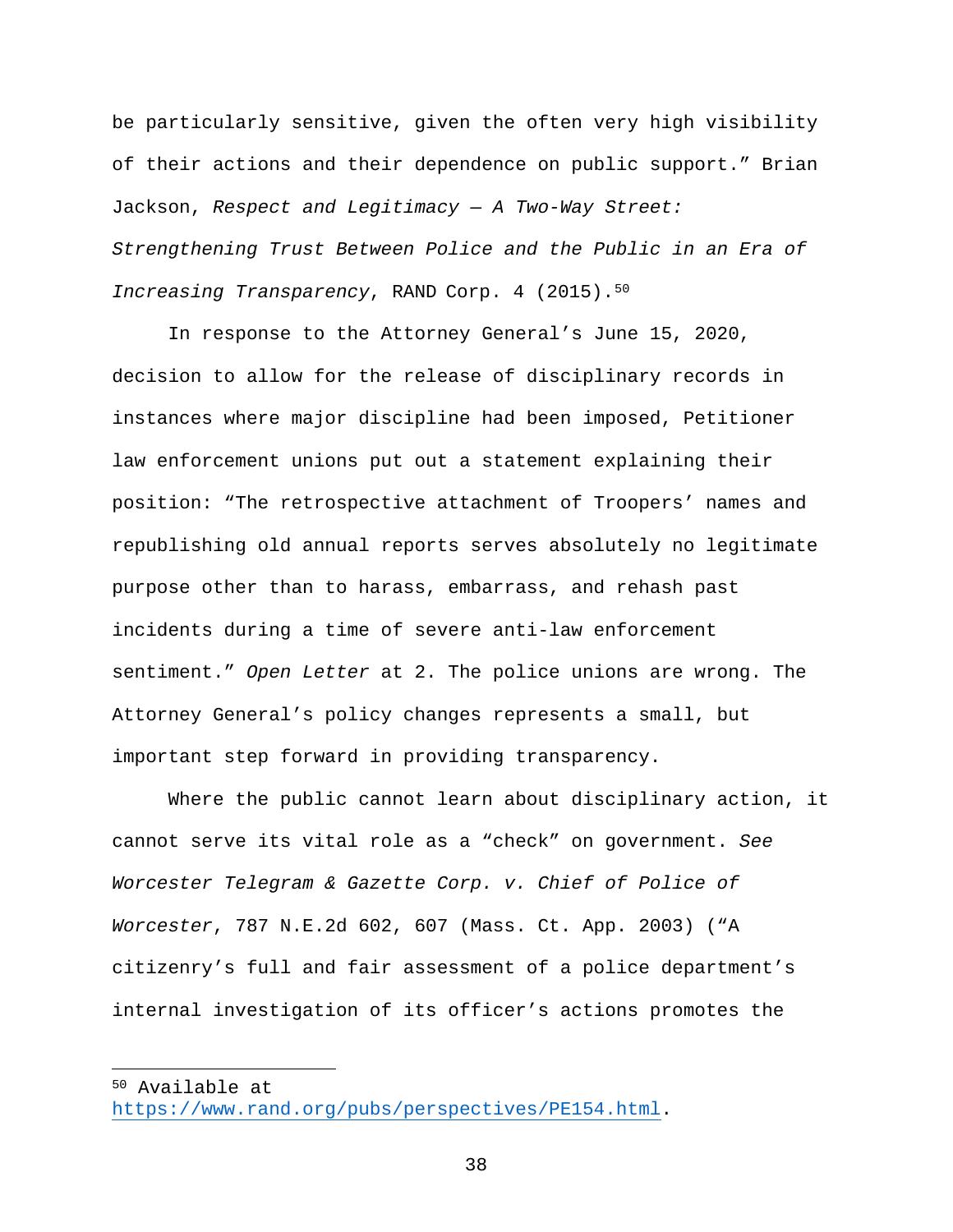core value of trust between citizens and police essential to law enforcement and the protection of constitutional rights."); *Welsh v. City & Cty. of San Francisco*, 887 F. Supp. 1293, 1302 (N.D. Cal. 1995) ("The public has a strong interest in assessing . . . whether agencies that are responsible for investigating and adjudicating complaints of misconduct have acted properly and wisely.").

The converse is also true: if police discipline processes are transparent and fair, then people are more likely to cooperate with police officers; that, of course, promotes public safety. Scholars confirm that transparency advances trust, which in turn improves safety. *See*, *e.g.*, Rachel Macht, *Should Police Misconduct Files be Public Record? Why Internal Affairs Investigations and Citizen Complaints Should be Open to Public Scrutiny*, 45 No. 6 Crim. L. Bulletin Art (2009) ("Making information about police misconduct public ensures trust in law enforcement agencies"); Katharine J. Bies, *Let the Sunshine In: Illuminating the Powerful Role Police Unions Play in Shielding Officer Misconduct*, 28 Stan. L & Pol'y Rev. 109, 120 (2017) ("[I]ncreasing transparency by publicly disclosing misconduct records should increase community faith and make police officers more effective in protecting their community."); Cynthia H. Conti-Cook, *A New Balance: Weighing Harms of Hiding Police Misconduct Information From the Public*, 22 CUNY L. Rev. 148, 166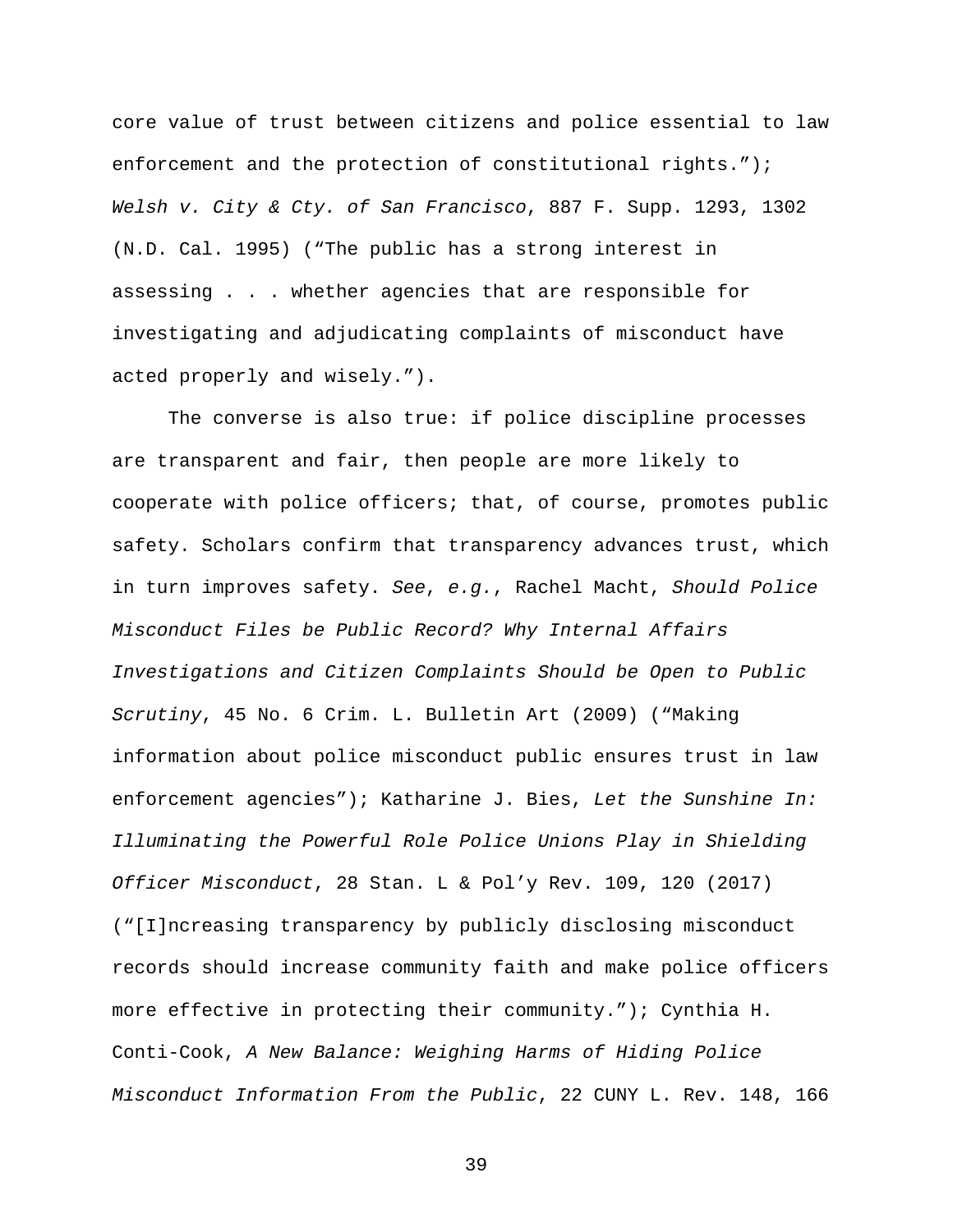(Winter 2019) ("[W]hen police processes are perceived as procedurally just, communities are more likely to cooperate with the police, and policing, in turn, is more effective.").

Broad distrust of police officers, particularly in the Black community, will not dissipate with requests from law enforcement to "trust us." After all, "[s]unlight is the greatest disinfectant when the government acts in dark corners." *Paff v. Ocean Cnty. Prosecutor's Off.*, 235 N.J. 1, 34 (2018) (Albin, J., dissenting) (citing *Buckley v. Valeo*, 424 U.S. 1, 67 (1976), (quoting Louis Brandeis, *What Publicity Can Do*, *in Other People's Money and How the Bankers Use It* 62 (National Home Library Foundation ed. 1933)). Justice Albin's explanation that, "[t]he public – particularly marginalized communities – will have greater trust in the police when law enforcement activities are transparent. . . " *Paff*, 235 N.J. at 36 (Albin, J., dissenting), applies with equal force to disciplinary records.

### **C. Other states have successfully made police discipline records public without inviting the negative consequences about which the police unions warn.**

Appellant union and the police unions in the other cases suggest that their members will suffer invasions of privacy, and even risks to their personal safety, if disciplinary records are made public. As discussed above (Point II, A, *supra*), the police unions ignore the societal benefits that flow from transparency.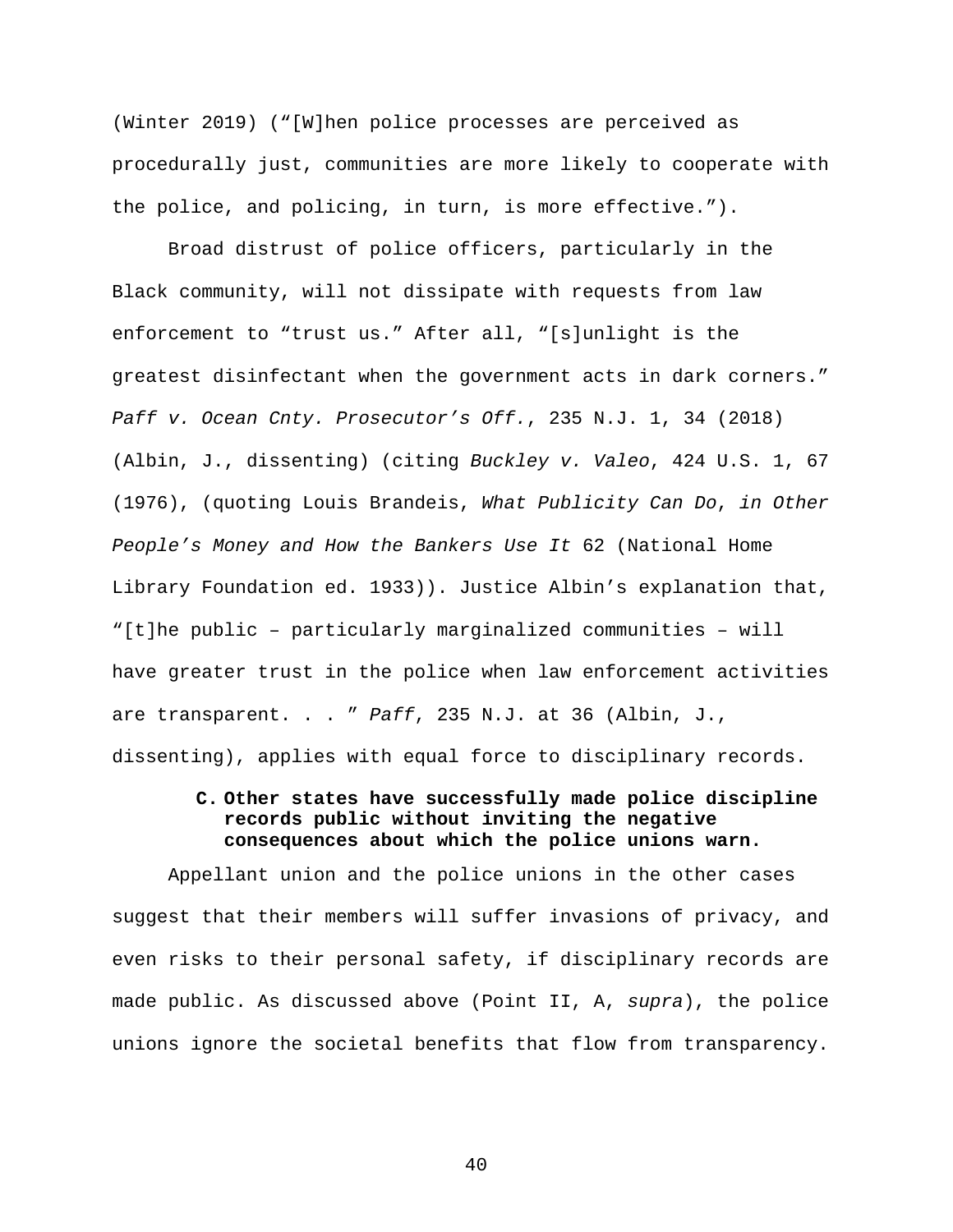As evidenced by experience in other states, the police unions also overstate the risk of negative consequences.

Even before the murder of George Floyd, and the increased attention to police transparency, thirteen states made records of police discipline generally available to the public. For years, these states have struck an appropriate balance – allowing disclosure of discipline records, while protecting information about medical conditions and the identity of victims.

For example, in Alabama, then-State Attorney General Jeff Sessions explained that "in general, applications, disciplinary actions, and memoranda of reprimand are documents reasonably necessary to conduct business, and thus subject to disclosure. . . ." Alabama Attorney General Opinion 96-00003, 4(1996).<sup>[51](#page-53-0)</sup> On the other hand, "[a]n employee's medical history, confidential recommendations for employment, and drug or alcohol testing results will, in most cases, fall under the sensitive personnel records exception set out in [case law]." *Id.* Under Alabama's public record law, public officials are not to disclose documents that are "expected to be detrimental to the public safety or welfare, and records the disclosure of which would otherwise be detrimental to the best interests of the public. .

 $\overline{a}$ 

<span id="page-53-0"></span><sup>51</sup> Available at [https://www.alabamaag.gov/Documents/opin/96-](https://www.alabamaag.gov/Documents/opin/96-00003.pdf) [00003.pdf.](https://www.alabamaag.gov/Documents/opin/96-00003.pdf)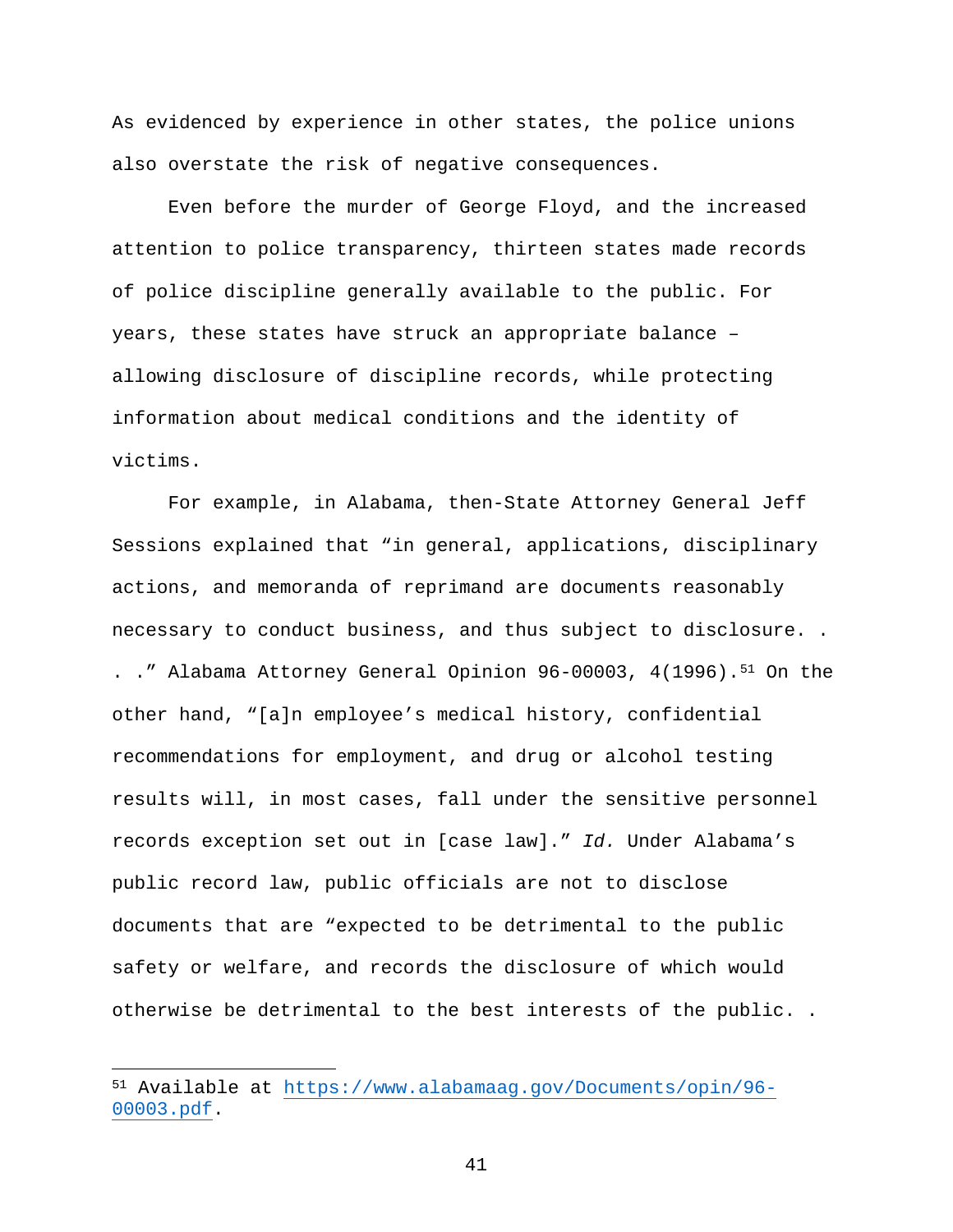. ." Code of Ala. § 36-12-40. Thus, the Attorney General in Alabama decided almost 25 years ago that the disclosure of disciplinary records was not detrimental to the public interest.

In Arizona, once an investigation is complete, Ariz. Rev. Stat. § 38-1109(A), and the officer has exhausted any appeals, Ariz. Rev. Stat. § 38-1109(B), records "that are reasonably necessary or appropriate to maintain an accurate knowledge of disciplinary actions, including the employee responses to all disciplinary actions, involving public officers or employees of the public body" shall generally "be open to inspection and copying." Ariz. Rev. Stat. § 39-128(A).

Under Connecticut's Freedom of Information Act, Conn. Gen. Stat. § 1-210, custodians need not disclose "[p]ersonnel or medical files and similar files the disclosure of which would constitute an invasion of personal privacy." Conn. Gen. Stat. § 1-210(b)(2). That exception to transparency has been narrowly construed. To claim that exemption, custodians "must meet a twofold burden of proof . . . . First, they must establish that the files in question are within the categories of files protected by the exemption, that is, personnel, medical or 'similar' files." *Perkins v. Freedom of Info. Comm'n*, 228 Conn. 158, 168 (Conn. 1993). Custodians must also demonstrate "that disclosure of the records would constitute an invasion of personal privacy." *Id.* (internal quotations omitted). The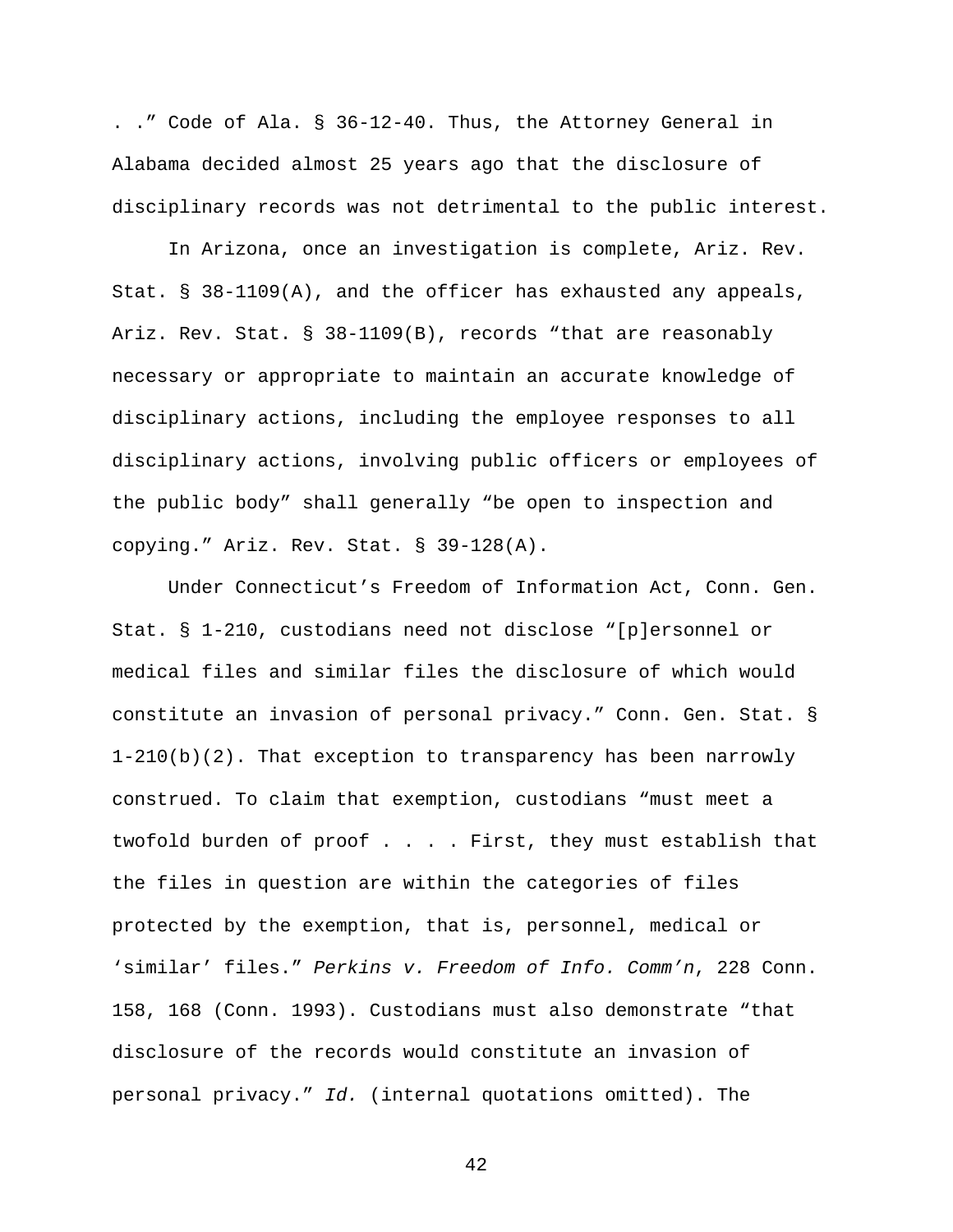Supreme Court of Connecticut determined that "the invasion of personal privacy exception . . . precludes disclosure . . . only when the information sought by a request does not pertain to legitimate matters of public concern and is highly offensive to a reasonable person." *Id.* at 175. Thus, police discipline records are routinely released under Connecticut law. WNYC, *Is Police Misconduct a Secret in Your State?*[52](#page-55-0)

Washington takes a similar approach. Under their public records law, a person's "right to privacy," is "violated only if disclosure of information about the person: (1) Would be highly offensive to a reasonable person, and (2) is not of legitimate concern to the public." Rev. Code Wash. (ARCW) § 42.56.050. Although the State exempts from disclosure "unsubstantiated or false accusation[s]" of, for example, sexual misconduct that did not "result[] in any form of discipline" *Bellevue John Does 1-11 v. Bellevue Sch. Dist. No. 405*, 164 Wn.2d 199 (Wash. 2008), it allows the disclosure of less-incendiary allegations – such as the creation of a hostile work-place environment – and those that are substantiated. *Morgan v. City of Federal Way*, 166 Wn.2d 747, 756 (Wash. 2009).

Statutes in Florida, Georgia, Maine, North Dakota and Wisconsin make disciplinary records public once an investigation

 $\overline{a}$ 

<span id="page-55-0"></span><sup>52</sup> <https://project.wnyc.org/disciplinary-records/> (last accessed Dec. 14, 2020).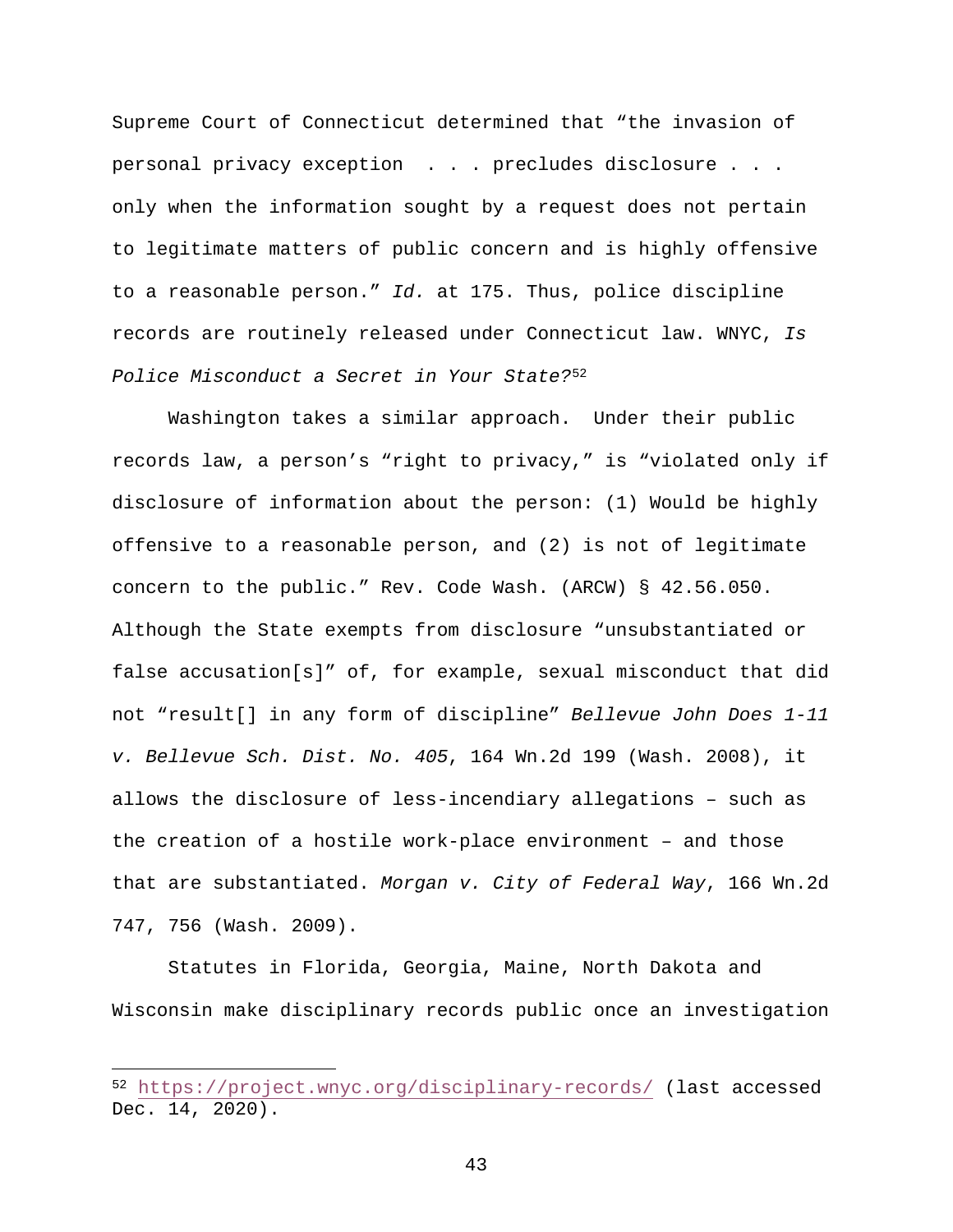has been completed. *See* Fla. Stat. § 119.071(k) ("A complaint of misconduct . . . is confidential and exempt . . . [from disclosure] until the investigation ceases to be active. . . ."); Ga. Code Ann.  $\S$  50-18-72(a)(8) ("Records . . . related to the suspension, firing, or investigation of complaints against public officers or employees [shall not be made public] until . . . the investigation is . . . concluded or terminated"); Maine Rev. Stat. § 503(1)(B)(5) (making public "final written decision relating to [disciplinary] action [for county employees]. . . after the decision is completed if it imposes or upholds discipline" and explaining that the "decision must state the conduct or other facts on the basis of which disciplinary action is being imposed"); Maine Rev. Stat. § 2702(1)(B)(5) (same, for municipal employees); Maine Rev. Stat. § 7070(2)(E) (same, for state employees); N.D. Cent. Code, § 44-04-18.1(6) ("Records relating to a public entity's internal investigation of a complaint against a public entity or employee for misconduct are exempt until the investigation of the complaint is complete, but no longer than seventy-five calendar days from the date of the complaint."); Wis. Stat. § 19.36(10)(b) (exempting from public disclosure only "[i]nformation relating to the *current* investigation of a possible criminal offense or possible misconduct connected with employment by an employee *prior to disposition* of the investigation") (emphasis added).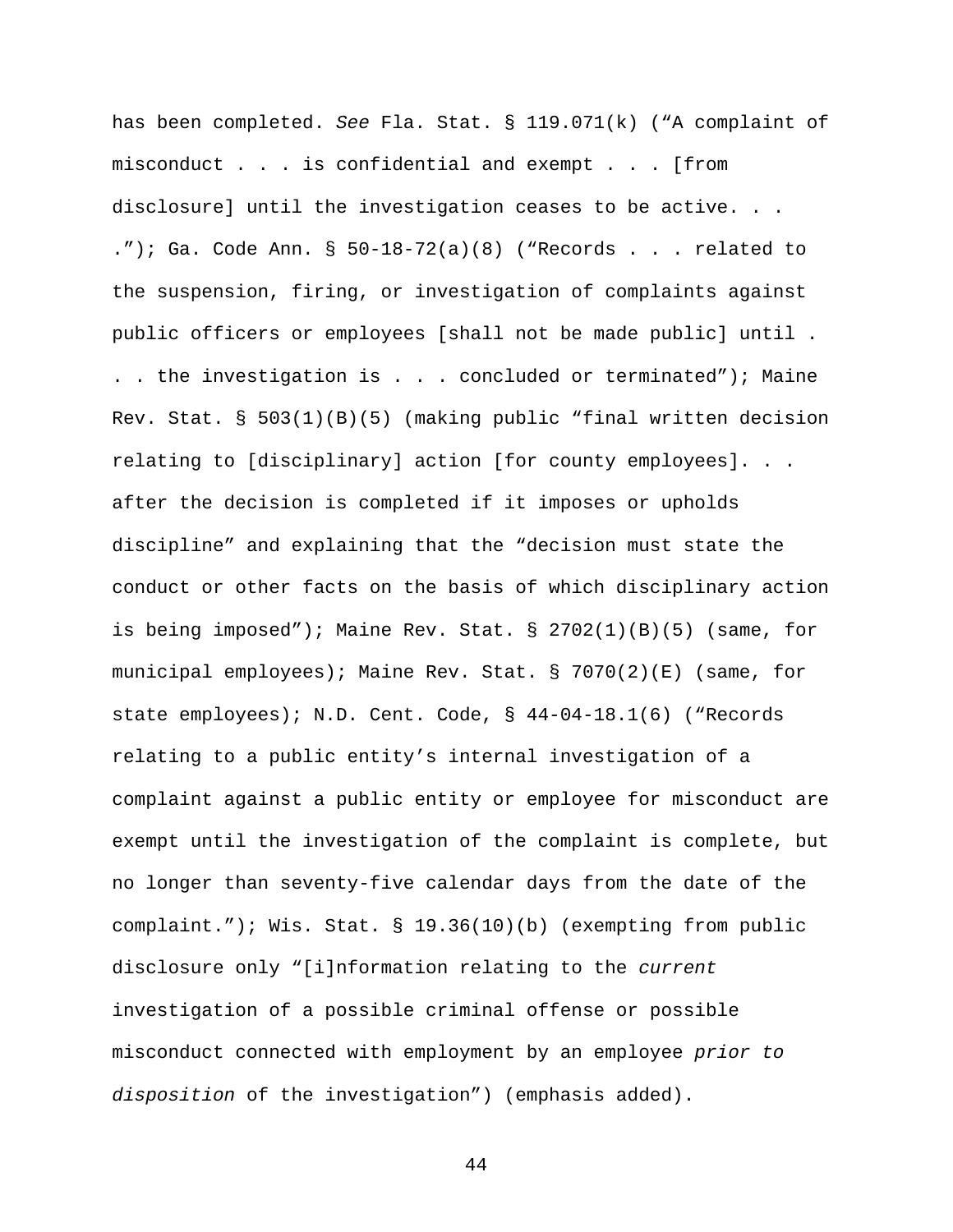In Minnesota, Minn. Stat. § 13.43(a)(4) provides that "the existence and status of any complaints or charges against the employee, regardless of whether the complaint or charge resulted in a disciplinary action" is a public record subject to disclosure. *Id.* Additionally, statutes make public "the final disposition of any disciplinary action together with the specific reasons for the action and data documenting the basis of the action, excluding data that would identify confidential sources who are employees of the public body." Minn. Stat. § 13.43(a)(5).

In Ohio, case law confirms that police disciplinary records are public records subject to disclosure under Ohio's public records law. *State ex rel. Dispatch Printing Co. v. City of Columbus*, 90 Ohio St. 3d 39, 41 (Ohio 2000).

Finally, in Utah, their public records law provides that "records that would disclose information relating to formal charges or disciplinary actions against a past or present governmental entity employee[,]" Utah Code Ann. 63G-2-301(3)(o), shall be public if "the disciplinary action has been completed and all time periods for administrative appeal have expired; and . . . the charges on which the disciplinary action was based were sustained[.]" Utah Code Ann.  $63G-2-301(3)(o)(i)$  and  $(ii)$ .

Additionally, in at least 15 other states, some disciplinary records are available for public inspection. *See*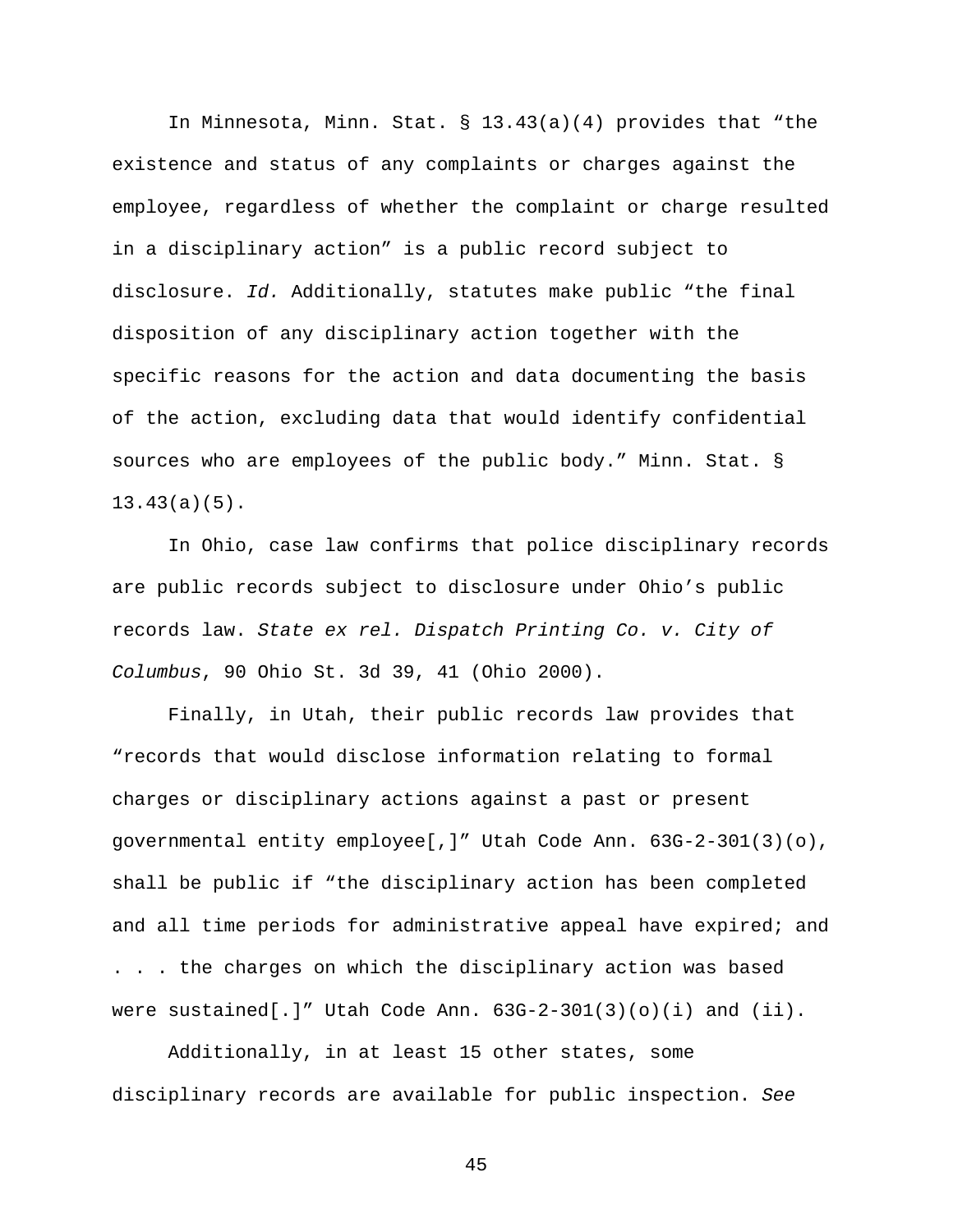WNYC, *Is Police Misconduct a Secret in Your State?* In short, despite the police unions' suggestion that the sky will fall if the public gets access to some police disciplinary files, there exists no evidence from the dozens of states that do allow access to suggest that such a result is likely. Indeed, as the U.S. Commission on Civil Rights noted, despite concerns about the "implications for individual privacy of the officers and complainants . . . , some states, such as Florida and Illinois, regularly release officer disciplinary files to the public without violating the complainants' or victims' rights." U.S. Commission on Civil Rights at 61.

#### **D. The Public Interest in Disclosure of Police Misconduct Records Outweighs Any Purported Privacy Interests.**

As discussed throughout this brief, the public's interest in transparency regarding police discipline is overwhelming because transparency is fundamental to public safety and community trust. The public's interest in transparency reaches its peak when it seeks accountability from those it has entrusted with the power to use force – including lethal force – against fellow residents.

In addition to advocating for police transparency, several of the *amici* also advocate for privacy, including regarding information related to health and other sensitive information. When weighing the interests at stake in the release of disciplinary records, *amici* are united in their belief that the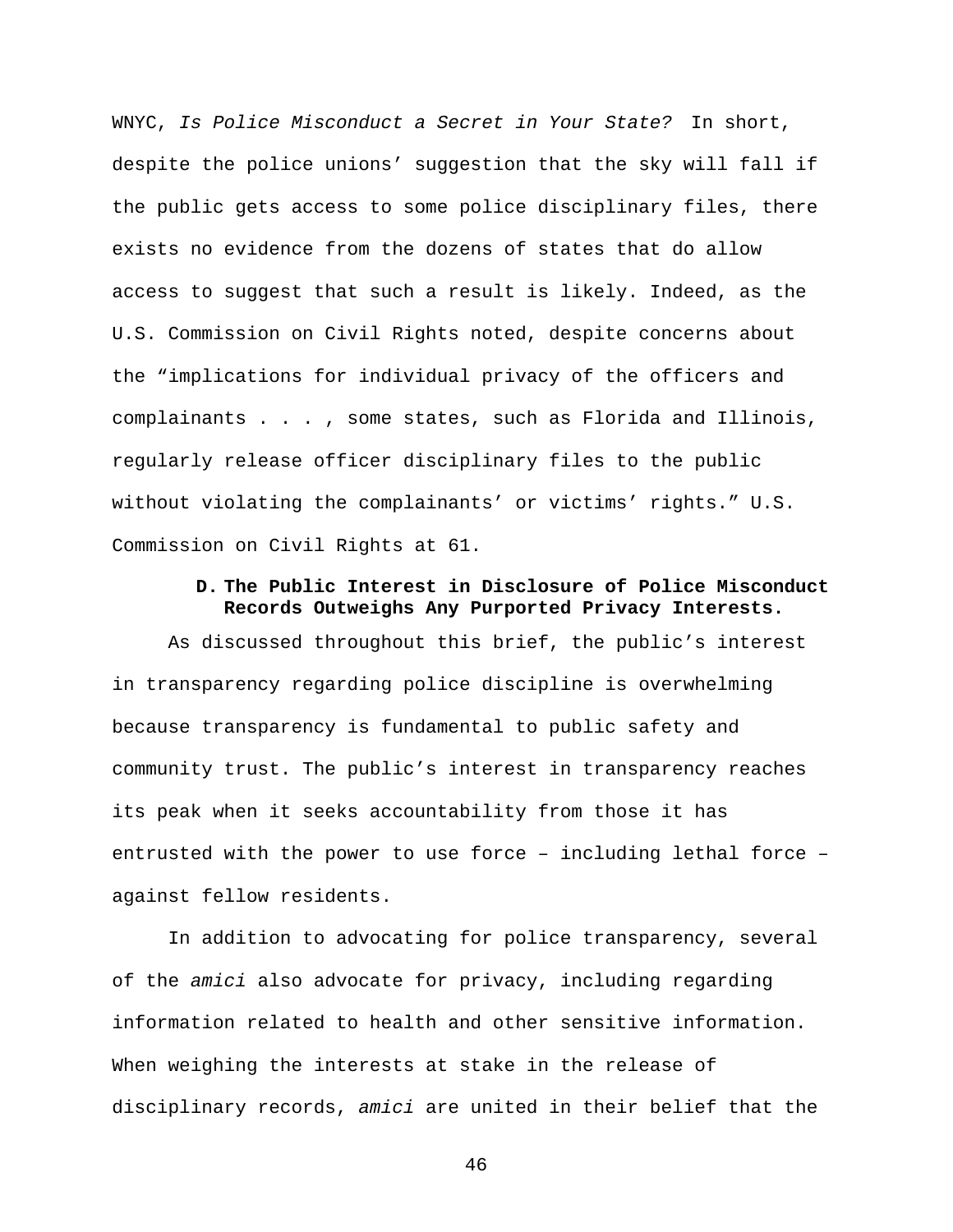public's enormous interest dwarfs any speculative rights to privacy.

Importantly, there is no substantive due process right to shield information about one's misconduct. Several of the Petitioners suggest that revealing their identities implicates the disclosure of health information.[53](#page-59-0) *Amici* note that some of the examples demonstrate that officers were charged with alcohol-related offenses and thus their problematic use of alcohol has already been publicly revealed.[54](#page-59-1) *See, e.g.,* Affidavit of Trooper 3, NCO Pa173 (noting that the trooper "pleaded guilty to driving while intoxicated and failure to take a breathalyzer"). In any event, if the information that is to be

<span id="page-59-0"></span><sup>&</sup>lt;sup>53</sup> Before the Appellate Division, the State Troopers Fraternal Association makes unsupported claims that "medical records" could be revealed. STFABr 48. "Medical records" typically are in the possession of healthcare providers, health insurers, or the individual. *See generally* 45 CFR § 164.501, -524. Even if an officer shared medical records with the New Jersey State Police, *amici* have identified nothing in the directives that suggest the release of such records is an issue before the Court.

<span id="page-59-1"></span><sup>54</sup> While several police unions argue that the release of this information will reveal alcohol dependency, *amici* note that it is not necessarily clear that all alcohol-related misconduct stems from alcohol dependency. "Alcohol dependence" was a psychiatric diagnosis that is now referred to as Alcohol Use Disorder. See National Institute of Alcohol Abuse and Alcoholism, *Alcohol Use Disorder: A Comparison Between DSM-IV and DSM-5,* available at [https://www.niaaa.nih.gov/sites/default/files/DSMfact.pdf.](https://www.niaaa.nih.gov/sites/default/files/DSMfact.pdf) If an officer was charged with operating a vehicle while under the influence, the public has no way of discerning whether it was a result of a diagnosis or an isolated incident.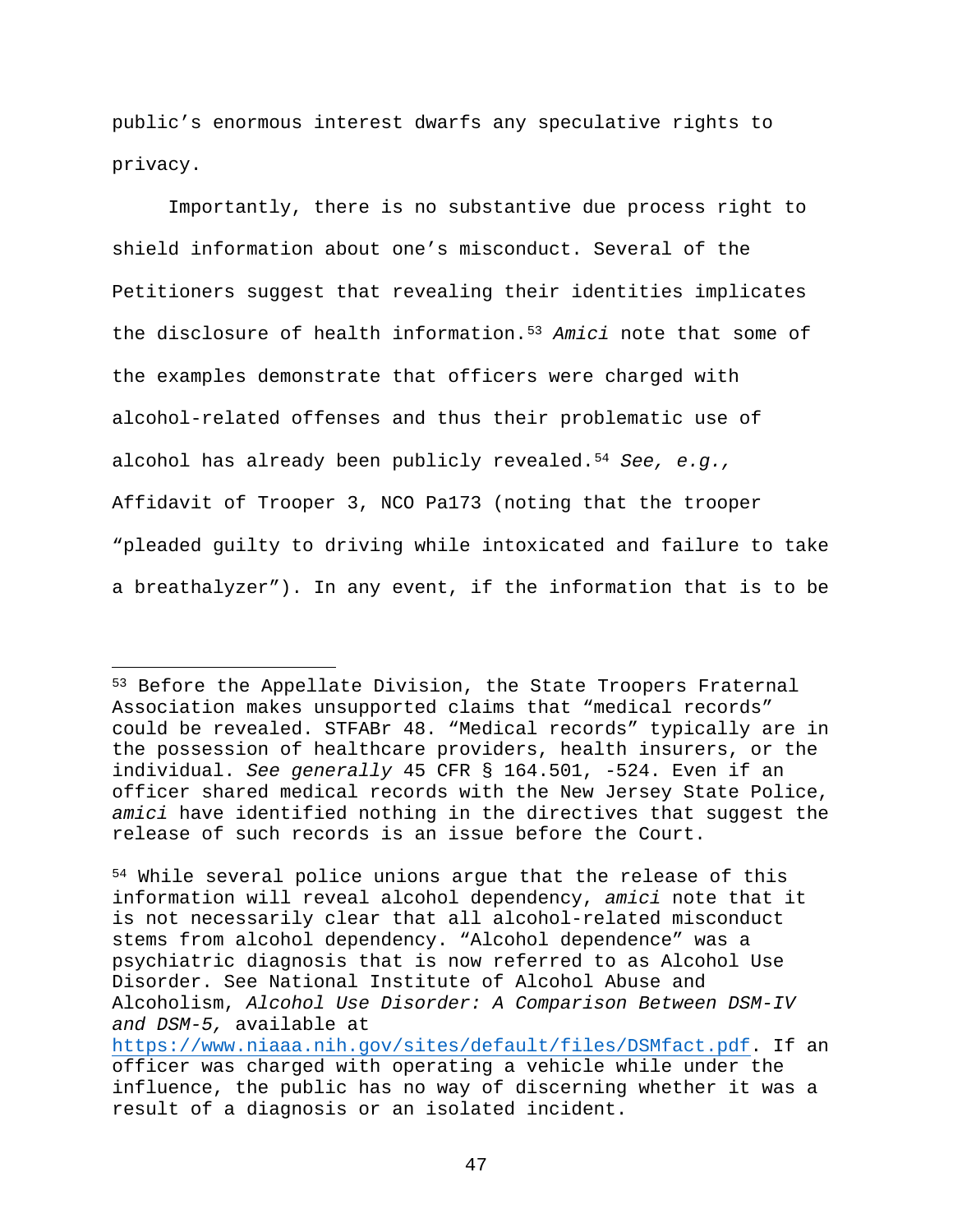released pursuant to the directive identifies a health condition, that does not justify a decision to shield identities from the public; it only counsels that a redaction may be appropriate, a process that the Office of Attorney General is familiar with through its obligations under the Open Public Records Act.